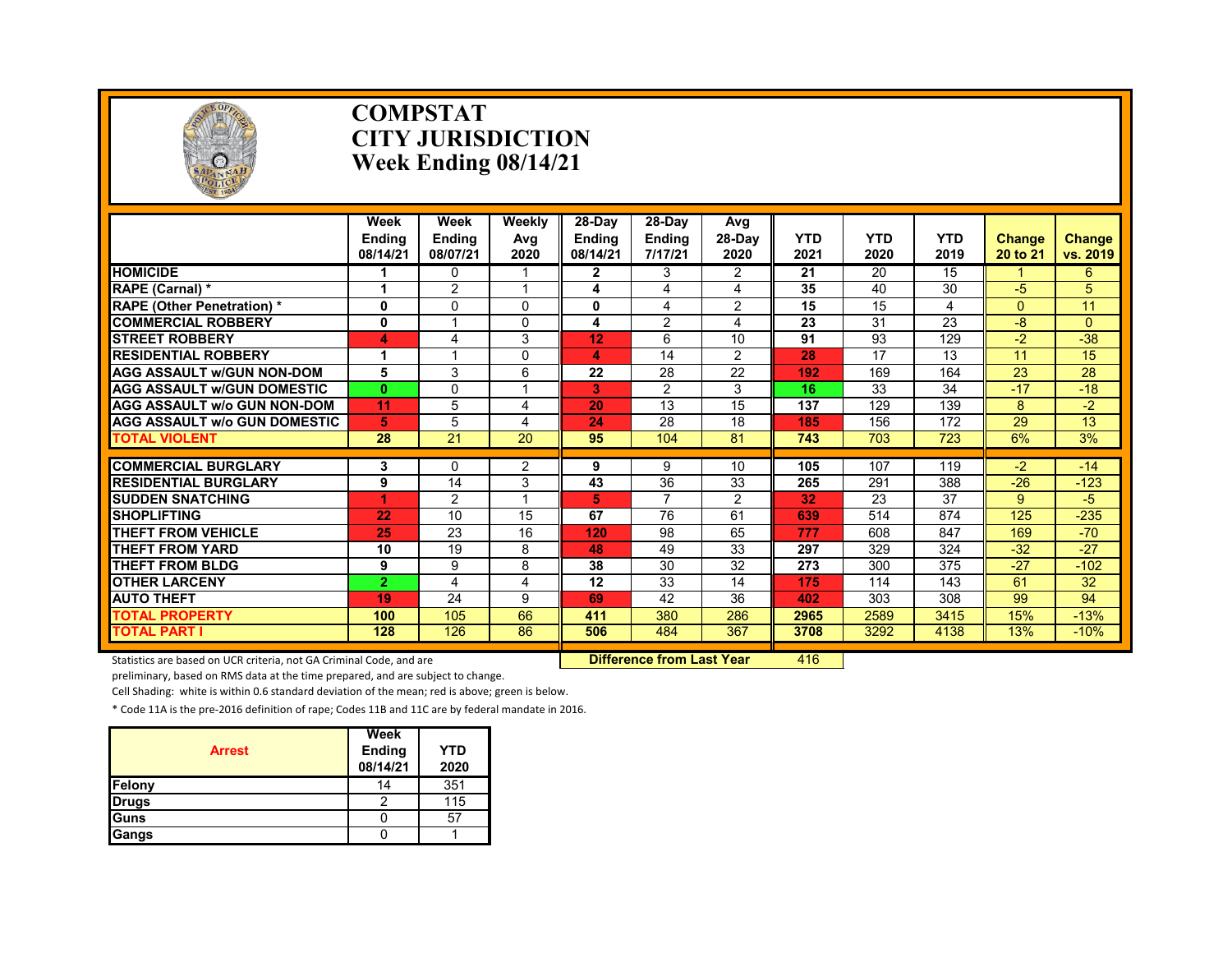

#### **COMPSTATNORTH PRECINCTWeek Ending 08/14/21**

#### **PRECINCT COMMANDER:**

**CAPT. SHAMONICA BADIE**



|                                     | Week<br><b>Endina</b><br>08/14/21 | Week<br>Ending<br>08/07/21 | Weekly<br>Avg<br>2020 | 28-Day<br><b>Endina</b><br>08/14/21 | 28-Dav<br><b>Ending</b><br>7/17/21 | Avg<br>28-Day<br>2020   | <b>YTD</b><br>2021 | <b>YTD</b><br>2020 | <b>YTD</b><br>2019      | <b>Change</b><br>20 to 21 | <b>Change</b><br>vs. 2019 |
|-------------------------------------|-----------------------------------|----------------------------|-----------------------|-------------------------------------|------------------------------------|-------------------------|--------------------|--------------------|-------------------------|---------------------------|---------------------------|
| <b>HOMICIDE</b>                     |                                   | $\Omega$                   | $\Omega$              | 1                                   |                                    |                         | 4                  | 3                  | 4                       |                           | 0                         |
| RAPE (Carnal) *                     | 1                                 |                            | 0                     | $\mathbf{2}$                        |                                    | $\overline{\mathbf{A}}$ | 9                  | 12                 | 6                       | $-3$                      | 3                         |
| <b>RAPE (Other Penetration) *</b>   | $\bf{0}$                          | $\Omega$                   | $\Omega$              | $\bf{0}$                            | 2                                  | $\Omega$                | 5                  | 3                  | $\overline{\mathbf{A}}$ | $\overline{2}$            | $\overline{4}$            |
| <b>COMMERCIAL ROBBERY</b>           | 0                                 | $\Omega$                   | 0                     | $\mathbf{2}$                        | $\Omega$                           | $\overline{\mathbf{A}}$ | 6                  | 3                  | 3                       | 3                         | 3                         |
| <b>STREET ROBBERY</b>               | $\overline{2}$                    |                            |                       | 5                                   | $\mathbf{0}$                       | 3                       | 37                 | 29                 | 37                      | 8                         | $\Omega$                  |
| <b>RESIDENTIAL ROBBERY</b>          | 0                                 | $\Omega$                   | 0                     | 1                                   | 13                                 | $\Omega$                | 3                  | 3                  | 3                       | $\Omega$                  | $\Omega$                  |
| <b>AGG ASSAULT W/GUN NON-DOM</b>    | 3                                 |                            | $\overline{2}$        | 6                                   | 10                                 | $\overline{7}$          | 40                 | 48                 | 39                      | $-8$                      | $\mathbf{1}$              |
| <b>AGG ASSAULT W/GUN DOMESTIC</b>   | $\bf{0}$                          | $\Omega$                   | 0                     | $\mathbf{0}$                        | $\mathbf{0}$                       | $\overline{ }$          | 5.                 | 7                  | 3                       | $-2$                      | $\overline{2}$            |
| <b>AGG ASSAULT W/o GUN NON-DOM</b>  | $\overline{2}$                    |                            |                       | 5                                   | 4                                  | 4                       | 46                 | 41                 | 48                      | 5                         | $-2$                      |
| <b>AGG ASSAULT W/o GUN DOMESTIC</b> | $\bf{0}$                          | $\mathbf{0}$               |                       | 4                                   | 7                                  | 4                       | 37                 | 26                 | 40                      | 11                        | $-3$                      |
| <b>TOTAL VIOLENT</b>                | 9                                 | 4                          | 5                     | 26                                  | 38                                 | 22                      | 192                | 175                | 184                     | 10%                       | 4%                        |
|                                     |                                   |                            |                       |                                     |                                    |                         |                    |                    |                         |                           |                           |
| <b>COMMERCIAL BURGLARY</b>          | 0                                 | $\mathbf{0}$               |                       |                                     | 2                                  | 2<br>$\overline{7}$     | 25                 | $\overline{31}$    | 30                      | -6                        | $-5$                      |
| <b>RESIDENTIAL BURGLARY</b>         | $\mathbf{2}$                      | 3                          |                       | 6                                   | 5                                  |                         | 37                 | 60                 | 57                      | $-23$                     | $-20$                     |
| <b>SUDDEN SNATCHING</b>             |                                   |                            | 0                     | $\overline{2}$                      | 3                                  |                         | 20                 | 12                 | 12                      | 8                         | 8                         |
| <b>SHOPLIFTING</b>                  | $\mathbf{2}$                      | 2                          | $\overline{2}$        | 10                                  | 3                                  | 8                       | 71                 | 84                 | 96                      | $-13$                     | $-25$                     |
| <b>THEFT FROM VEHICLE</b>           | 5                                 | 4                          | 4                     | 25                                  | 18                                 | 15                      | 257                | 118                | 194                     | 139                       | 63                        |
| <b>THEFT FROM YARD</b>              | 4                                 | 6                          | $\overline{2}$        | 14                                  | 16                                 | 9                       | 89                 | 90                 | 79                      | $-1$                      | 10                        |
| <b>THEFT FROM BLDG</b>              | 3                                 | 5                          | 2                     | 15                                  | 8                                  | $\overline{7}$          | 80                 | 53                 | 84                      | 27                        | $-4$                      |
| <b>OTHER LARCENY</b>                | $\overline{2}$                    |                            |                       | 5.                                  | 7                                  | 4                       | 35                 | 22                 | 21                      | 13                        | 14                        |
| <b>AUTO THEFT</b>                   | 4                                 | 6                          | 2                     | 16                                  | 13                                 | $\overline{ }$          | 119                | 70                 | 53                      | 49                        | 66                        |
| <b>TOTAL PROPERTY</b>               | 23                                | 28                         | 14                    | 94                                  | 75                                 | 59                      | 733                | 540                | 626                     | 36%                       | 17%                       |
| <b>TOTAL PART I</b>                 | 32                                | 32                         | 19                    | 120                                 | 113                                | 81                      | 925                | 715                | 810                     | 29%                       | 14%                       |

Statistics are based on UCR criteria, not GA Criminal Code, and are **Difference from Last Year** 210

preliminary, based on RMS data at the time prepared, and are subject to change.

Cell Shading: white is within 0.6 standard deviation of the mean; red is above; green is below.

| <b>Arrests</b> | Week<br><b>Ending</b><br>08/14/21 | <b>YTD</b><br>2020 |
|----------------|-----------------------------------|--------------------|
| <b>Felony</b>  |                                   |                    |
| <b>Drugs</b>   |                                   |                    |
| Guns           |                                   |                    |
| <b>Gangs</b>   |                                   |                    |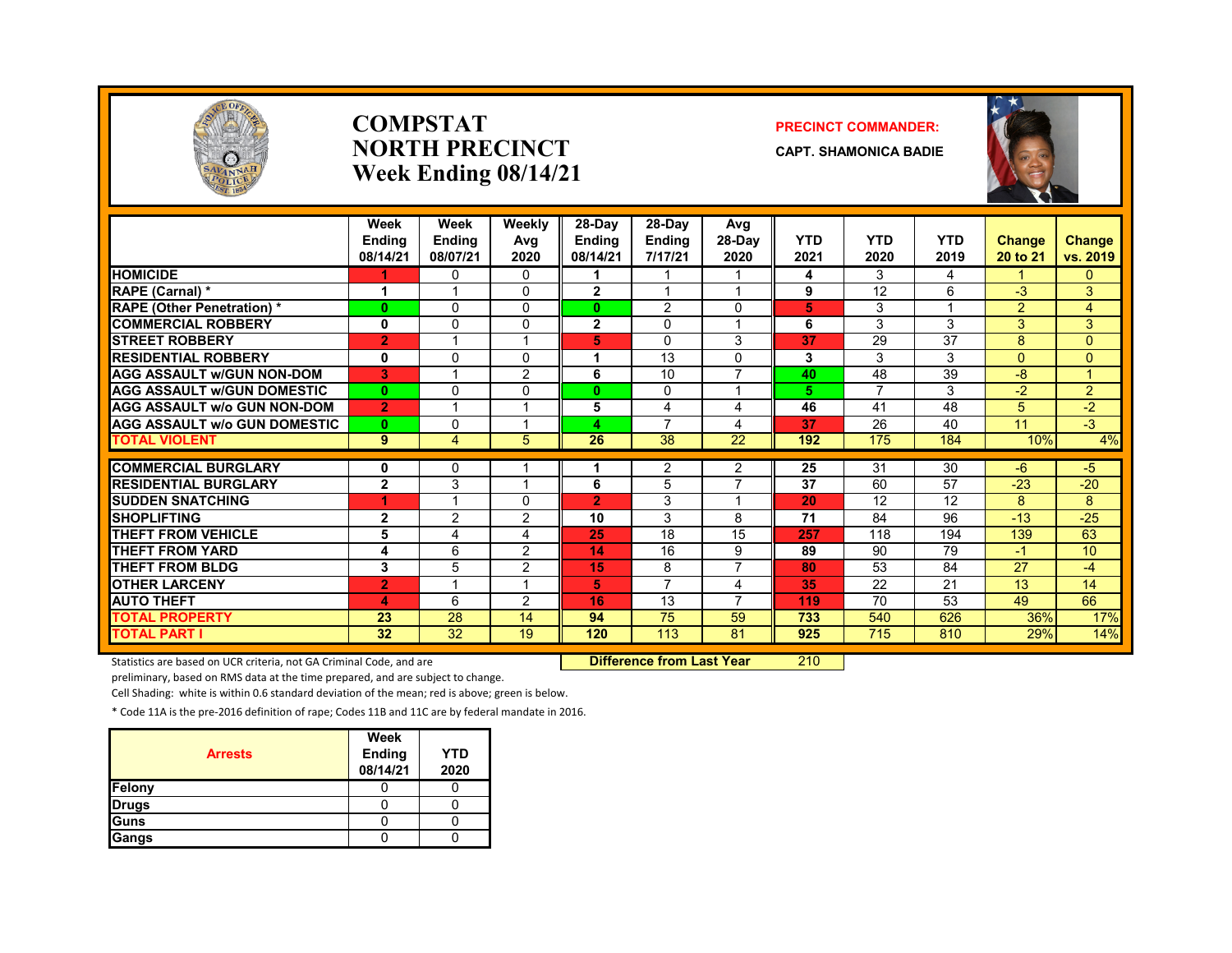

#### **COMPSTATCENTRAL PRECINCTWeek Ending 08/14/21**

#### **PRECINCT COMMANDER:**

**CAPT. TONYA REID**



|                                     | Week<br><b>Ending</b><br>08/14/21 | Week<br><b>Ending</b><br>08/07/21 | Weekly<br>Avg<br>2020 | 28-Day<br><b>Endina</b><br>08/14/21 | 28-Day<br><b>Ending</b><br>7/17/21 | Avg<br>$28-Dav$<br>2020 | <b>YTD</b><br>2021 | <b>YTD</b><br>2020 | <b>YTD</b><br>2019 | <b>Change</b><br>20 to 21 | Change<br>vs. 2019 |
|-------------------------------------|-----------------------------------|-----------------------------------|-----------------------|-------------------------------------|------------------------------------|-------------------------|--------------------|--------------------|--------------------|---------------------------|--------------------|
| <b>HOMICIDE</b>                     | 0                                 | $\Omega$                          | $\Omega$              | 0                                   | $\Omega$                           |                         | 5.                 | 11                 | 3                  | $-6$                      | $\overline{2}$     |
| RAPE (Carnal) *                     | 0                                 | 0                                 | $\Omega$              | 0                                   | 2                                  | $\overline{\mathbf{A}}$ | 7                  | 15                 | 6                  | -8                        | $\mathbf{1}$       |
| <b>RAPE (Other Penetration)</b> *   | 0                                 | 0                                 | 0                     | $\mathbf{0}$                        |                                    | 0                       | 4                  | 3                  |                    |                           | 3                  |
| <b>COMMERCIAL ROBBERY</b>           | 0                                 | $\Omega$                          | $\Omega$              | 0                                   |                                    |                         | 4                  | 5                  | 8                  | $-1$                      | $-4$               |
| <b>STREET ROBBERY</b>               | 1                                 | $\overline{2}$                    |                       | 4                                   | $\overline{2}$                     | 3                       | 22                 | 29                 | $\overline{38}$    | $-7$                      | $-16$              |
| <b>RESIDENTIAL ROBBERY</b>          | 0                                 | $\Omega$                          | $\Omega$              | 0                                   | $\Omega$                           | $\overline{\mathbf{A}}$ | 4                  | 6                  | 3                  | $-2$                      | 1                  |
| <b>AGG ASSAULT W/GUN NON-DOM</b>    | $\bf{0}$                          | $\overline{2}$                    | $\overline{2}$        | 8                                   | 11                                 | 6                       | 75                 | 37                 | 52                 | 38                        | 23                 |
| <b>AGG ASSAULT W/GUN DOMESTIC</b>   | $\bf{0}$                          | <sup>0</sup>                      | $\Omega$              | $\overline{2}$                      | $\overline{\mathbf{A}}$            |                         | 5                  | 7                  | 9                  | $-2$                      | $-4$               |
| <b>AGG ASSAULT w/o GUN NON-DOM</b>  | 6                                 | 3                                 |                       | 10                                  | 6                                  | 4                       | 31                 | 25                 | 32                 | 6                         | $-1$               |
| <b>AGG ASSAULT W/o GUN DOMESTIC</b> | $\overline{2}$                    | $\overline{2}$                    |                       | 9                                   | 9                                  | 5                       | 47                 | 45                 | 45                 | $\overline{2}$            | $\overline{2}$     |
| <b>TOTAL VIOLENT</b>                | 9                                 | 9                                 | 6                     | 33                                  | 33                                 | 24                      | 204                | 183                | 197                | 11%                       | 4%                 |
| <b>COMMERCIAL BURGLARY</b>          | 1                                 | 0                                 |                       | 5                                   | 5                                  | 4                       | 36                 | 33                 | 31                 | 3                         | 5                  |
| <b>RESIDENTIAL BURGLARY</b>         | 4                                 | 2                                 |                       | 14                                  | 13                                 | 11                      | 95                 | 90                 | 127                | 5                         | $-32$              |
| <b>SUDDEN SNATCHING</b>             | $\bf{0}$                          |                                   | $\Omega$              | $\overline{2}$                      | 2                                  |                         | 6                  | 4                  | 7                  | $\overline{2}$            | $-1$               |
| <b>SHOPLIFTING</b>                  |                                   | 3                                 | 3                     | 7                                   | 15                                 | 12                      | 101                | 100                | 155                |                           | $-54$              |
| <b>THEFT FROM VEHICLE</b>           | 8                                 | 9                                 | 4                     | 40                                  | 24                                 | 16                      | 165                | 141                | 204                | 24                        | $-39$              |
| <b>THEFT FROM YARD</b>              | 3                                 | 5                                 | 3                     | 13                                  | 12                                 | 11                      | 87                 | 102                | 119                | $-15$                     | $-32$              |
| <b>THEFT FROM BLDG</b>              | 1                                 |                                   | 2                     | 8                                   | 8                                  | 8                       | 53                 | 76                 | 81                 | $-23$                     | $-28$              |
| <b>OTHER LARCENY</b>                | $\bf{0}$                          |                                   |                       | 4                                   | 14                                 | 5                       | 58                 | 35                 | 50                 | 23                        | 8                  |
| <b>AUTO THEFT</b>                   | 6                                 | $\overline{\phantom{a}}$          | 3                     | 23                                  | 9                                  | 12                      | 104                | 89                 | 80                 | 15                        | 24                 |
| TOTAL PROPERTY                      | 24                                | 29                                | 18                    | 116                                 | 102                                | 80                      | 705                | 670                | 854                | 5%                        | $-17%$             |
| <b>TOTAL PART I</b>                 | 33                                | 38                                | 24                    | 149                                 | 135                                | 104                     | 909                | 853                | 1051               | 7%                        | $-14%$             |
|                                     |                                   |                                   |                       |                                     |                                    |                         |                    |                    |                    |                           |                    |

Statistics are based on UCR criteria, not GA Criminal Code, and are **Difference from Last Year** 56

preliminary, based on RMS data at the time prepared, and are subject to change.

Cell Shading: white is within 0.6 standard deviation of the mean; red is above; green is below.

| <b>Arrests</b> | Week<br>Ending | <b>YTD</b> |
|----------------|----------------|------------|
|                | 08/14/21       | 2020       |
| Felony         | 14             | 351        |
| <b>Drugs</b>   |                | 115        |
| Guns           |                | 57         |
| Gangs          |                |            |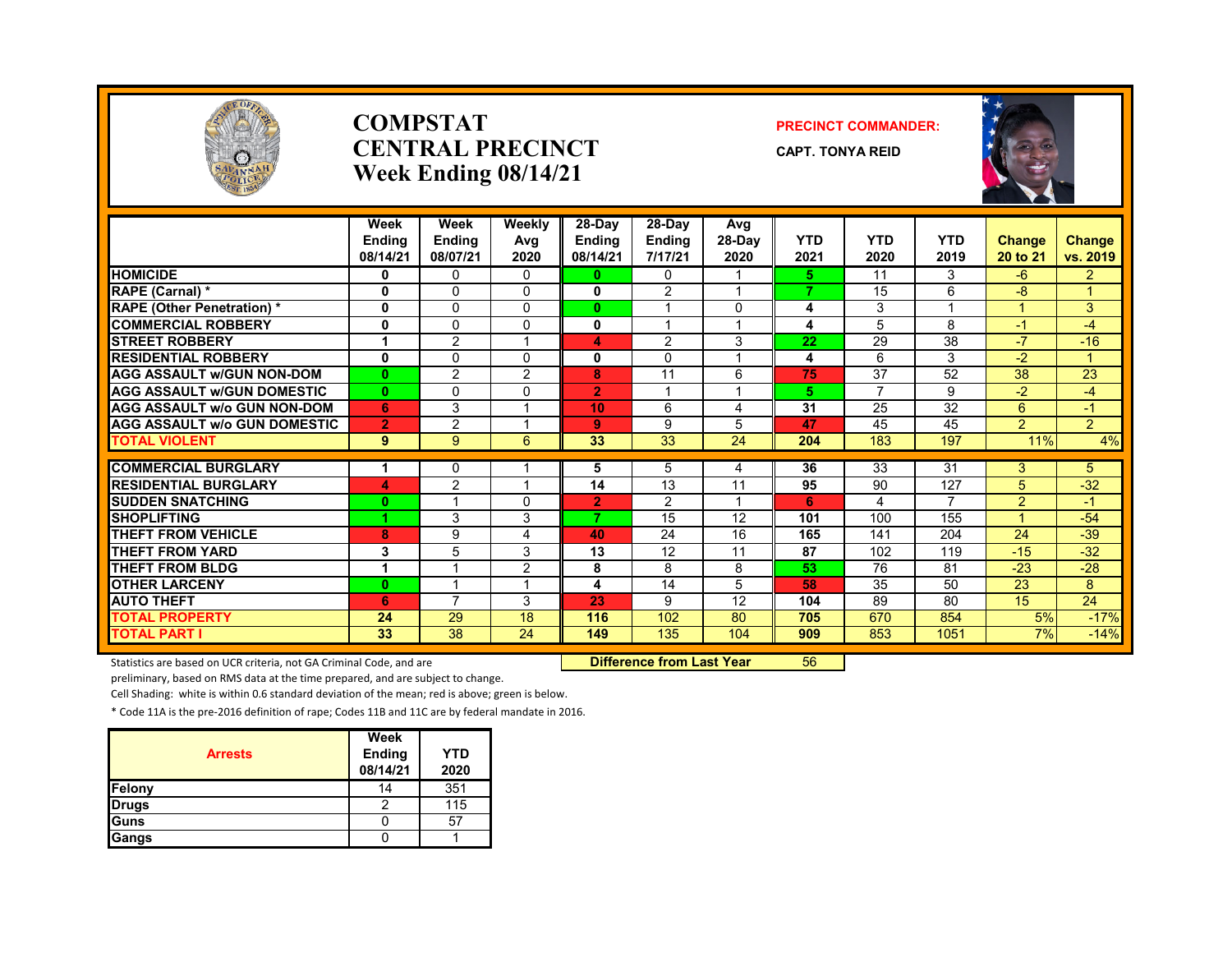

#### **COMPSTATSOUTH PRECINCTWeek Ending 08/14/21**

#### **PRECINCT COMMANDER:**

**CAPT. ALEX TOBAR**



|                                               | Week<br><b>Endina</b><br>08/14/21 | Week<br><b>Ending</b><br>08/07/21 | Weekly<br>Avg<br>2020 | $28-Dav$<br><b>Ending</b><br>08/14/21 | 28-Day<br><b>Ending</b><br>7/17/21 | Avg<br>$28-Dav$<br>2020 | <b>YTD</b><br>2021 | <b>YTD</b><br>2020 | <b>YTD</b><br>2019 | Change<br>20 to 21 | Change<br>vs. 2019 |
|-----------------------------------------------|-----------------------------------|-----------------------------------|-----------------------|---------------------------------------|------------------------------------|-------------------------|--------------------|--------------------|--------------------|--------------------|--------------------|
| <b>HOMICIDE</b>                               | 0                                 | $\mathbf{0}$                      | 0                     |                                       | 0                                  | $\mathbf{0}$            | 5                  | 3                  | 5                  | $\overline{2}$     | $\mathbf{0}$       |
| RAPE (Carnal) *                               | $\mathbf 0$                       | $\overline{A}$                    | 0                     | $\mathbf{2}$                          | $\Omega$                           |                         | 10                 | 13                 | 8                  | $-3$               | $\overline{2}$     |
| <b>RAPE (Other Penetration)*</b>              | $\bf{0}$                          | $\mathbf{0}$                      | 0                     | 0                                     | $\Omega$                           |                         | 4                  | 5                  | $\overline{A}$     | $-1$               | 3                  |
| <b>COMMERCIAL ROBBERY</b>                     | 0                                 | $\Omega$                          | 0                     | $\mathbf{0}$                          | $\Omega$                           |                         | 5                  | 17                 | 10                 | $-12$              | $-5$               |
| <b>STREET ROBBERY</b>                         | $\bf{0}$                          |                                   |                       | $\mathbf{2}$                          |                                    | $\overline{2}$          | 16                 | 18                 | 25                 | $-2$               | -9                 |
| <b>RESIDENTIAL ROBBERY</b>                    | 1                                 | $\overline{\mathbf{A}}$           | $\Omega$              | 3                                     | 0                                  |                         | 11                 | 5                  | 3                  | 6                  | 8                  |
| <b>AGG ASSAULT w/GUN NON-DOM</b>              | 1                                 | $\Omega$                          |                       | 4                                     | 4                                  | 3                       | 33                 | 41                 | 27                 | $-8$               | 6                  |
| <b>AGG ASSAULT w/GUN DOMESTIC</b>             | $\mathbf{0}$                      | $\Omega$                          | 0                     | 4                                     |                                    | $\Omega$                | 4                  | $\overline{7}$     | 10                 | $-3$               | $-6$               |
| <b>AGG ASSAULT w/o GUN NON-DOM</b>            | 1                                 | $\overline{ }$                    |                       | $\mathbf{2}$                          | 2                                  | 3                       | 27                 | 20                 | 19                 | $\overline{7}$     | 8                  |
| <b>AGG ASSAULT w/o GUN DOMESTIC</b>           | $\overline{2}$                    |                                   |                       | $\overline{7}$                        | $\overline{7}$                     | 3                       | 60                 | 28                 | 33                 | 32                 | 27                 |
| <b>TOTAL VIOLENT</b>                          | 5                                 | 5                                 | 4                     | 22                                    | 15                                 | 16                      | 175                | 157                | 141                | 11%                | 24%                |
| <b>COMMERCIAL BURGLARY</b>                    |                                   | $\Omega$                          |                       |                                       | 2                                  |                         | 34                 | 25                 | 44                 |                    | $-10$              |
| <b>RESIDENTIAL BURGLARY</b>                   | $\overline{2}$<br>0               | $\overline{2}$                    |                       | $\mathbf{2}$<br>4                     | 4                                  | 2<br>6                  | 34                 | 57                 | 66                 | 9<br>$-23$         | $-32$              |
|                                               |                                   |                                   | 0                     | ×                                     |                                    |                         | 5                  | 4                  | 10                 | $\overline{A}$     | $-5$               |
| <b>SUDDEN SNATCHING</b><br><b>SHOPLIFTING</b> | $\mathbf{0}$                      | 0                                 | 6                     | 33                                    | 39                                 | 0<br>25                 | 293                |                    |                    |                    |                    |
|                                               | 9<br>7                            | 4                                 |                       |                                       |                                    |                         |                    | 184                | 432                | 109                | $-139$             |
| <b>THEFT FROM VEHICLE</b>                     |                                   | $\overline{2}$                    | 5                     | 20                                    | 23<br>7                            | 19                      | 187                | 198                | 247                | $-11$              | $-60$              |
| <b>THEFT FROM YARD</b>                        |                                   | 3                                 | 2                     | 8                                     |                                    | 6                       | 54                 | 60                 | 48                 | -6                 | 6                  |
| <b>THEFT FROM BLDG</b>                        | 3                                 | $\Omega$                          | $\overline{2}$        | 9                                     | 5                                  | 9                       | 76                 | 79                 | 113                | $-3$               | $-37$              |
| <b>OTHER LARCENY</b>                          | $\mathbf{0}$                      |                                   |                       | $\overline{2}$                        | 9                                  | 3                       | 48                 | 25                 | 35                 | 23                 | 13                 |
| <b>AUTO THEFT</b>                             | 6                                 | 5                                 | 2                     | 14                                    | 8                                  | 8                       | 81                 | 84                 | 86                 | $-3$               | $-5$               |
| <b>TOTAL PROPERTY</b>                         | 28                                | 17                                | 19                    | 93                                    | 98                                 | 79                      | 812                | 716                | 1081               | 13%                | $-25%$             |
| <b>TOTAL PART I</b>                           | 33                                | 22                                | 23                    | 115                                   | 113                                | 95                      | 987                | 873                | 1222               | 13%                | $-19%$             |

Statistics are based on UCR criteria, not GA Criminal Code, and are **Dublee 18 and Luis Code, 114 Difference from Last Year** 114

preliminary, based on RMS data at the time prepared, and are subject to change.

Cell Shading: white is within 0.6 standard deviation of the mean; red is above; green is below.

| <b>Arrests</b> | Week<br><b>Ending</b><br>08/14/21 | <b>YTD</b><br>2020 |
|----------------|-----------------------------------|--------------------|
| Felony         |                                   |                    |
| <b>Drugs</b>   |                                   |                    |
| Guns           |                                   |                    |
| Gangs          |                                   |                    |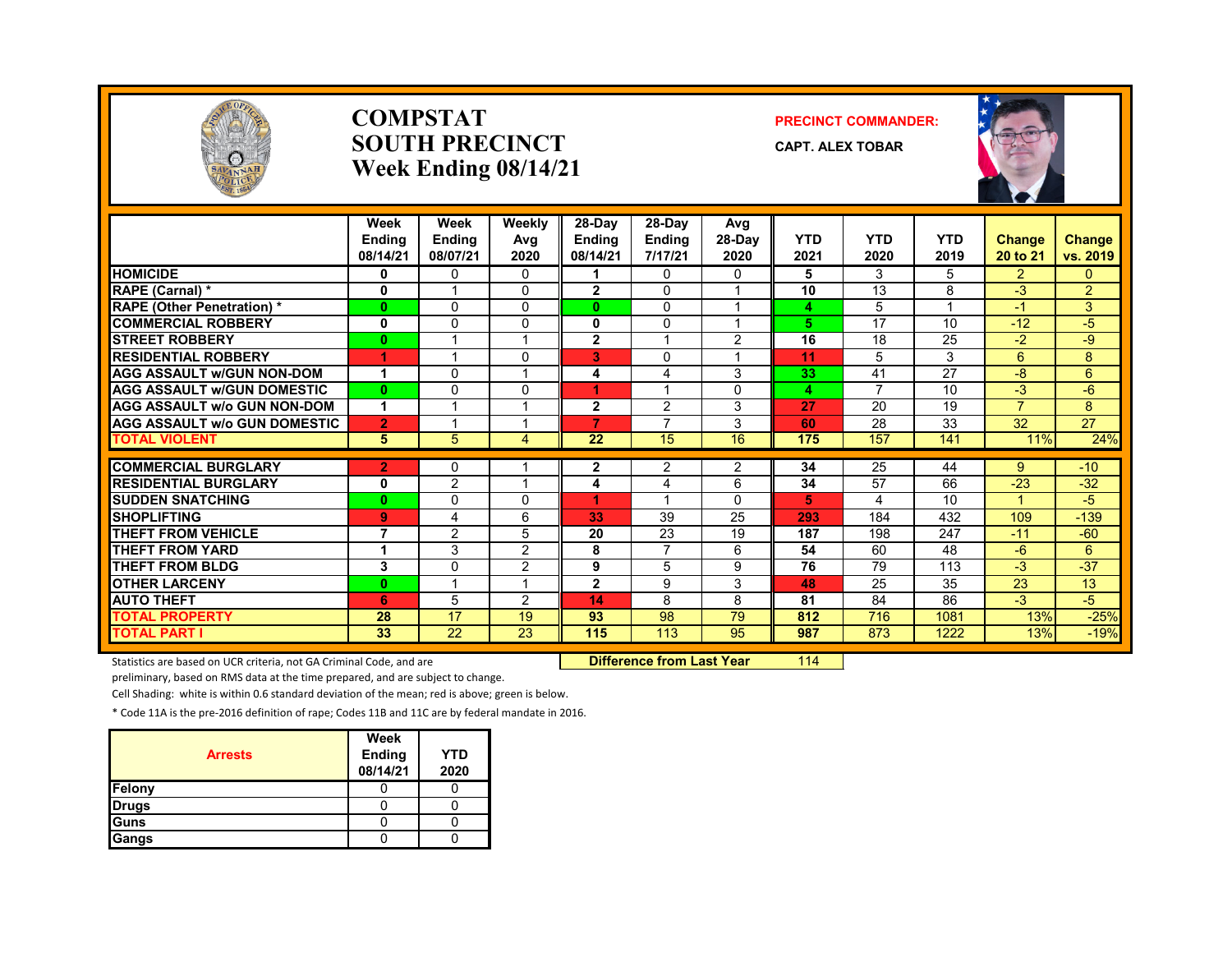

#### **COMPSTATEAST PRECINCTWeek Ending 08/14/21**

#### **PRECINCT COMMANDER:**

**CAPT. SHINITA YOUNG**



|                                     | Week           | Week                    | Weekly         | $28-Dav$      | 28-Day        | Avg                     |                |                |                 |                |             |
|-------------------------------------|----------------|-------------------------|----------------|---------------|---------------|-------------------------|----------------|----------------|-----------------|----------------|-------------|
|                                     | <b>Endina</b>  | <b>Ending</b>           | Avg            | <b>Ending</b> | <b>Ending</b> | 28-Day                  | <b>YTD</b>     | <b>YTD</b>     | <b>YTD</b>      | Change         | Change      |
|                                     | 08/14/21       | 08/07/21                | 2020           | 08/14/21      | 7/17/21       | 2020                    | 2021           | 2020           | 2019            | 20 to 21       | vs. 2019    |
| <b>HOMICIDE</b>                     | 0              | 0                       | $\Omega$       | 0             | 2             | 0                       | 7              | 3              | 3               | 4              | 4           |
| RAPE (Carnal) *                     | 0              | 0                       | $\Omega$       | 0             |               | 0                       | 9              | $\Omega$       | 10              | 9              | -1          |
| <b>RAPE (Other Penetration) *</b>   | $\mathbf{0}$   | 0                       | $\Omega$       | $\mathbf{0}$  | 4             | $\overline{1}$          | $\mathbf{2}$   | $\overline{4}$ | 1               | $-2$           | 1           |
| <b>COMMERCIAL ROBBERY</b>           | 0              | и                       | $\Omega$       | $\mathbf{2}$  |               | 4                       | 8              | 6              | $\overline{2}$  | 2              | 6           |
| <b>STREET ROBBERY</b>               | 1              | 0                       | $\Omega$       |               | 3             | $\overline{2}$          | 16             | 17             | 29              | $-1$           | $-13$       |
| <b>RESIDENTIAL ROBBERY</b>          | 0              | 0                       | $\Omega$       | 0             |               | 0                       | 10             | 3              | 4               | 7              | 6           |
| <b>AGG ASSAULT W/GUN NON-DOM</b>    | 1              | 0                       | $\overline{2}$ | 4             | 3             | 6                       | 44             | 43             | 46              |                | $-2$        |
| <b>AGG ASSAULT W/GUN DOMESTIC</b>   | $\mathbf{0}$   | 0                       | $\Omega$       | $\mathbf{0}$  | 0             | $\overline{\mathbf{A}}$ | $\overline{2}$ | 12             | 12              | $-10$          | $-10$       |
| <b>AGG ASSAULT w/o GUN NON-DOM</b>  | $\overline{2}$ | 0                       |                | 3             | 4             | 4                       | 33             | 43             | 40              | $-10$          | $-7$        |
| <b>AGG ASSAULT W/o GUN DOMESTIC</b> | 1              | $\overline{2}$          |                | 4             | 5             | 5                       | 41             | 57             | 54              | $-16$          | $-13$       |
| <b>TOTAL VIOLENT</b>                | 5              | 3                       | 5 <sup>5</sup> | 14            | 18            | 20                      | 172            | 188            | 201             | $-9%$          | $-14%$      |
|                                     |                |                         |                |               |               |                         |                |                |                 |                |             |
| <b>COMMERCIAL BURGLARY</b>          | 0              | 0<br>7                  | 0<br>и         |               | 0             | 2                       | 10             | 18             | 14              | -8             | $-4$        |
| <b>RESIDENTIAL BURGLARY</b>         | 3              |                         |                | 19            | 14            | 9                       | 99             | 84             | 138             | 15             | $-39$       |
| <b>SUDDEN SNATCHING</b>             | $\bf{0}$       | 0                       | $\Omega$       | $\mathbf{0}$  |               | 0                       |                | 3              | 8               | $-2$           | $-7$        |
| <b>SHOPLIFTING</b>                  | 10             |                         | 4              | 17            | 19            | 16                      | 174            | 146            | 191             | 28             | $-17$       |
| <b>THEFT FROM VEHICLE</b>           | 5              | 8                       | 4              | 35            | 33            | 15                      | 168            | 151            | 202             | 17             | $-34$       |
| <b>THEFT FROM YARD</b>              | $\mathbf 2$    | 5                       | 2              | 13            | 14            | $\overline{7}$          | 67             | 77             | $\overline{78}$ | $-10$          | $-11$       |
| <b>THEFT FROM BLDG</b>              | $\mathbf 2$    | 3                       | 2              | 6             | 9             | 8                       | 64             | 92             | 97              | $-28$          | $-33$       |
| <b>OTHER LARCENY</b>                | $\mathbf{0}$   | $\overline{\mathbf{A}}$ | $\overline{ }$ | и             | 3             | 3                       | 34             | 32             | 37              | $\overline{2}$ | $-3$        |
| <b>AUTO THEFT</b>                   | 3              | 6                       | 2              | 16            | 12            | 8                       | 98             | 60             | 89              | 38             | $9^{\circ}$ |
| <b>TOTAL PROPERTY</b>               | 25             | 31                      | 15             | 108           | 105           | 68                      | 715            | 663            | 854             | 8%             | $-16%$      |
| <b>TOTAL PART I</b>                 | 30             | 34                      | 20             | 122           | 123           | 88                      | 887            | 851            | 1055            | 4%             | $-16%$      |

Statistics are based on UCR criteria, not GA Criminal Code, and are **Difference from Last Year** 36

preliminary, based on RMS data at the time prepared, and are subject to change.

Cell Shading: white is within 0.6 standard deviation of the mean; red is above; green is below.

| <b>Arrests</b> | Week<br><b>Ending</b><br>08/14/21 | YTD<br>2020 |
|----------------|-----------------------------------|-------------|
| Felony         |                                   |             |
| <b>Drugs</b>   |                                   |             |
| Guns           |                                   |             |
| Gangs          |                                   |             |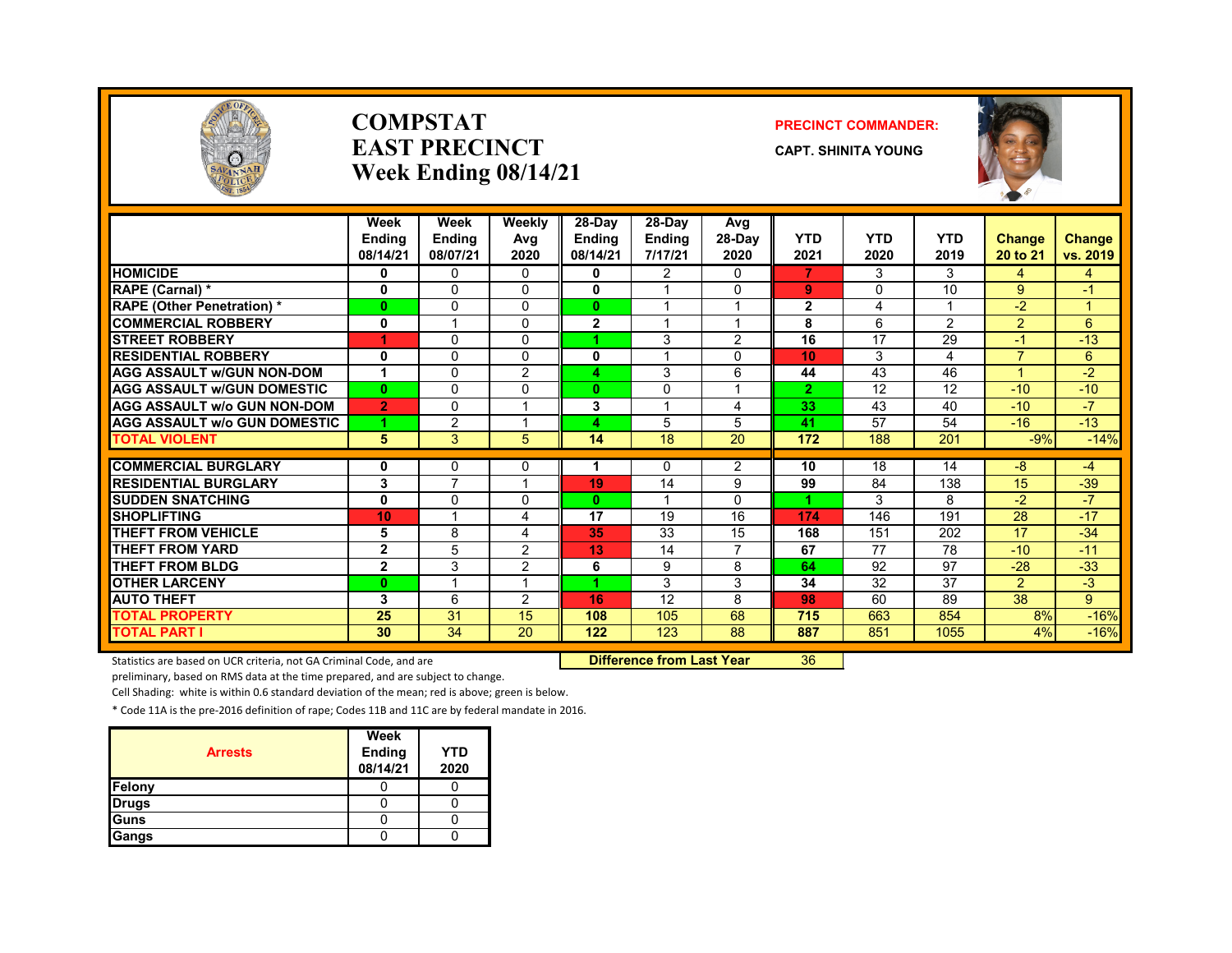# **BEAT 21 North Precinct Week Ending 08/14/21**

|                                     |                | <b>Last 4 Weeks</b> |               |               | 28 Days                          | 28 Day  |                |                |                |                      |                |
|-------------------------------------|----------------|---------------------|---------------|---------------|----------------------------------|---------|----------------|----------------|----------------|----------------------|----------------|
|                                     | <b>Ending</b>  | <b>Ending</b>       | <b>Ending</b> | <b>Ending</b> | <b>Ending</b>                    | Average | <b>YTD</b>     | <b>YTD</b>     | <b>YTD</b>     | <b>Change</b>        | <b>Change</b>  |
|                                     | 07/24/21       | 07/31/21            | 08/07/21      | 08/14/21      | 08/14/21                         | 2020    | 2021           | 2020           | 2019           | 20 to 21             | vs. 2019       |
| <b>HOMICIDE</b>                     | 0              | $\Omega$            | $\Omega$      | $\mathbf 0$   | $\mathbf 0$                      | 0.0     | 0              | $\mathbf 0$    | 0              | $\Omega$             | $\overline{0}$ |
| RAPE (Carnal) *                     | $\Omega$       | $\Omega$            | $\mathbf{1}$  | $\Omega$      | $\mathbf{1}$                     | 0.2     | 3              | $\mathbf{1}$   | $\mathbf{1}$   | $\overline{2}$       | $\overline{2}$ |
| <b>RAPE (Other Penetration) *</b>   | 0              | $\Omega$            | $\Omega$      | $\Omega$      | $\Omega$                         | 0.0     | $\mathbf{1}$   | $\Omega$       | 0              | $\overline{1}$       | $\mathbf{1}$   |
| <b>COMMERCIAL ROBBERY</b>           | $\Omega$       | $\Omega$            | $\Omega$      | $\Omega$      | $\Omega$                         | 0.0     | $\Omega$       | $\Omega$       | $\Omega$       | $\Omega$             | $\Omega$       |
| <b>ISTREET ROBBERY</b>              | 0              | $\Omega$            | $\Omega$      | $\Omega$      | 0                                | 0.4     | $\overline{2}$ | $\overline{2}$ | 0              | $\mathbf{0}$         | $\overline{2}$ |
| <b>RESIDENTIAL ROBBERY</b>          | $\Omega$       | $\Omega$            | $\Omega$      | $\Omega$      | $\Omega$                         | 0.0     | 0              | 0              | $\Omega$       | $\Omega$             | $\Omega$       |
| <b>AGG ASSAULT W/GUN NON-DOM</b>    | $\mathbf{0}$   | $\Omega$            | $\Omega$      | $\Omega$      | $\Omega$                         | 0.4     | $\mathbf{1}$   | $\overline{2}$ | 3              | $-1$                 | $-2$           |
| <b>AGG ASSAULT W/GUN DOMESTIC</b>   | $\Omega$       | $\Omega$            | $\Omega$      | $\Omega$      | $\Omega$                         | 0.2     | $\Omega$       | $\overline{2}$ | $\Omega$       | $-2$                 | $\Omega$       |
| <b>AGG ASSAULT w/o GUN NON-DOM</b>  | $\Omega$       | $\Omega$            | $\mathbf{0}$  | $\mathbf{0}$  | 0                                | 0.1     | $\Omega$       | $\mathbf{1}$   | $\mathbf{1}$   | $-1$                 | $-1$           |
| <b>AGG ASSAULT W/o GUN DOMESTIC</b> | $\mathbf{1}$   | $\Omega$            | $\Omega$      | $\Omega$      | $\mathbf{1}$                     | 1.2     | 6              | 6              | $\overline{2}$ | $\mathbf{0}$         | $\overline{4}$ |
| <b>TOTAL VIOLENT</b>                | $\mathbf{1}$   | $\mathbf{0}$        | $\mathbf{1}$  | $\mathbf{0}$  | $\overline{2}$                   | 2.5     | 13             | 14             | $\overline{7}$ | $-7%$                | 86%            |
| <b>COMMERCIAL BURGLARY</b>          | $\Omega$       | $\mathbf{0}$        | $\mathbf{0}$  | 0             | 0                                | 0.2     | 1              | 1              | 1              | $\mathbf{0}$         | $\Omega$       |
| <b>RESIDENTIAL BURGLARY</b>         | $\Omega$       | $\Omega$            | $\mathbf{1}$  | $\Omega$      | $\mathbf{1}$                     | 0.8     | 5              | 5              | 13             | $\Omega$             | $-8$           |
| <b>SUDDEN SNATCHING</b>             | $\Omega$       | $\Omega$            | $\Omega$      | $\Omega$      | $\Omega$                         | 0.2     | $\mathbf{1}$   | $\Omega$       | $\Omega$       | $\blacktriangleleft$ | $\mathbf{1}$   |
| <b>SHOPLIFTING</b>                  | 0              | $\Omega$            | $\mathbf{0}$  | $\mathbf{0}$  | 0                                | 0.2     | $\overline{2}$ | $\overline{2}$ | 6              | $\mathbf{0}$         | $-4$           |
| <b>THEFT FROM VEHICLE</b>           | $\Omega$       | $\Omega$            | $\mathbf{1}$  | $\mathbf{1}$  | $\overline{2}$                   | 1.0     | 17             | 4              | 38             | 13                   | $-21$          |
| <b>THEFT FROM YARD</b>              | $\mathbf{1}$   | $\Omega$            | $\mathbf{1}$  | $\Omega$      | $\overline{2}$                   | 0.5     | 11             | $\overline{2}$ | 3              | 9                    | 8              |
| <b>THEFT FROM BLDG</b>              | $\Omega$       | $\Omega$            | $\mathbf{1}$  | $\Omega$      | $\mathbf{1}$                     | 0.7     | 11             | 5              | 6              | 6                    | 5              |
| <b>OTHER LARCENY</b>                | $\Omega$       | $\Omega$            | $\Omega$      | $\Omega$      | $\Omega$                         | 0.2     | $\overline{2}$ | 0              | $\overline{2}$ | $\overline{2}$       | $\overline{0}$ |
| <b>AUTO THEFT</b>                   | 1              | $\Omega$            | $\mathbf{1}$  | $\Omega$      | $\overline{2}$                   | 0.6     | $\overline{7}$ | 5              | 14             | $\overline{2}$       | $-7$           |
| <b>TOTAL PROPERTY</b>               | $\overline{2}$ | $\Omega$            | 5             | $\mathbf{1}$  | 8                                | 4.4     | 57             | 24             | 83             | 138%                 | $-31%$         |
| <b>TOTAL PART I</b>                 | $\overline{3}$ | $\mathbf{0}$        | 6             | $\mathbf{1}$  | 10                               | 6.8     | 70             | 38             | 90             | 84%                  | $-22%$         |
|                                     |                |                     |               |               | <b>Difference from Last Year</b> |         | 32             |                |                |                      |                |

Statistics are based on UCR criteria, not GA Criminal Code.

\* Rape Code 11A is the historical definition of rape (aka Legacy Rape); Rape Codes 11B and 11C are those moved from Part II to Part I in 2017.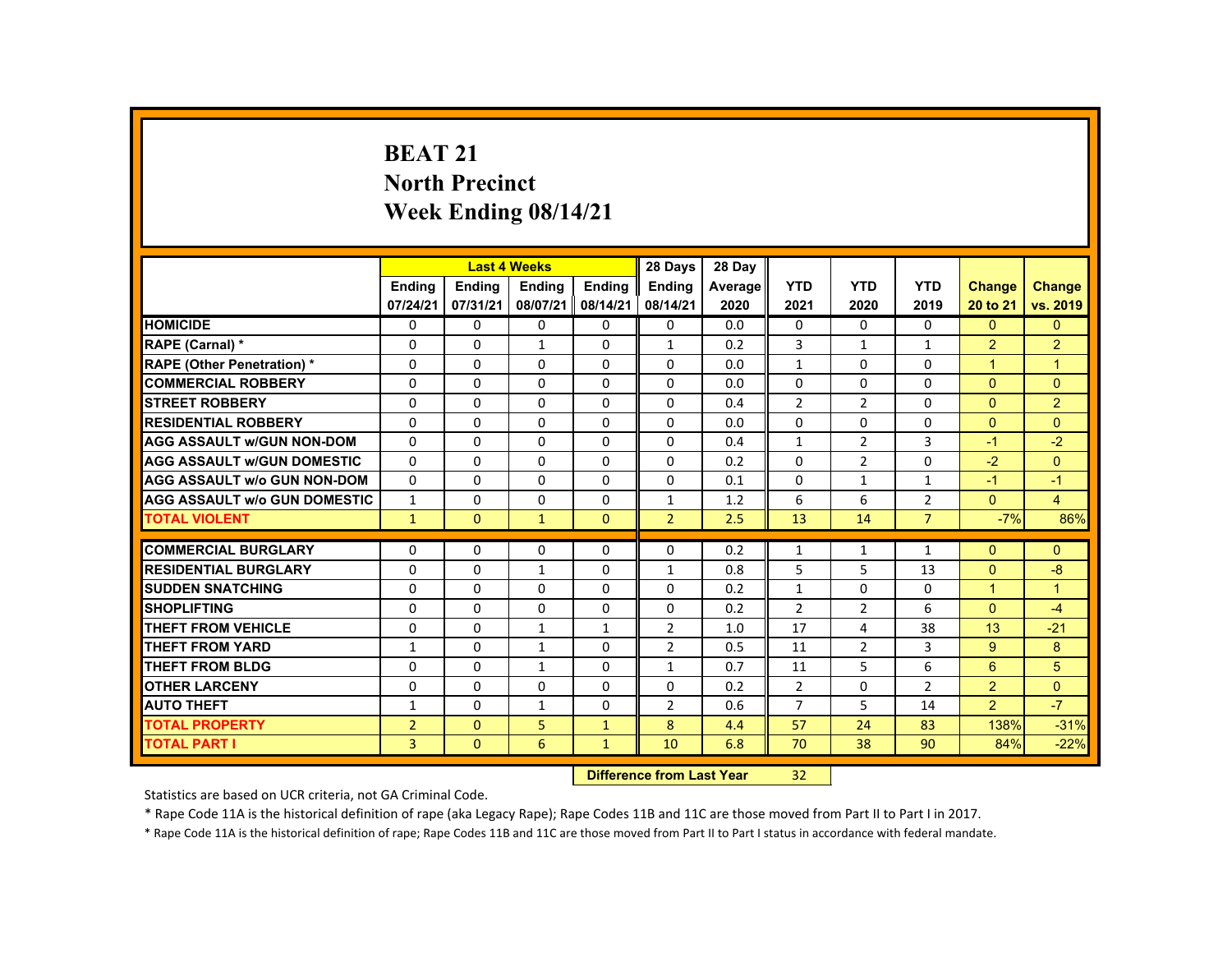# **BEAT 22 North Precinct Week Ending 08/14/21**

|                                     |               |                | <b>Last 4 Weeks</b> |                | 28 Days                   | 28 Day  |                |                |                |                |                |
|-------------------------------------|---------------|----------------|---------------------|----------------|---------------------------|---------|----------------|----------------|----------------|----------------|----------------|
|                                     | <b>Endina</b> | Ending         | Ending              | Ending         | <b>Endina</b>             | Average | <b>YTD</b>     | <b>YTD</b>     | <b>YTD</b>     | Change         | <b>Change</b>  |
|                                     | 07/24/21      | 07/31/21       | 08/07/21            | 08/14/21       | 08/14/21                  | 2020    | 2021           | 2020           | 2019           | 20 to 21       | vs. 2019       |
| <b>HOMICIDE</b>                     | 0             | $\Omega$       | $\Omega$            | $\mathbf{1}$   | $\mathbf{1}$              | 0.2     | $\mathbf{1}$   | $\mathbf{1}$   | $\mathbf{1}$   | $\Omega$       | $\overline{0}$ |
| RAPE (Carnal) *                     | 0             | $\Omega$       | $\Omega$            | $\Omega$       | $\Omega$                  | 0.2     | $\Omega$       | $\overline{2}$ | $\mathbf{1}$   | $-2$           | $-1$           |
| <b>RAPE (Other Penetration) *</b>   | 0             | $\Omega$       | $\Omega$            | $\Omega$       | $\Omega$                  | 0.1     | $\mathbf{1}$   | $\mathbf{1}$   | $\Omega$       | $\Omega$       | $\mathbf{1}$   |
| <b>COMMERCIAL ROBBERY</b>           | $\Omega$      | $\Omega$       | $\Omega$            | $\Omega$       | $\Omega$                  | 0.1     | $\Omega$       | $\mathbf{1}$   | $\mathbf{1}$   | $-1$           | $-1$           |
| <b>STREET ROBBERY</b>               | $\Omega$      | $\Omega$       | $\Omega$            | $\Omega$       | $\Omega$                  | 0.5     | $\overline{2}$ | $\overline{2}$ | $\overline{7}$ | $\Omega$       | $-5$           |
| <b>RESIDENTIAL ROBBERY</b>          | 0             | $\Omega$       | $\mathbf{0}$        | $\mathbf{0}$   | 0                         | 0.1     | 0              | $\mathbf{1}$   | $\mathbf{1}$   | $-1$           | $-1$           |
| <b>AGG ASSAULT W/GUN NON-DOM</b>    | $\Omega$      | $\Omega$       | $\Omega$            | $\mathbf{1}$   | $\mathbf{1}$              | 2.6     | 17             | 23             | 13             | $-6$           | $\overline{4}$ |
| <b>AGG ASSAULT W/GUN DOMESTIC</b>   | $\Omega$      | $\Omega$       | $\Omega$            | $\Omega$       | $\Omega$                  | 0.2     | $\overline{2}$ | $\overline{2}$ | $\mathbf{1}$   | $\Omega$       | $\overline{1}$ |
| <b>AGG ASSAULT w/o GUN NON-DOM</b>  | $\Omega$      | $\Omega$       | $\Omega$            | $\Omega$       | $\Omega$                  | 0.5     | 4              | 3              | 8              | $\mathbf{1}$   | $-4$           |
| <b>AGG ASSAULT W/o GUN DOMESTIC</b> | $\Omega$      | $\Omega$       | $\mathbf{0}$        | $\mathbf{0}$   | 0                         | 0.7     | 6              | 4              | 16             | $\overline{2}$ | $-10$          |
| <b>TOTAL VIOLENT</b>                | $\Omega$      | $\mathbf{0}$   | $\mathbf{0}$        | $\overline{2}$ | $\overline{2}$            | 5.0     | 33             | 40             | 49             | $-18%$         | $-33%$         |
| <b>COMMERCIAL BURGLARY</b>          | 0             | $\Omega$       | $\Omega$            | $\mathbf{0}$   | 0                         | 0.3     | 8              | 3              | 4              | 5              | $\overline{4}$ |
| <b>RESIDENTIAL BURGLARY</b>         | $\mathbf{1}$  | $\Omega$       | 2                   | 2              | 5                         | 2.3     | 10             | 27             | 9              | $-17$          | $\overline{1}$ |
| <b>SUDDEN SNATCHING</b>             | $\Omega$      | $\Omega$       | $\Omega$            | $\Omega$       | $\Omega$                  | 0.1     | 0              | $\mathbf{1}$   | $\overline{2}$ | $-1$           | $-2$           |
| <b>SHOPLIFTING</b>                  | $\Omega$      | $\Omega$       | $\Omega$            | $\mathbf{1}$   | $\mathbf{1}$              | 0.5     | 3              | 5              | 6              | $-2$           | $-3$           |
| <b>THEFT FROM VEHICLE</b>           | $\Omega$      | $\Omega$       | $\mathbf{1}$        | $\Omega$       | $\mathbf{1}$              | 2.3     | 22             | 18             | 16             | $\overline{4}$ | 6              |
| <b>THEFT FROM YARD</b>              | $\Omega$      | $\Omega$       | $\mathbf{1}$        | $\mathbf{1}$   | $\overline{2}$            | 0.9     | 15             | 10             | 10             | 5              | 5              |
| <b>THEFT FROM BLDG</b>              | 0             | $\mathbf{1}$   | $\mathbf{0}$        | $\Omega$       | $\mathbf{1}$              | 1.1     | 11             | 9              | 14             | $\overline{2}$ | $-3$           |
| <b>OTHER LARCENY</b>                | $\Omega$      | $\Omega$       | $\Omega$            | 0              | 0                         | 0.6     | $\overline{2}$ | 2              | 0              | $\Omega$       | $\overline{2}$ |
|                                     |               |                |                     |                |                           |         |                |                |                |                |                |
| <b>AUTO THEFT</b>                   | $\Omega$      | $\mathbf{1}$   | 3                   | $\mathbf{1}$   | 5                         | 1.7     | 17             | 12             | 8              | 5              | 9              |
| <b>TOTAL PROPERTY</b>               | $\mathbf{1}$  | 2 <sup>1</sup> | $\overline{7}$      | 5              | 15                        | 9.8     | 88             | 87             | 69             | $1\%$          | 28%            |
| <b>TOTAL PART I</b>                 | $\mathbf{1}$  | $\overline{2}$ | $\overline{7}$      | $\overline{7}$ | 17                        | 14.8    | 121            | 127            | 118            | $-5%$          | 3%             |
|                                     |               |                |                     |                | Difference from Leat Vaca |         | $\epsilon$     |                |                |                |                |

 **Difference from Last Year**‐6

Statistics are based on UCR criteria, not GA Criminal Code.

\* Rape Code 11A is the historical definition of rape (aka Legacy Rape); Rape Codes 11B and 11C are those moved from Part II to Part I in 2017.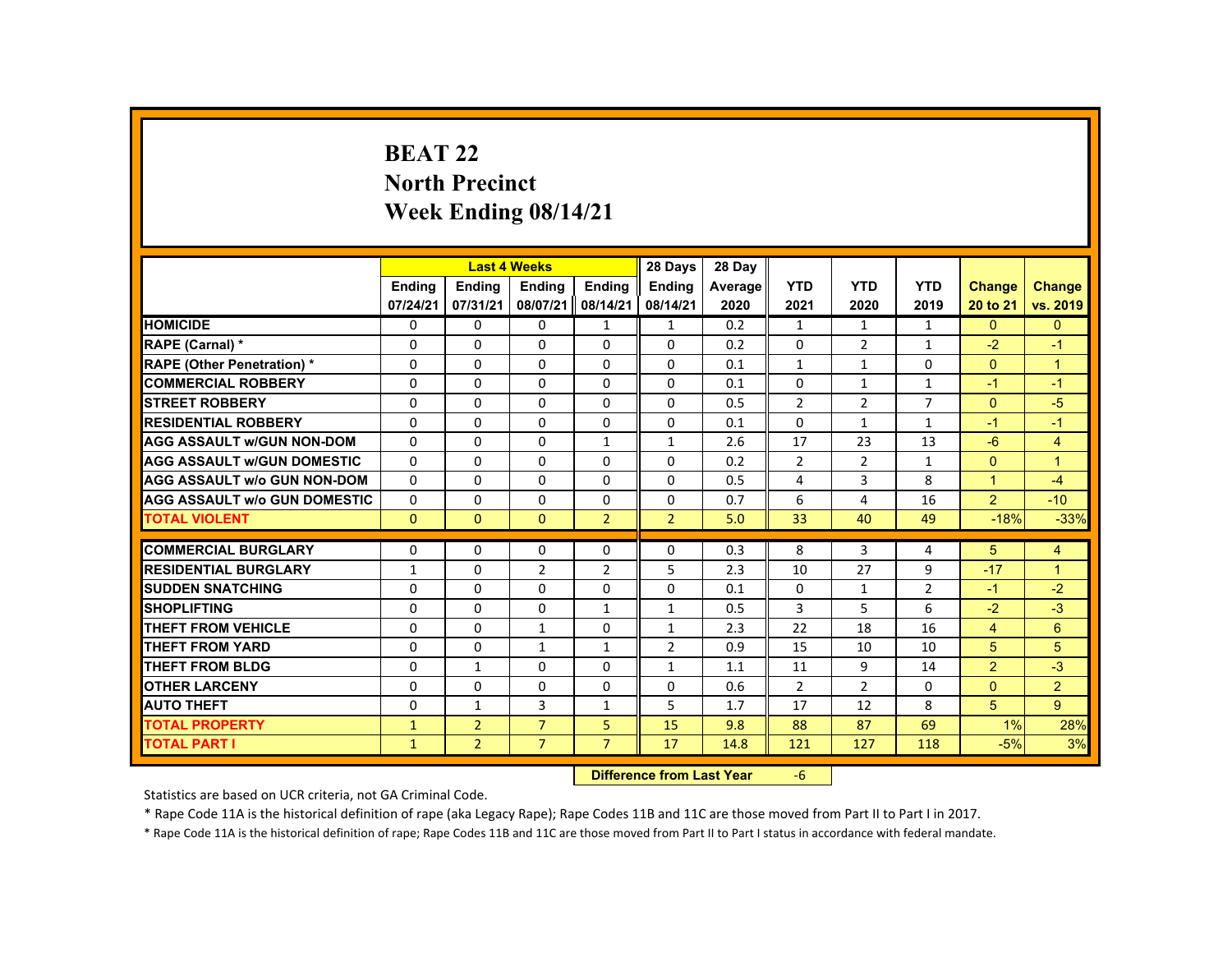# **BEAT 23 North Precinct Week Ending 08/14/21**

|                                     |                |                | <b>Last 4 Weeks</b> |                | 28 Days                   | 28 Day  |                |                |                |                |                |
|-------------------------------------|----------------|----------------|---------------------|----------------|---------------------------|---------|----------------|----------------|----------------|----------------|----------------|
|                                     | <b>Endina</b>  | Ending         | Ending              | Ending         | <b>Endina</b>             | Average | <b>YTD</b>     | <b>YTD</b>     | <b>YTD</b>     | <b>Change</b>  | <b>Change</b>  |
|                                     | 07/24/21       | 07/31/21       | 08/07/21            | 08/14/21       | 08/14/21                  | 2020    | 2021           | 2020           | 2019           | 20 to 21       | vs. 2019       |
| <b>HOMICIDE</b>                     | 0              | $\Omega$       | $\Omega$            | $\Omega$       | 0                         | 0.3     | $\mathbf{1}$   | $\mathbf{1}$   | $\overline{2}$ | $\mathbf{0}$   | $-1$           |
| RAPE (Carnal) *                     | 0              | $\Omega$       | $\Omega$            | $\mathbf{1}$   | $\mathbf{1}$              | 0.2     | $\overline{2}$ | $\mathbf{0}$   | $\mathbf{1}$   | $\overline{2}$ | $\overline{1}$ |
| <b>RAPE (Other Penetration) *</b>   | $\mathbf 0$    | $\Omega$       | $\Omega$            | $\Omega$       | $\Omega$                  | 0.2     | $\Omega$       | $\overline{2}$ | $\Omega$       | $-2$           | $\mathbf{0}$   |
| <b>COMMERCIAL ROBBERY</b>           | $\mathbf{1}$   | $\Omega$       | $\Omega$            | $\Omega$       | $\mathbf{1}$              | 0.0     | $\mathbf{1}$   | $\Omega$       | $\Omega$       | $\mathbf{1}$   | $\overline{1}$ |
| <b>STREET ROBBERY</b>               | $\Omega$       | $\Omega$       | $\Omega$            | $\Omega$       | $\Omega$                  | 0.3     | $\overline{7}$ | 9              | $\overline{2}$ | $-2$           | 5              |
| <b>RESIDENTIAL ROBBERY</b>          | $\Omega$       | $\Omega$       | $\mathbf{0}$        | $\mathbf{0}$   | 0                         | 0.0     | $\mathbf{1}$   | $\mathbf{1}$   | 0              | $\Omega$       | $\overline{1}$ |
| <b>AGG ASSAULT w/GUN NON-DOM</b>    | $\overline{2}$ | $\Omega$       | $\Omega$            | $\Omega$       | $\overline{2}$            | 1.6     | 6              | 4              | 8              | $\overline{2}$ | $-2$           |
| <b>AGG ASSAULT W/GUN DOMESTIC</b>   | $\Omega$       | $\Omega$       | $\Omega$            | $\Omega$       | $\Omega$                  | 0.2     | $\mathbf{1}$   | $\overline{2}$ | $\mathbf{1}$   | $-1$           | $\overline{0}$ |
| <b>AGG ASSAULT w/o GUN NON-DOM</b>  | $\mathbf{1}$   | $\Omega$       | $\Omega$            | $\Omega$       | $\mathbf{1}$              | 0.4     | 4              | $\overline{2}$ | 11             | $\overline{2}$ | $-7$           |
| <b>AGG ASSAULT W/o GUN DOMESTIC</b> | $\Omega$       | $\mathbf{0}$   | 0                   | $\mathbf{0}$   | 0                         | 0.8     | 9              | 3              | 5              | 6              | $\overline{4}$ |
| <b>TOTAL VIOLENT</b>                | $\overline{4}$ | $\mathbf{0}$   | $\Omega$            | $\mathbf{1}$   | 5                         | 3.9     | 32             | 24             | 30             | 33%            | 7%             |
| <b>COMMERCIAL BURGLARY</b>          | $\Omega$       | $\Omega$       | $\Omega$            | $\Omega$       | $\Omega$                  | 0.7     | 8              | 6              | 6              | $\overline{2}$ | $\overline{2}$ |
| <b>RESIDENTIAL BURGLARY</b>         | 0              | $\Omega$       | $\Omega$            | $\Omega$       | $\Omega$                  | 1.6     | $\overline{7}$ | 10             | 9              | $-3$           | $-2$           |
| <b>SUDDEN SNATCHING</b>             | $\Omega$       | $\Omega$       | $\Omega$            | $\Omega$       | $\Omega$                  | 0.2     | 3              | $\overline{2}$ | $\mathbf{1}$   | $\mathbf{1}$   | $\overline{2}$ |
| <b>SHOPLIFTING</b>                  | $\Omega$       | $\mathbf{1}$   | $\mathbf{1}$        | $\Omega$       | $\overline{2}$            | 1.2     | 5              | 8              | 11             | $-3$           | $-6$           |
| <b>THEFT FROM VEHICLE</b>           | $\overline{2}$ | 5              | $\Omega$            | $\mathbf{1}$   | 8                         | 2.5     | 26             | 22             | 17             | $\overline{4}$ | 9              |
| <b>THEFT FROM YARD</b>              | $\mathbf{1}$   | $\Omega$       | $\Omega$            | $\mathbf{1}$   | 2                         | 2.3     | 12             | 20             | 5              | $-8$           | $\overline{7}$ |
| <b>THEFT FROM BLDG</b>              | $\mathbf{1}$   | $\mathbf{1}$   | $\mathbf{1}$        | $\mathbf{0}$   | 3                         | 0.9     | 8              | $\overline{7}$ | $\overline{7}$ | $\mathbf{1}$   | $\mathbf{1}$   |
| <b>OTHER LARCENY</b>                | $\Omega$       | $\Omega$       | $\mathbf{1}$        | $\Omega$       | $\mathbf{1}$              | 0.4     | 4              | $\overline{2}$ | $\overline{2}$ | $\overline{2}$ | $\overline{2}$ |
| <b>AUTO THEFT</b>                   | $\mathbf{1}$   | $\Omega$       | $\mathbf{1}$        | $\mathbf{1}$   | 3                         | 1.5     | 19             | 10             | 8              | $9^{\circ}$    | 11             |
| <b>TOTAL PROPERTY</b>               | 5              | $\overline{7}$ | $\overline{4}$      | $\overline{3}$ | 19                        | 11.4    | 92             | 87             | 66             | 6%             | 39%            |
| <b>TOTAL PART I</b>                 | 9              | $\overline{7}$ | $\overline{4}$      | 4              | 24                        | 15.4    | 124            | 111            | 96             | 12%            | 29%            |
|                                     |                |                |                     |                | Difference from Loot Voor |         | 12             |                |                |                |                |

 **Difference from Last Year**r 13

Statistics are based on UCR criteria, not GA Criminal Code.

\* Rape Code 11A is the historical definition of rape (aka Legacy Rape); Rape Codes 11B and 11C are those moved from Part II to Part I in 2017.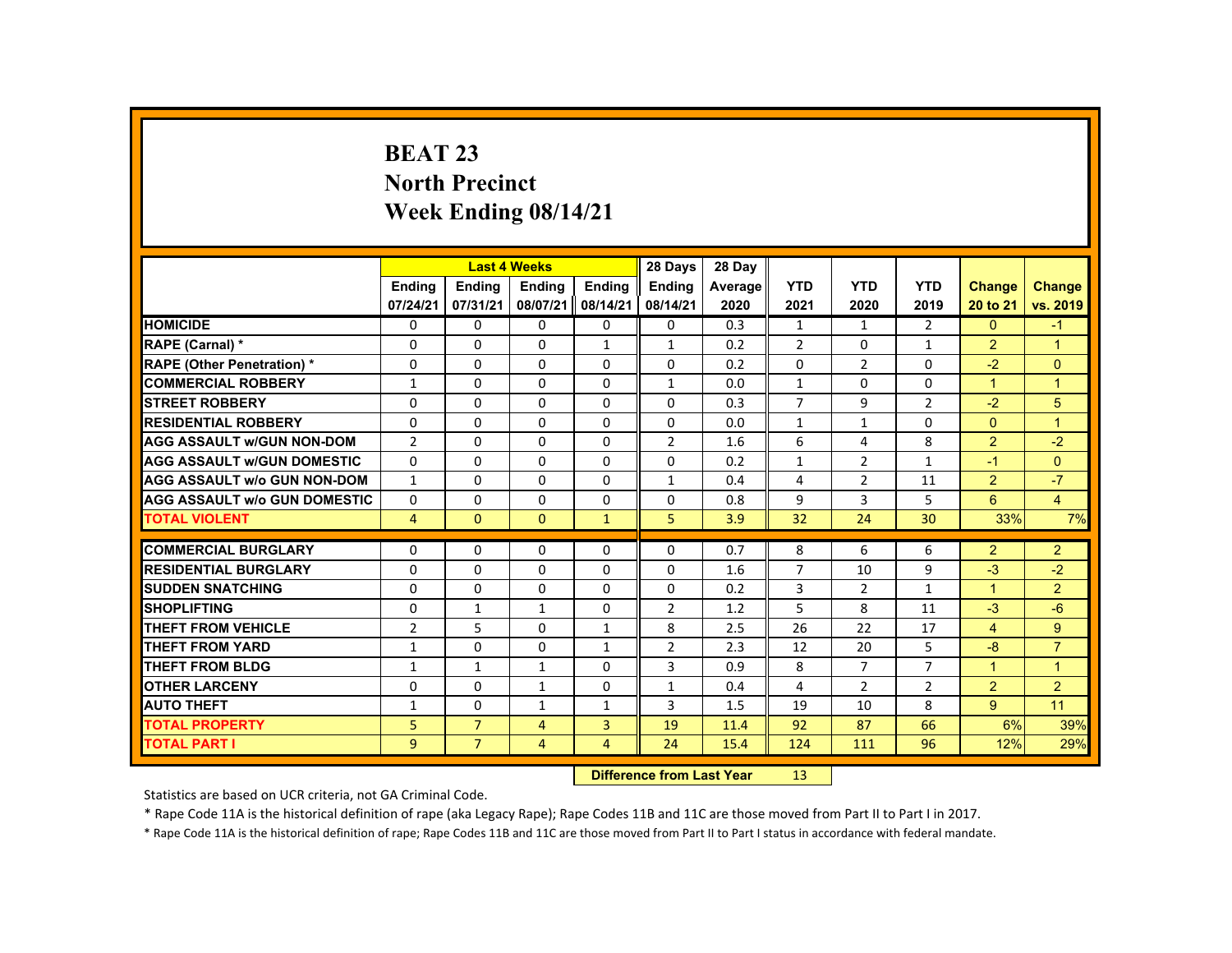# **BEAT 24 North Precinct Week Ending 08/14/21**

|                                     |                |                | <b>Last 4 Weeks</b> |                 | 28 Days                                                                                                                                                                                                                        | 28 Day  |                |                |                |                |                |
|-------------------------------------|----------------|----------------|---------------------|-----------------|--------------------------------------------------------------------------------------------------------------------------------------------------------------------------------------------------------------------------------|---------|----------------|----------------|----------------|----------------|----------------|
|                                     | <b>Endina</b>  | <b>Ending</b>  | <b>Ending</b>       | Ending          | <b>Endina</b>                                                                                                                                                                                                                  | Average | <b>YTD</b>     | <b>YTD</b>     | <b>YTD</b>     | <b>Change</b>  | <b>Change</b>  |
|                                     | 07/24/21       | 07/31/21       | 08/07/21            | 08/14/21        | 08/14/21                                                                                                                                                                                                                       | 2020    | 2021           | 2020           | 2019           | 20 to 21       | vs. 2019       |
| <b>HOMICIDE</b>                     | 0              | $\Omega$       | $\Omega$            | $\Omega$        | 0                                                                                                                                                                                                                              | 0.1     | 0              | $\mathbf{1}$   | $\mathbf{0}$   | $-1$           | $\mathbf{0}$   |
| RAPE (Carnal) *                     | 0              | $\Omega$       | $\mathbf{0}$        | $\mathbf{0}$    | 0                                                                                                                                                                                                                              | 0.2     | $\mathbf{1}$   | $\mathbf{1}$   | $\mathbf{1}$   | $\Omega$       | $\Omega$       |
| <b>RAPE (Other Penetration) *</b>   | $\Omega$       | $\Omega$       | $\Omega$            | $\Omega$        | $\Omega$                                                                                                                                                                                                                       | 0.0     | $\Omega$       | $\Omega$       | $\mathbf{1}$   | $\Omega$       | $-1$           |
| <b>COMMERCIAL ROBBERY</b>           | $\Omega$       | $\Omega$       | $\Omega$            | $\Omega$        | $\Omega$                                                                                                                                                                                                                       | 0.6     | $\Omega$       | $\mathbf{1}$   | $\Omega$       | $-1$           | $\Omega$       |
| <b>STREET ROBBERY</b>               | $\Omega$       | $\Omega$       | $\Omega$            | $\Omega$        | $\Omega$                                                                                                                                                                                                                       | 0.4     | 6              | 4              | 5              | $\overline{2}$ | $\overline{1}$ |
| <b>RESIDENTIAL ROBBERY</b>          | $\mathbf{1}$   | 0              | $\mathbf{0}$        | 0               | $\mathbf{1}$                                                                                                                                                                                                                   | 0.0     | $\mathbf{1}$   | 0              | $\mathbf{1}$   | $\mathbf{1}$   | $\mathbf{0}$   |
| <b>AGG ASSAULT W/GUN NON-DOM</b>    | 0              | $\Omega$       | $\Omega$            | $\mathbf{1}$    | $\mathbf{1}$                                                                                                                                                                                                                   | 0.6     | $\overline{2}$ | 5              | $\overline{2}$ | $-3$           | $\Omega$       |
| <b>AGG ASSAULT W/GUN DOMESTIC</b>   | $\Omega$       | $\Omega$       | $\Omega$            | $\Omega$        | $\Omega$                                                                                                                                                                                                                       | 0.0     | $\Omega$       | $\Omega$       | $\Omega$       | $\Omega$       | $\Omega$       |
| <b>AGG ASSAULT w/o GUN NON-DOM</b>  | $\Omega$       | $\Omega$       | $\mathbf{1}$        | $\mathbf{1}$    | $\overline{2}$                                                                                                                                                                                                                 | 0.5     | 4              | 4              | $\overline{3}$ | $\Omega$       | $\overline{1}$ |
| <b>AGG ASSAULT W/o GUN DOMESTIC</b> | $\Omega$       | $\Omega$       | $\Omega$            | $\Omega$        | $\Omega$                                                                                                                                                                                                                       | 0.3     | $\overline{2}$ | $\overline{2}$ | $\mathbf{1}$   | $\Omega$       | $\overline{1}$ |
| <b>TOTAL VIOLENT</b>                | $\mathbf{1}$   | $\mathbf{0}$   | $\mathbf{1}$        | $\overline{2}$  | $\overline{4}$                                                                                                                                                                                                                 | 2.7     | 16             | 18             | 14             | $-11%$         | 14%            |
|                                     |                |                |                     |                 |                                                                                                                                                                                                                                |         |                |                |                |                |                |
| <b>COMMERCIAL BURGLARY</b>          | 0              | $\Omega$       | $\Omega$            | $\Omega$        | $\Omega$                                                                                                                                                                                                                       | 0.2     | $\mathbf{1}$   | $\mathbf{1}$   | 5              | $\Omega$       | $-4$           |
| <b>RESIDENTIAL BURGLARY</b>         | $\Omega$       | $\Omega$       | $\Omega$            | $\Omega$        | $\Omega$                                                                                                                                                                                                                       | 0.8     | 9              | 5              | 8              | $\overline{4}$ | $\overline{1}$ |
| <b>SUDDEN SNATCHING</b>             | 0              | $\Omega$       | $\mathbf{0}$        | 0               | 0                                                                                                                                                                                                                              | 0.1     | 0              | $\mathbf{1}$   | $\mathbf{1}$   | $-1$           | $-1$           |
| <b>SHOPLIFTING</b>                  | $\overline{2}$ | $\Omega$       | $\Omega$            | $\Omega$        | $\overline{2}$                                                                                                                                                                                                                 | 2.2     | 17             | 20             | 23             | $-3$           | $-6$           |
| <b>THEFT FROM VEHICLE</b>           | $\Omega$       | $\Omega$       | $\Omega$            | $\Omega$        | $\Omega$                                                                                                                                                                                                                       | 3.5     | 21             | 20             | 36             | $\mathbf{1}$   | $-15$          |
| <b>THEFT FROM YARD</b>              | $\Omega$       | $\Omega$       | $\overline{2}$      | $\mathbf{1}$    | 3                                                                                                                                                                                                                              | 1.7     | 14             | 15             | 33             | $-1$           | $-19$          |
| <b>THEFT FROM BLDG</b>              | $\Omega$       | $\Omega$       | $\mathbf{1}$        | $\Omega$        | $\mathbf{1}$                                                                                                                                                                                                                   | 0.8     | 4              | $\overline{7}$ | 9              | $-3$           | $-5$           |
| <b>OTHER LARCENY</b>                | $\Omega$       | $\mathbf{1}$   | $\Omega$            | $\Omega$        | 1                                                                                                                                                                                                                              | 1.2     | 10             | 10             | 9              | $\mathbf{0}$   | $\overline{1}$ |
| <b>AUTO THEFT</b>                   | $\overline{2}$ | $\mathbf{1}$   | $\Omega$            | $\Omega$        | 3                                                                                                                                                                                                                              | 1.3     | 13             | 11             | 6              | $\overline{2}$ | $\overline{7}$ |
| <b>TOTAL PROPERTY</b>               | $\overline{4}$ | $\overline{2}$ | 3                   | $\mathbf{1}$    | 10                                                                                                                                                                                                                             | 11.8    | 89             | 90             | 130            | $-1%$          | $-32%$         |
| <b>TOTAL PART I</b>                 | 5.             | $\overline{2}$ | $\overline{4}$      | 3               | 14                                                                                                                                                                                                                             | 14.5    | 105            | 108            | 144            | $-3%$          | $-27%$         |
|                                     |                |                |                     | <b>CALLED A</b> | and the second control of the second second second the second second second second second second second second second second second second second second second second second second second second second second second second |         | $\sim$         |                |                |                |                |

 **Difference from Last Year**r -3

Statistics are based on UCR criteria, not GA Criminal Code.

\* Rape Code 11A is the historical definition of rape (aka Legacy Rape); Rape Codes 11B and 11C are those moved from Part II to Part I in 2017.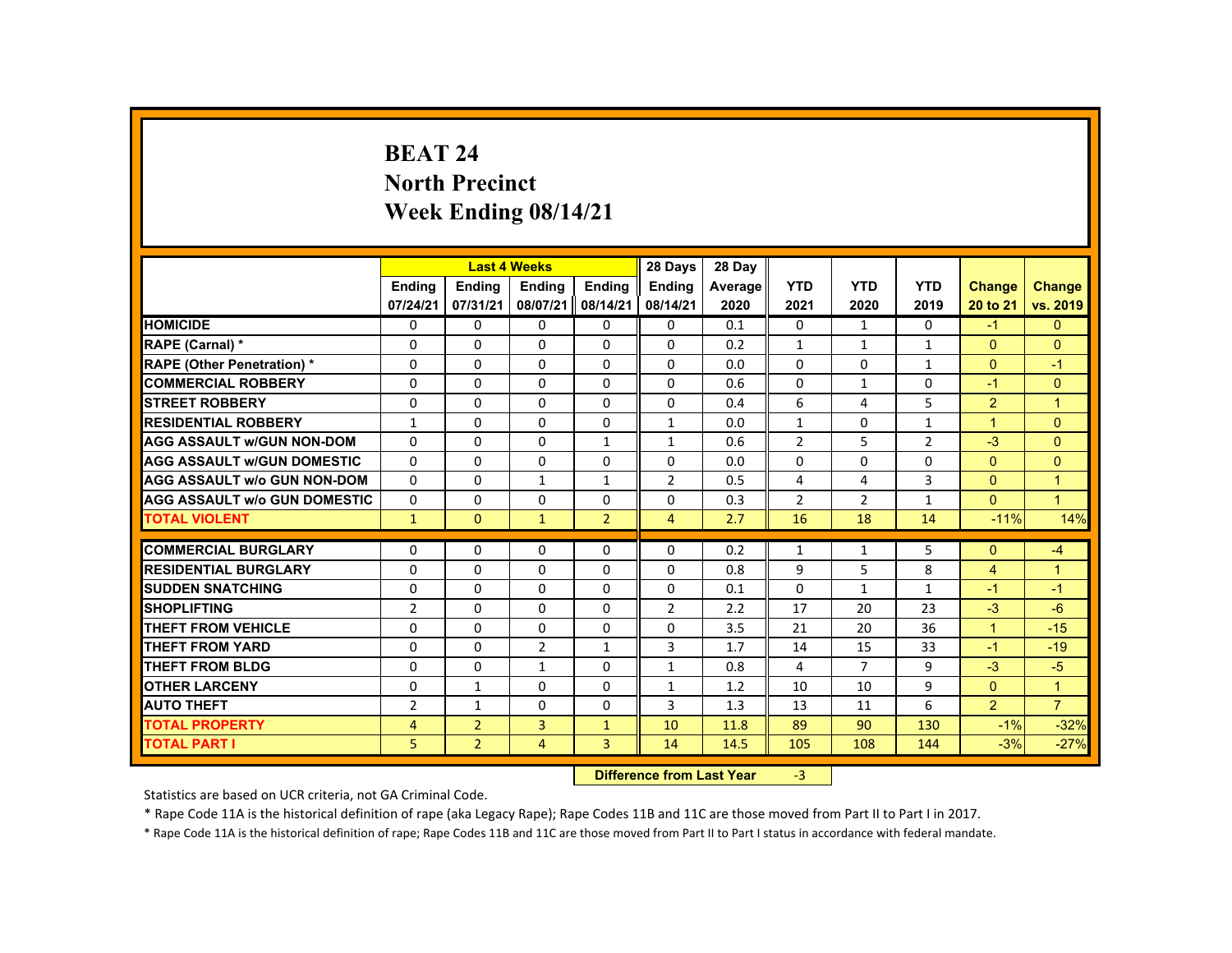# **BEAT 25 North Precinct Week Ending 08/14/21**

|                                     |                |                                   | <b>Last 4 Weeks</b> |                | 28 Days        | 28 Day  |                |                |                |                |                |
|-------------------------------------|----------------|-----------------------------------|---------------------|----------------|----------------|---------|----------------|----------------|----------------|----------------|----------------|
|                                     | <b>Ending</b>  | <b>Ending</b>                     | <b>Ending</b>       | Ending         | <b>Ending</b>  | Average | <b>YTD</b>     | <b>YTD</b>     | <b>YTD</b>     | <b>Change</b>  | <b>Change</b>  |
|                                     | 07/24/21       | 07/31/21                          | 08/07/21            | 08/14/21       | 08/14/21       | 2020    | 2021           | 2020           | 2019           | 20 to 21       | vs. 2019       |
| <b>HOMICIDE</b>                     | $\Omega$       | $\Omega$                          | $\mathbf{0}$        | $\Omega$       | 0              | 0.1     | 0              | $\Omega$       | $\Omega$       | $\Omega$       | $\Omega$       |
| RAPE (Carnal) *                     | 0              | $\Omega$                          | $\Omega$            | $\Omega$       | $\Omega$       | 0.2     | $\mathbf{1}$   | $\overline{2}$ | $\mathbf{1}$   | $-1$           | $\overline{0}$ |
| <b>RAPE (Other Penetration) *</b>   | $\Omega$       | $\Omega$                          | $\Omega$            | $\Omega$       | $\Omega$       | 0.0     | $\Omega$       | $\Omega$       | $\Omega$       | $\Omega$       | $\Omega$       |
| <b>COMMERCIAL ROBBERY</b>           | $\Omega$       | $\mathbf{1}$                      | $\Omega$            | $\Omega$       | $\mathbf{1}$   | 0.0     | $\mathbf{1}$   | $\Omega$       | $\mathbf{1}$   | $\mathbf{1}$   | $\Omega$       |
| <b>STREET ROBBERY</b>               | $\Omega$       | $\Omega$                          | $\Omega$            | $\Omega$       | $\Omega$       | 0.2     | 4              | $\Omega$       | 4              | $\overline{4}$ | $\Omega$       |
| <b>RESIDENTIAL ROBBERY</b>          | $\mathbf{0}$   | $\Omega$                          | $\Omega$            | 0              | $\Omega$       | 0.2     | $\mathbf{1}$   | $\mathbf{1}$   | $\Omega$       | $\Omega$       | $\mathbf{1}$   |
| <b>AGG ASSAULT W/GUN NON-DOM</b>    | $\Omega$       | $\Omega$                          | $\Omega$            | $\Omega$       | $\Omega$       | 0.0     | 4              | $\Omega$       | $\overline{2}$ | $\overline{4}$ | 2 <sup>1</sup> |
| <b>AGG ASSAULT W/GUN DOMESTIC</b>   | $\mathbf{0}$   | $\Omega$                          | $\Omega$            | $\Omega$       | $\Omega$       | 0.0     | $\Omega$       | $\Omega$       | $\Omega$       | $\Omega$       | $\Omega$       |
| <b>AGG ASSAULT w/o GUN NON-DOM</b>  | $\Omega$       | $\Omega$                          | $\Omega$            | $\Omega$       | $\Omega$       | 0.5     | $\overline{2}$ | 5              | $\overline{3}$ | $-3$           | $-1$           |
| <b>AGG ASSAULT W/o GUN DOMESTIC</b> | $\Omega$       | $\Omega$                          | $\Omega$            | $\Omega$       | $\Omega$       | 0.5     | $\mathbf{1}$   | 6              | $\mathbf{1}$   | $-5$           | $\mathbf{0}$   |
| <b>TOTAL VIOLENT</b>                | $\Omega$       | $\mathbf{1}$                      | $\mathbf{0}$        | $\mathbf{0}$   | $\mathbf{1}$   | 1.5     | 14             | 14             | 12             | 0%             | 17%            |
|                                     |                |                                   |                     |                |                |         |                |                |                |                |                |
| <b>COMMERCIAL BURGLARY</b>          | $\mathbf{1}$   | $\Omega$                          | $\Omega$            | $\mathbf{0}$   | $\mathbf{1}$   | 0.6     | 3              | 6              | 6              | $-3$           | $-3$           |
| <b>RESIDENTIAL BURGLARY</b>         | $\Omega$       | $\Omega$                          | $\Omega$            | $\Omega$       | $\Omega$       | 0.8     | 4              | 9              | 13             | $-5$           | $-9$           |
| <b>SUDDEN SNATCHING</b>             | $\mathbf 0$    | $\Omega$                          | $\mathbf{0}$        | $\mathbf{1}$   | $\mathbf{1}$   | 0.2     | 4              | $\overline{2}$ | $\mathbf{1}$   | 2              | 3 <sup>1</sup> |
| <b>SHOPLIFTING</b>                  | 1              | $\mathbf{1}$                      | $\Omega$            | $\Omega$       | $\overline{2}$ | 1.5     | 21             | 15             | 12             | 6              | 9              |
| <b>THEFT FROM VEHICLE</b>           | 1              | $\mathbf{1}$                      | $\mathbf{1}$        | $\overline{2}$ | 5              | 3.1     | 49             | 20             | 38             | 29             | 11             |
| <b>THEFT FROM YARD</b>              | $\mathbf{1}$   | $\Omega$                          | $\mathbf{1}$        | $\Omega$       | $\overline{2}$ | 1.3     | 19             | 13             | 14             | 6              | 5              |
| <b>THEFT FROM BLDG</b>              | 0              | $\mathbf{1}$                      | 1                   | $\mathbf{1}$   | 3              | 0.8     | 19             | 6              | 12             | 13             | $\overline{7}$ |
| <b>OTHER LARCENY</b>                | $\Omega$       | $\Omega$                          | $\Omega$            | $\overline{2}$ | $\overline{2}$ | 1.1     | 13             | $\overline{7}$ | 4              | 6              | 9 <sup>°</sup> |
| <b>AUTO THEFT</b>                   | $\Omega$       | $\Omega$                          | $\Omega$            | $\Omega$       | 0              | 0.8     | 15             | 8              | 6              | $\overline{7}$ | 9              |
| <b>TOTAL PROPERTY</b>               | $\overline{4}$ | $\overline{3}$                    | $\overline{3}$      | 6              | 16             | 10.0    | 147            | 86             | 106            | 71%            | 39%            |
| <b>TOTAL PART I</b>                 | $\overline{4}$ | $\overline{4}$                    | 3                   | 6              | 17             | 11.4    | 161            | 100            | 118            | 61%            | 36%            |
|                                     |                | <b>Difference from Least Vanc</b> |                     | C4             |                |         |                |                |                |                |                |

 **Difference from Last Year**r 61

Statistics are based on UCR criteria, not GA Criminal Code.

\* Rape Code 11A is the historical definition of rape (aka Legacy Rape); Rape Codes 11B and 11C are those moved from Part II to Part I in 2017.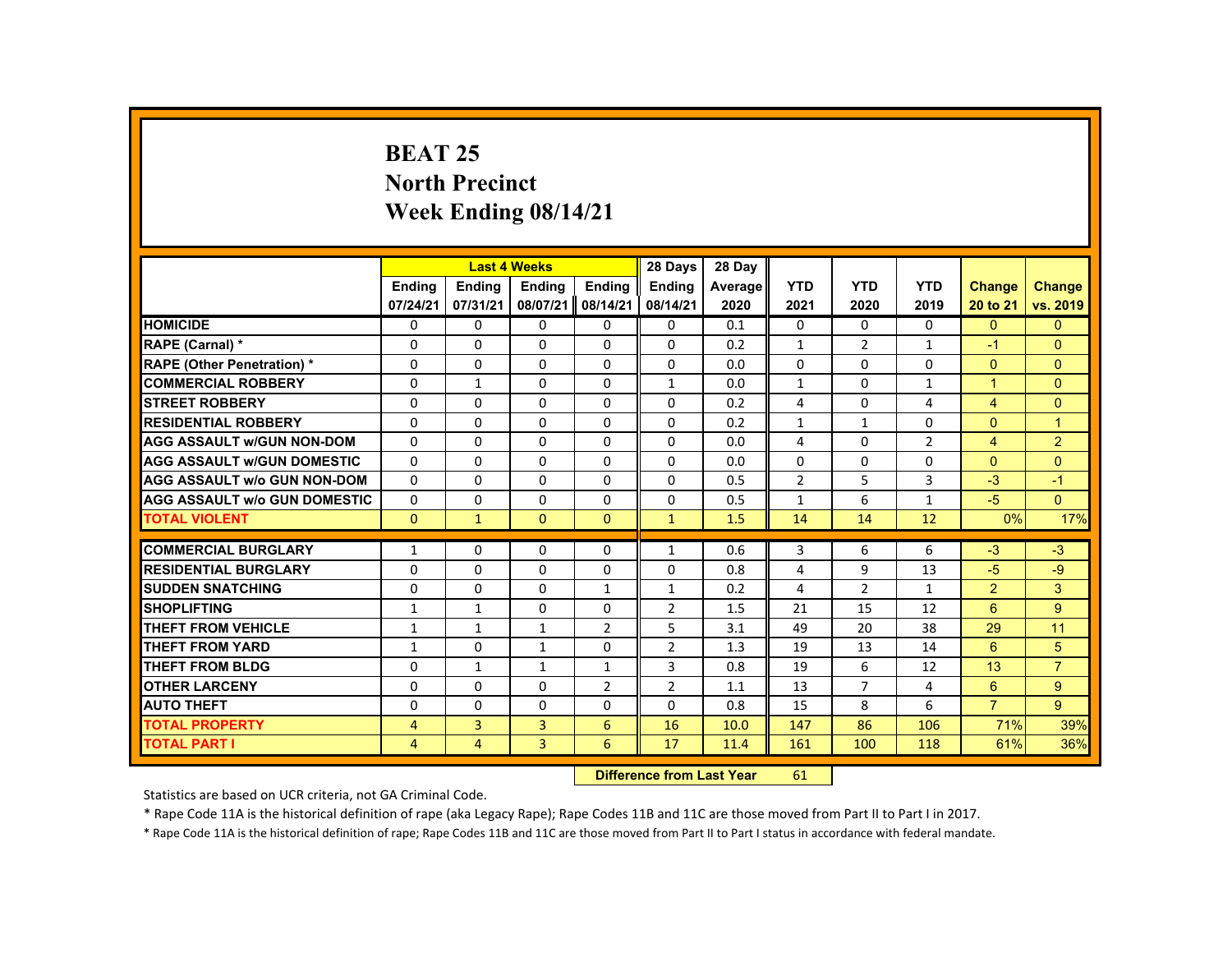# **BEAT 26 North Precinct Week Ending 08/14/21**

|                                     |                 |                | <b>Last 4 Weeks</b> |                | 28 Days        | 28 Day                                                                                                                                                                                                                         |                |                |                |                |                |
|-------------------------------------|-----------------|----------------|---------------------|----------------|----------------|--------------------------------------------------------------------------------------------------------------------------------------------------------------------------------------------------------------------------------|----------------|----------------|----------------|----------------|----------------|
|                                     | <b>Ending</b>   | <b>Ending</b>  | <b>Ending</b>       | <b>Endina</b>  | <b>Endina</b>  | Average                                                                                                                                                                                                                        | <b>YTD</b>     | <b>YTD</b>     | <b>YTD</b>     | <b>Change</b>  | <b>Change</b>  |
|                                     | 07/24/21        | 07/31/21       | 08/07/21            | 08/14/21       | 08/14/21       | 2020                                                                                                                                                                                                                           | 2021           | 2020           | 2019           | 20 to 21       | vs. 2019       |
| <b>HOMICIDE</b>                     | 0               | $\Omega$       | 0                   | $\Omega$       | 0              | 0.0                                                                                                                                                                                                                            | $\mathbf{0}$   | 0              | $\mathbf{1}$   | $\mathbf{0}$   | $-1$           |
| RAPE (Carnal) *                     | 0               | $\Omega$       | 0                   | $\Omega$       | $\Omega$       | 0.1                                                                                                                                                                                                                            | $\Omega$       | 4              | $\mathbf{1}$   | $-4$           | $-1$           |
| <b>RAPE (Other Penetration) *</b>   | $\Omega$        | $\Omega$       | $\Omega$            | $\Omega$       | $\Omega$       | 0.0                                                                                                                                                                                                                            | $\mathbf{1}$   | $\Omega$       | $\Omega$       | $\mathbf{1}$   | $\overline{1}$ |
| <b>COMMERCIAL ROBBERY</b>           | $\Omega$        | $\Omega$       | $\Omega$            | $\Omega$       | $\Omega$       | 0.0                                                                                                                                                                                                                            | 4              | $\mathbf{1}$   | $\Omega$       | 3              | $\overline{4}$ |
| <b>STREET ROBBERY</b>               | $\mathbf{1}$    | $\Omega$       | $\Omega$            | $\Omega$       | $\mathbf{1}$   | 0.1                                                                                                                                                                                                                            | 5              | 6              | 8              | $-1$           | $-3$           |
| <b>RESIDENTIAL ROBBERY</b>          | 0               | $\mathbf{0}$   | 0                   | 0              | 0              | 0.0                                                                                                                                                                                                                            | 0              | 0              | 0              | $\mathbf{0}$   | $\mathbf{0}$   |
| <b>AGG ASSAULT W/GUN NON-DOM</b>    | $\Omega$        | $\Omega$       | 0                   | $\Omega$       | $\Omega$       | 0.1                                                                                                                                                                                                                            | $\overline{2}$ | 4              | 3              | $-2$           | $-1$           |
| <b>AGG ASSAULT W/GUN DOMESTIC</b>   | $\Omega$        | $\Omega$       | $\Omega$            | $\Omega$       | $\Omega$       | 0.0                                                                                                                                                                                                                            | $\Omega$       | $\Omega$       | $\Omega$       | $\Omega$       | $\Omega$       |
| <b>AGG ASSAULT W/o GUN NON-DOM</b>  | $\Omega$        | $\mathbf{1}$   | $\Omega$            | $\Omega$       | $\mathbf{1}$   | 0.3                                                                                                                                                                                                                            | 14             | 15             | 9              | $-1$           | 5              |
| <b>AGG ASSAULT W/o GUN DOMESTIC</b> | $\mathbf{1}$    | $\Omega$       | $\Omega$            | $\Omega$       | $\mathbf{1}$   | 0.1                                                                                                                                                                                                                            | 3              | 3              | $\overline{3}$ | $\Omega$       | $\Omega$       |
| <b>TOTAL VIOLENT</b>                | 2 <sup>1</sup>  | $\mathbf{1}$   | $\mathbf{0}$        | $\mathbf{0}$   | 3              | 0.6                                                                                                                                                                                                                            | 29             | 33             | 25             | $-12%$         | 16%            |
|                                     |                 |                |                     |                |                |                                                                                                                                                                                                                                |                |                |                |                |                |
| <b>COMMERCIAL BURGLARY</b>          | $\Omega$        | $\Omega$       | $\Omega$            | 0              | 0              | 0.1                                                                                                                                                                                                                            | $\overline{2}$ | 12             | 5              | $-10$          | $-3$           |
| <b>RESIDENTIAL BURGLARY</b>         | $\Omega$        | $\Omega$       | $\Omega$            | $\Omega$       | $\Omega$       | 0.0                                                                                                                                                                                                                            | $\Omega$       | $\Omega$       | $\mathbf{1}$   | $\Omega$       | $-1$           |
| <b>SUDDEN SNATCHING</b>             | 0               | $\mathbf{0}$   | 0                   | 0              | 0              | 0.1                                                                                                                                                                                                                            | $\overline{7}$ | $\overline{2}$ | 5              | 5              | $\overline{2}$ |
| <b>SHOPLIFTING</b>                  | 0               | $\mathbf{0}$   | $\mathbf{1}$        | $\mathbf{1}$   | $\overline{2}$ | 0.3                                                                                                                                                                                                                            | 12             | 18             | 21             | $-6$           | $-9$           |
| <b>THEFT FROM VEHICLE</b>           | 3               | $\mathbf{1}$   | $\mathbf{1}$        | $\Omega$       | 5              | 0.4                                                                                                                                                                                                                            | 55             | 18             | 23             | 37             | 32             |
| <b>THEFT FROM YARD</b>              | $\mathbf{1}$    | $\Omega$       | $\Omega$            | $\Omega$       | $\mathbf{1}$   | 0.2                                                                                                                                                                                                                            | 11             | 15             | 11             | $-4$           | $\Omega$       |
| <b>THEFT FROM BLDG</b>              | $\overline{2}$  | $\mathbf{1}$   | $\mathbf{1}$        | $\mathbf{1}$   | 5              | 0.2                                                                                                                                                                                                                            | 19             | 6              | 14             | 13             | 5              |
| <b>OTHER LARCENY</b>                | $\Omega$        | $\Omega$       | $\Omega$            | 0              | 0              | 0.0                                                                                                                                                                                                                            | 3              | $\mathbf{1}$   | $\overline{2}$ | $\overline{2}$ | $\overline{1}$ |
| <b>AUTO THEFT</b>                   | $\Omega$        | $\Omega$       | $\Omega$            | $\overline{2}$ | $\overline{2}$ | 0.2                                                                                                                                                                                                                            | 24             | 10             | 4              | 14             | 20             |
| <b>TOTAL PROPERTY</b>               | $6\phantom{1}6$ | $\overline{2}$ | 3                   | $\overline{4}$ | 15             | 1.6                                                                                                                                                                                                                            | 133            | 82             | 86             | 62%            | 55%            |
| <b>TOTAL PART I</b>                 | 8               | 3              | 3                   | $\overline{4}$ | 18             | 2.2                                                                                                                                                                                                                            | 162            | 115            | 111            | 41%            | 46%            |
|                                     |                 |                |                     |                |                | and the second control of the second second second to the second second second the second second second second second second second second second second second second second second second second second second second second | $-$            |                |                |                |                |

 **Difference from Last Year**r 47

Statistics are based on UCR criteria, not GA Criminal Code.

\* Rape Code 11A is the historical definition of rape (aka Legacy Rape); Rape Codes 11B and 11C are those moved from Part II to Part I in 2017.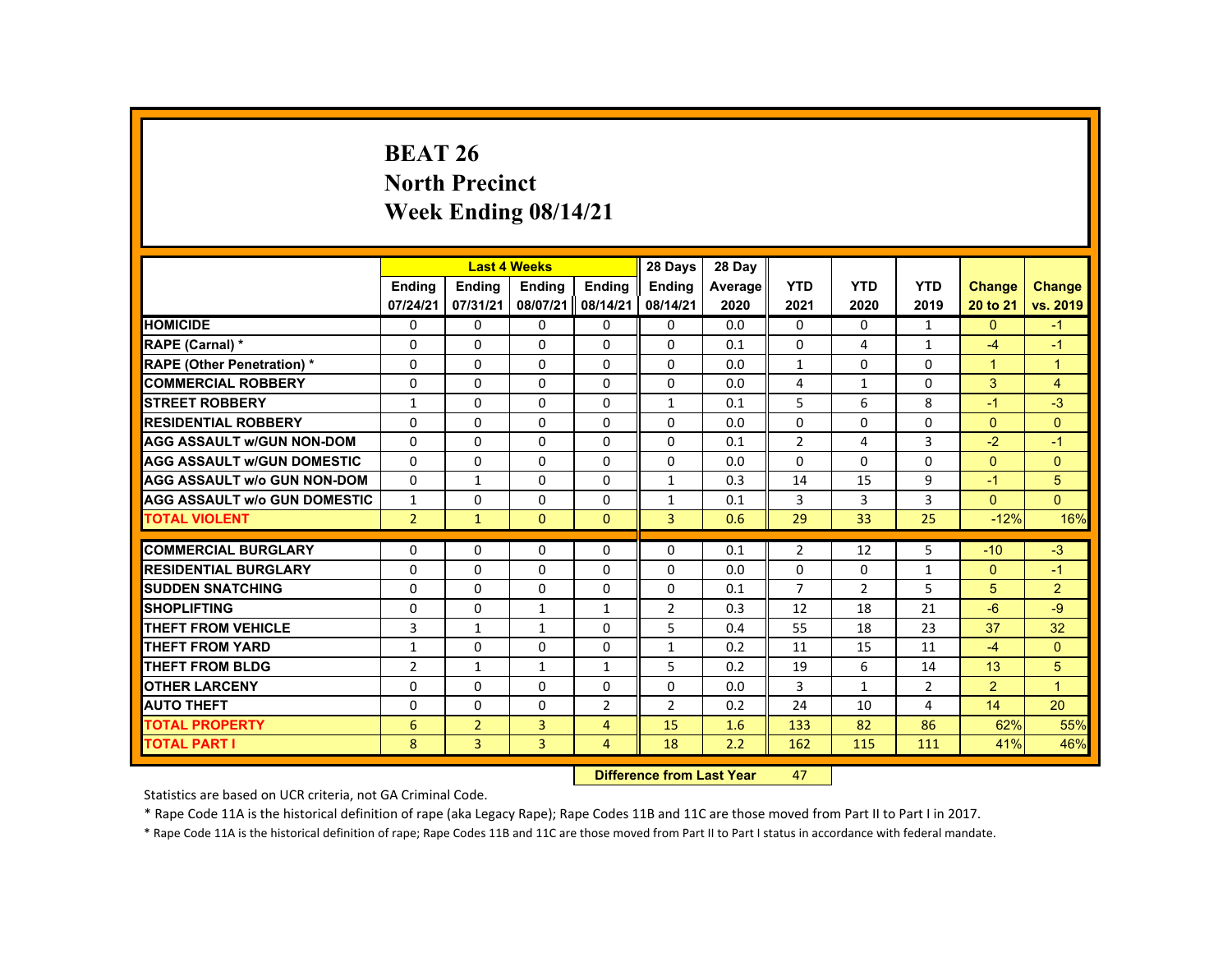# **BEAT 27 North Precinct Week Ending 08/14/21**

|                                     |                |                | <b>Last 4 Weeks</b> |                | 28 Days                           | 28 Day  |                |                |                |                      |                |
|-------------------------------------|----------------|----------------|---------------------|----------------|-----------------------------------|---------|----------------|----------------|----------------|----------------------|----------------|
|                                     | <b>Ending</b>  | <b>Ending</b>  | <b>Ending</b>       | <b>Ending</b>  | Ending                            | Average | <b>YTD</b>     | <b>YTD</b>     | <b>YTD</b>     | <b>Change</b>        | <b>Change</b>  |
|                                     | 07/24/21       | 07/31/21       | 08/07/21            | 08/14/21       | 08/14/21                          | 2020    | 2021           | 2020           | 2019           | 20 to 21             | vs. 2019       |
| <b>HOMICIDE</b>                     | $\Omega$       | $\Omega$       | $\Omega$            | $\Omega$       | 0                                 | 0.0     | $\overline{2}$ | $\Omega$       | $\Omega$       | 2                    | 2 <sup>1</sup> |
| RAPE (Carnal) *                     | 0              | $\Omega$       | $\Omega$            | $\Omega$       | $\Omega$                          | 0.3     | $\overline{2}$ | $\overline{2}$ | $\Omega$       | $\Omega$             | $\overline{2}$ |
| <b>RAPE (Other Penetration) *</b>   | $\Omega$       | $\Omega$       | $\Omega$            | $\Omega$       | $\Omega$                          | 0.1     | $\overline{2}$ | $\Omega$       | $\Omega$       | $\overline{2}$       | $\overline{2}$ |
| <b>COMMERCIAL ROBBERY</b>           | $\Omega$       | $\Omega$       | $\Omega$            | $\Omega$       | $\Omega$                          | 0.1     | $\Omega$       | $\Omega$       | $\mathbf{1}$   | $\Omega$             | $-1$           |
| <b>STREET ROBBERY</b>               | $\mathbf{1}$   | $\Omega$       | $\mathbf{1}$        | $\overline{2}$ | 4                                 | 1.2     | 11             | 6              | 11             | 5                    | $\Omega$       |
| <b>RESIDENTIAL ROBBERY</b>          | $\Omega$       | $\Omega$       | $\Omega$            | 0              | $\Omega$                          | 0.0     | $\Omega$       | $\Omega$       | $\mathbf{1}$   | $\Omega$             | $-1$           |
| <b>AGG ASSAULT W/GUN NON-GUN</b>    | $\Omega$       | $\Omega$       | $\mathbf{1}$        | $\mathbf{1}$   | $\overline{2}$                    | 1.3     | 8              | 10             | 8              | $-2$                 | $\Omega$       |
| <b>AGG ASSAULT W/GUN DOMESTIC</b>   | $\Omega$       | $\Omega$       | $\Omega$            | $\Omega$       | $\Omega$                          | 0.1     | $\overline{2}$ | $\mathbf{1}$   | $\mathbf{1}$   | $\overline{1}$       | $\mathbf{1}$   |
| <b>AGG ASSAULT w/o GUN NON-DOM</b>  | $\Omega$       | $\Omega$       | $\Omega$            | $\mathbf{1}$   | $\mathbf{1}$                      | 1.8     | 18             | 11             | 13             | $\overline{7}$       | 5              |
| <b>AGG ASSAULT W/o GUN DOMESTIC</b> | $\mathbf{1}$   | $\mathbf{1}$   | $\Omega$            | $\Omega$       | 2                                 | 0.6     | 10             | $\overline{2}$ | 12             | 8                    | $-2$           |
| <b>TOTAL VIOLENT</b>                | $\overline{2}$ | $\mathbf{1}$   | $\overline{2}$      | $\overline{4}$ | 9                                 | 5.4     | 55             | 32             | 47             | 72%                  | 17%            |
|                                     |                |                |                     |                |                                   |         |                |                |                |                      |                |
| <b>COMMERCIAL BURGLARY</b>          | $\Omega$       | $\Omega$       | $\Omega$            | $\Omega$       | $\Omega$                          | 0.3     | $\overline{2}$ | $\overline{2}$ | 3              | $\mathbf{0}$         | $-1$           |
| <b>RESIDENTIAL BURGLARY</b>         | $\Omega$       | $\Omega$       | $\Omega$            | $\Omega$       | $\Omega$                          | 0.4     | $\overline{2}$ | 4              | 4              | $-2$                 | $-2$           |
| <b>SUDDEN SNATCHING</b>             | $\mathbf{0}$   | $\Omega$       | 1                   | $\mathbf{0}$   | 1                                 | 0.5     | 5              | 4              | $\overline{2}$ | $\mathbf{1}$         | $\mathbf{3}$   |
| <b>SHOPLIFTING</b>                  | $\mathbf{1}$   | $\Omega$       | $\Omega$            | $\Omega$       | $\mathbf{1}$                      | 1.8     | 11             | 16             | 17             | $-5$                 | $-6$           |
| <b>THEFT FROM VEHICLE</b>           | $\mathbf{0}$   | $\overline{3}$ | $\Omega$            | $\mathbf{1}$   | 4                                 | 1.9     | 67             | 16             | 26             | 51                   | 41             |
| <b>THEFT FROM YARD</b>              | $\Omega$       | $\Omega$       | $\mathbf{1}$        | $\mathbf{1}$   | 2                                 | 1.6     | $\overline{7}$ | 15             | 3              | $-8$                 | $\overline{4}$ |
| <b>THEFT FROM BLDG</b>              | 0              | $\Omega$       | $\mathbf{0}$        | $\mathbf{1}$   | $\mathbf{1}$                      | 2.1     | 8              | 13             | 22             | $-5$                 | $-14$          |
| <b>OTHER LARCENY</b>                | $\Omega$       | $\mathbf{1}$   | $\Omega$            | $\Omega$       | 1                                 | 0.0     | $\mathbf{1}$   | $\Omega$       | $\overline{2}$ | $\blacktriangleleft$ | $-1$           |
| <b>AUTO THEFT</b>                   | $\Omega$       | $\Omega$       | $\mathbf{1}$        | $\Omega$       | $\mathbf{1}$                      | 1.4     | 24             | 14             | $\overline{7}$ | 10                   | 17             |
| <b>TOTAL PROPERTY</b>               | $\mathbf{1}$   | $\overline{4}$ | 3                   | $\overline{3}$ | 11                                | 10.0    | 127            | 84             | 86             | 51%                  | 48%            |
| <b>TOTAL PART I</b>                 | 3              | 5              | 5                   | $\overline{7}$ | 20                                | 15.5    | 182            | 116            | 133            | 57%                  | 37%            |
|                                     |                |                |                     |                | <b>Difference from Least Vanc</b> |         | $\epsilon$     |                |                |                      |                |

 **Difference from Last Year**r 66

Statistics are based on UCR criteria, not GA Criminal Code.

\* Rape Code 11A is the historical definition of rape (aka Legacy Rape); Rape Codes 11B and 11C are those moved from Part II to Part I in 2017.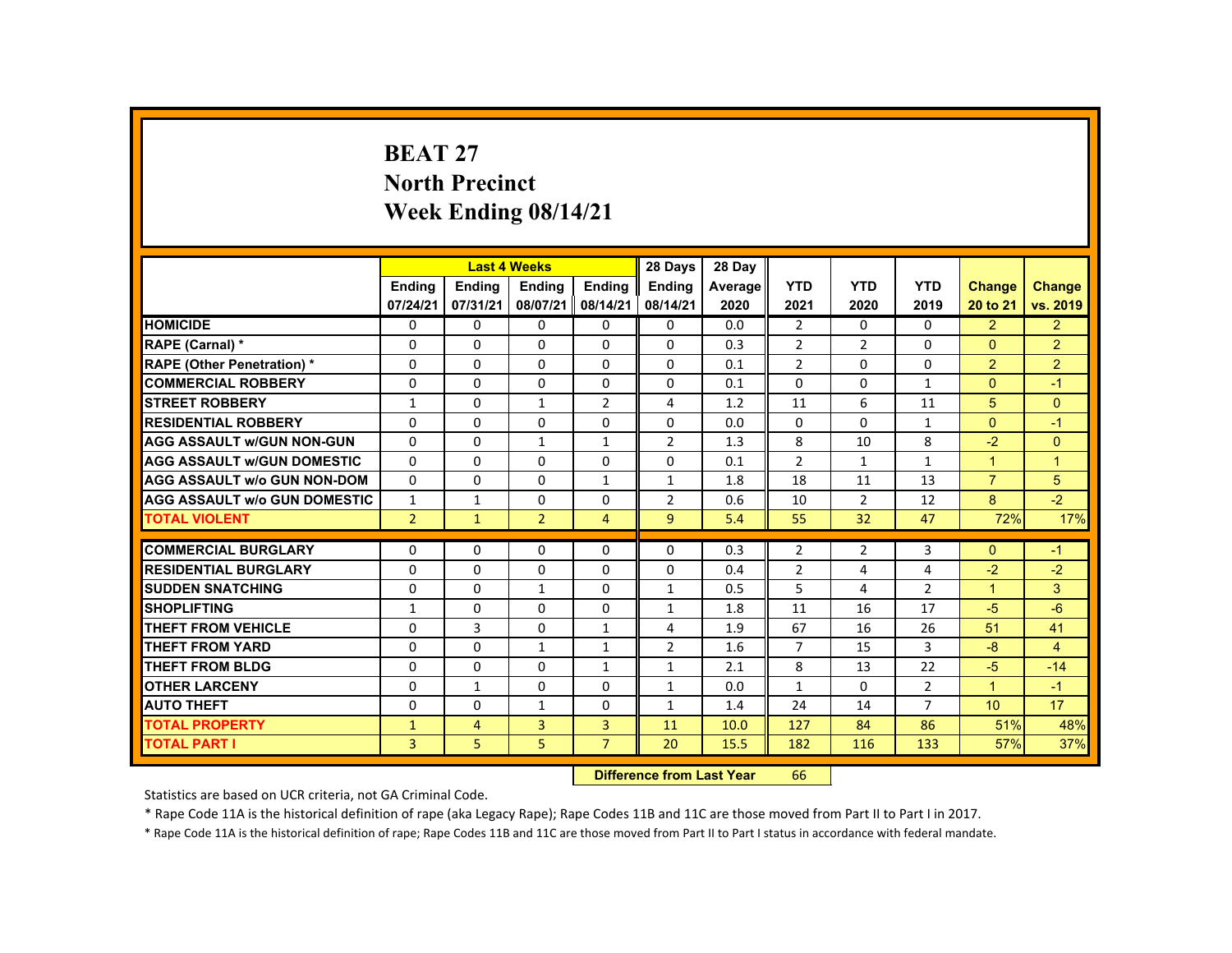# **BEAT 31 Central Precinct Week Ending 08/14/21**

|                                     |                |                | <b>Last 4 Weeks</b> |                | 28 Days                   | 28 Day  |                |                |                |                |                |
|-------------------------------------|----------------|----------------|---------------------|----------------|---------------------------|---------|----------------|----------------|----------------|----------------|----------------|
|                                     | <b>Endina</b>  | <b>Endina</b>  | <b>Endina</b>       | <b>Endina</b>  | <b>Endina</b>             | Average | <b>YTD</b>     | <b>YTD</b>     | <b>YTD</b>     | <b>Change</b>  | <b>Change</b>  |
|                                     | 07/24/21       | 07/31/21       | 08/07/21            | 08/14/21       | 08/14/21                  | 2020    | 2021           | 2020           | 2019           | 20 to 21       | vs. 2019       |
| <b>HOMICIDE</b>                     | $\mathbf{0}$   | 0              | $\Omega$            | 0              | 0                         | 0.1     | 0              | $\mathbf{1}$   | $\mathbf{1}$   | $-1$           | $-1$           |
| <b>RAPE (Carnal) *</b>              | 0              | 0              | 0                   | 0              | 0                         | 0.3     | $\overline{2}$ | 4              | 3              | $-2$           | $-1$           |
| <b>RAPE (Other Penetration) *</b>   | $\Omega$       | $\Omega$       | $\Omega$            | $\Omega$       | $\Omega$                  | 0.1     | $\Omega$       | $\mathbf{1}$   | $\Omega$       | $-1$           | $\Omega$       |
| <b>COMMERCIAL ROBBERY</b>           | $\Omega$       | $\Omega$       | $\Omega$            | $\Omega$       | $\Omega$                  | 0.1     | $\Omega$       | $\Omega$       | $\Omega$       | $\Omega$       | $\mathbf{0}$   |
| <b>STREET ROBBERY</b>               | $\Omega$       | $\Omega$       | $\Omega$            | $\Omega$       | $\Omega$                  | 0.3     | 4              | 4              | 5              | $\Omega$       | $-1$           |
| <b>RESIDENTIAL ROBBERY</b>          | 0              | 0              | 0                   | 0              | 0                         | 0.3     | $\mathbf{1}$   | $\overline{2}$ | 0              | $-1$           | $\overline{1}$ |
| <b>AGG ASSAULT W/GUN NON-DOM</b>    | $\overline{2}$ | $\overline{2}$ | $\Omega$            | $\Omega$       | 4                         | 1.2     | 23             | $\overline{7}$ | 10             | 16             | 13             |
| <b>AGG ASSAULT W/GUN DOMESTIC</b>   | $\Omega$       | $\Omega$       | $\Omega$            | $\Omega$       | $\Omega$                  | 0.2     | $\Omega$       | 2              | $\mathbf{1}$   | $-2$           | $-1$           |
| <b>AGG ASSAULT w/o GUN NON-DOM</b>  | $\Omega$       | $\mathbf{1}$   | $\mathbf{1}$        | $\overline{3}$ | 5                         | 0.5     | 6              | $\overline{3}$ | $\overline{7}$ | 3              | $-1$           |
| <b>AGG ASSAULT w/o GUN DOMESTIC</b> | $\mathbf{1}$   | $\mathbf{1}$   | $\Omega$            | $\Omega$       | $\overline{2}$            | 0.8     | $\overline{7}$ | 4              | 9              | 3              | $-2$           |
| <b>TOTAL VIOLENT</b>                | $\overline{3}$ | $\overline{4}$ | $\mathbf{1}$        | $\overline{3}$ | 11                        | 3.7     | 43             | 28             | 36             | 54%            | 19%            |
| <b>COMMERCIAL BURGLARY</b>          | $\Omega$       | $\Omega$       | $\Omega$            | $\Omega$       | $\Omega$                  | 0.6     | 4              | 6              | 8              | $-2$           | $-4$           |
| <b>RESIDENTIAL BURGLARY</b>         | 3              | 0              | 1                   | 0              | 4                         | 2.6     | 24             | 22             | 27             | 2              | $-3$           |
| <b>SUDDEN SNATCHING</b>             | $\Omega$       | $\Omega$       | $\Omega$            | $\Omega$       | $\Omega$                  | 0.1     | $\overline{2}$ | 0              | 3              | $\overline{2}$ | $-1$           |
| <b>SHOPLIFTING</b>                  | $\Omega$       | $\Omega$       | $\Omega$            | $\mathbf{1}$   | $\mathbf{1}$              | 0.5     | $\mathbf{1}$   | 6              | 3              | $-5$           | $-2$           |
| <b>THEFT FROM VEHICLE</b>           | $\mathbf{1}$   | $\mathbf{1}$   | $\overline{3}$      | $\overline{2}$ | $\overline{7}$            | 2.8     | 35             | 18             | 42             | 17             | $-7$           |
| <b>THEFT FROM YARD</b>              | $\overline{2}$ | $\Omega$       | $\Omega$            | $\Omega$       | $\overline{2}$            | 2.7     | 16             | 23             | 36             | $-7$           | $-20$          |
| <b>THEFT FROM BLDG</b>              | 0              | $\mathbf{1}$   | $\mathbf{1}$        | $\Omega$       | $\overline{2}$            | 1.4     | 9              | 12             | 13             | $-3$           | $-4$           |
| <b>OTHER LARCENY</b>                | $\overline{2}$ | $\mathbf{1}$   | $\Omega$            | $\Omega$       | 3                         | 1.5     | 16             | 9              | 13             | $\overline{7}$ | $\mathbf{3}$   |
| <b>AUTO THEFT</b>                   | $\overline{2}$ | $\overline{2}$ | $\overline{2}$      | $\mathbf{1}$   | $\overline{7}$            | 2.0     | 23             | 17             | 10             | 6              | 13             |
| <b>TOTAL PROPERTY</b>               | 10             | 5              | $\overline{7}$      | $\overline{4}$ | 26                        | 14.1    | 130            | 113            | 155            | 15%            | $-16%$         |
| <b>TOTAL PART I</b>                 | 13             | 9              | 8                   | $\overline{7}$ | 37                        | 17.8    | 173            | 141            | 191            | 23%            | $-9%$          |
|                                     |                |                |                     |                | Difference from Loot Voor |         | າາ             |                |                |                |                |

 **Difference from Last Year**r 32

Statistics are based on UCR criteria, not GA Criminal Code.

\* Rape Code 11A is the historical definition of rape (aka Legacy Rape); Rape Codes 11B and 11C are those moved from Part II to Part I in 2017.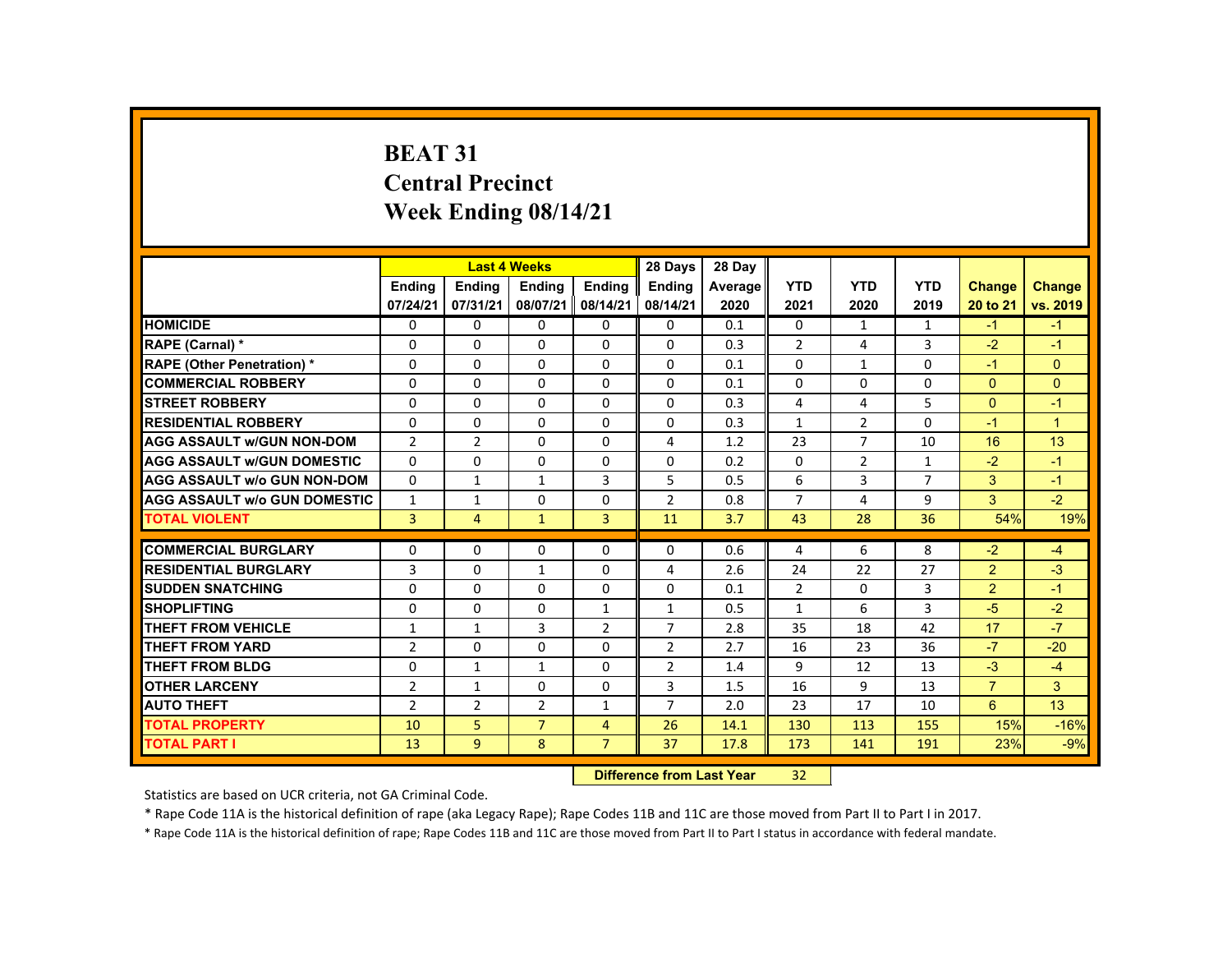# **BEAT 32 Central PrecinctWeek Ending 08/14/21**

|                                     |                |               | <b>Last 4 Weeks</b> |                | 28 Days        | 28 Day  |                |                |                |                |                |
|-------------------------------------|----------------|---------------|---------------------|----------------|----------------|---------|----------------|----------------|----------------|----------------|----------------|
|                                     | <b>Ending</b>  | <b>Ending</b> | <b>Ending</b>       | <b>Ending</b>  | <b>Ending</b>  | Average | <b>YTD</b>     | <b>YTD</b>     | <b>YTD</b>     | Change         | <b>Change</b>  |
|                                     | 07/24/21       | 07/31/21      | 08/07/21            | 08/14/21       | 08/14/21       | 2020    | 2021           | 2020           | 2019           | 20 to 21       | vs. 2019       |
| <b>HOMICIDE</b>                     | $\Omega$       | $\Omega$      | 0                   | $\Omega$       | 0              | 0.0     | $\mathbf{0}$   | $\Omega$       | $\mathbf{1}$   | $\mathbf{0}$   | $-1$           |
| <b>RAPE (Carnal) *</b>              | $\mathbf{0}$   | $\Omega$      | $\Omega$            | $\Omega$       | $\Omega$       | 0.1     | $\Omega$       | $\mathbf{1}$   | $\Omega$       | $-1$           | $\Omega$       |
| <b>RAPE (Other Penetration) *</b>   | $\Omega$       | $\Omega$      | $\Omega$            | $\Omega$       | $\Omega$       | 0.0     | $\overline{2}$ | $\Omega$       | $\Omega$       | $\overline{2}$ | $\overline{2}$ |
| <b>COMMERCIAL ROBBERY</b>           | 0              | $\Omega$      | $\Omega$            | $\Omega$       | $\Omega$       | 0.5     | $\mathbf 0$    | $\overline{2}$ | 5              | $-2$           | $-5$           |
| <b>STREET ROBBERY</b>               | $\Omega$       | $\Omega$      | $\Omega$            | $\Omega$       | $\Omega$       | 0.2     | $\Omega$       | $\Omega$       | $\overline{3}$ | $\Omega$       | $-3$           |
| <b>RESIDENTIAL ROBBERY</b>          | $\Omega$       | $\Omega$      | $\Omega$            | 0              | 0              | 0.0     | $\mathbf{1}$   | 0              | $\Omega$       | $\mathbf{1}$   | $\overline{1}$ |
| <b>AGG ASSAULT W/GUN NON-DOM</b>    | $\Omega$       | $\Omega$      | $\Omega$            | 0              | 0              | 0.5     | 4              | 2              | $\overline{2}$ | $\overline{2}$ | $\overline{2}$ |
| <b>AGG ASSAULT W/GUN DOMESTIC</b>   | $\Omega$       | $\Omega$      | $\Omega$            | $\Omega$       | $\Omega$       | 0.1     | $\Omega$       | $\mathbf{1}$   | $\Omega$       | $-1$           | $\Omega$       |
| <b>AGG ASSAULT W/o GUN NON-DOM</b>  | $\Omega$       | $\Omega$      | $\mathbf{1}$        | $\mathbf{1}$   | $\overline{2}$ | 0.4     | $\overline{3}$ | $\mathbf{1}$   | $\overline{3}$ | $\overline{2}$ | $\Omega$       |
| <b>AGG ASSAULT W/o GUN DOMESTIC</b> | $\Omega$       | $\Omega$      | $\Omega$            | $\Omega$       | $\Omega$       | 0.3     | $\overline{2}$ | 3              | 4              | $-1$           | $-2$           |
| <b>TOTAL VIOLENT</b>                | $\Omega$       | $\mathbf{0}$  | $\mathbf{1}$        | $\mathbf{1}$   | $\overline{2}$ | 2.1     | 12             | 10             | 18             | 20%            | $-33%$         |
| <b>COMMERCIAL BURGLARY</b>          | $\Omega$       | $\Omega$      | $\Omega$            | $\Omega$       | $\Omega$       | 0.6     | 5              | 6              | 3              | $-1$           | $\overline{2}$ |
| <b>RESIDENTIAL BURGLARY</b>         | $\Omega$       | $\Omega$      | $\mathbf{1}$        | $\overline{2}$ | 3              | 1.9     | 15             | 11             | 16             | $\overline{4}$ | $-1$           |
| <b>SUDDEN SNATCHING</b>             | 0              | $\mathbf{0}$  | 0                   | 0              | $\Omega$       | 0.0     | $\Omega$       | 0              | $\mathbf{1}$   | $\Omega$       | $-1$           |
| <b>SHOPLIFTING</b>                  | $\Omega$       | $\Omega$      | $\Omega$            | 0              | 0              | 2.4     | 28             | 18             | 30             | 10             | $-2$           |
| <b>THEFT FROM VEHICLE</b>           | $\overline{2}$ | 3             | 3                   | $\mathbf{1}$   | 9              | 2.5     | 29             | 28             | 37             | $\mathbf{1}$   | $-8$           |
| <b>THEFT FROM YARD</b>              | $\Omega$       | $\mathbf{1}$  | $\Omega$            | $\mathbf{1}$   | $\overline{2}$ | 2.1     | 13             | 21             | 21             | $-8$           | $-8$           |
| THEFT FROM BLDG                     | $\Omega$       | $\mathbf{1}$  | $\Omega$            | $\Omega$       | $\mathbf{1}$   | 1.2     | 8              | 14             | 20             | $-6$           | $-12$          |
| <b>OTHER LARCENY</b>                | 0              | $\mathbf{0}$  | $\mathbf{1}$        | 0              | $\mathbf{1}$   | 1.5     | $\overline{7}$ | 13             | $\overline{2}$ | $-6$           | 5              |
| <b>AUTO THEFT</b>                   | 1              | $\mathbf{0}$  | $\mathbf{1}$        | $\mathbf{1}$   | 3              | 1.1     | 16             | 7              | 11             | 9 <sup>°</sup> | 5              |
| <b>TOTAL PROPERTY</b>               | 3              | 5             | 6                   | 5              | 19             | 13.4    | 121            | 118            | 141            | 3%             | $-14%$         |
| <b>TOTAL PART I</b>                 | $\overline{3}$ | 5             | $\overline{7}$      | 6              | 21             | 15.6    | 133            | 128            | 159            | 4%             | $-16%$         |
|                                     |                |               |                     |                |                |         |                |                |                |                |                |

 **Difference from Last Year**5

Statistics are based on UCR criteria, not GA Criminal Code.

\* Rape Code 11A is the historical definition of rape (aka Legacy Rape); Rape Codes 11B and 11C are those moved from Part II to Part I in 2017.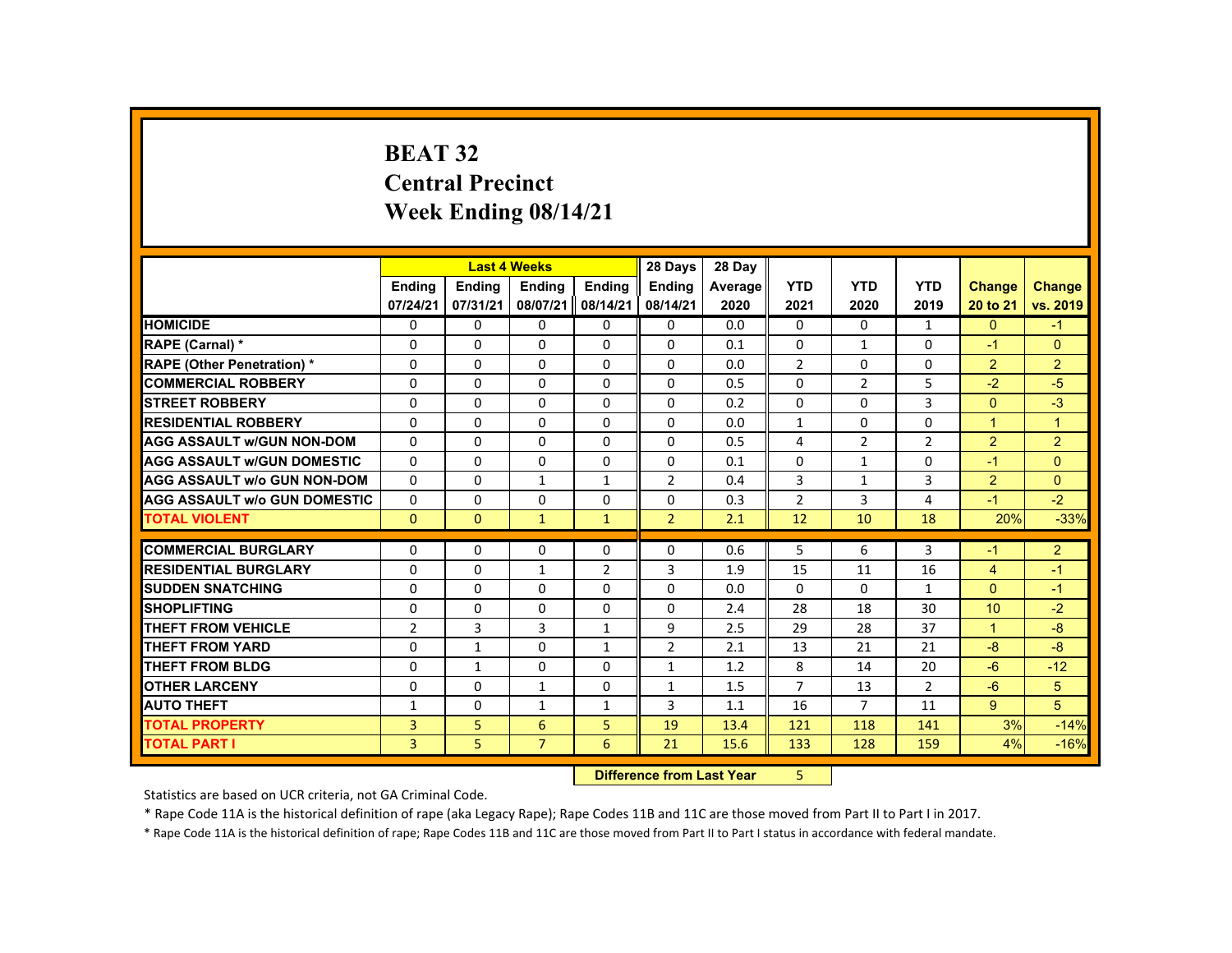# **BEAT 33 Central Precinct Week Ending 08/14/21**

|                                     |               |                | <b>Last 4 Weeks</b>       |                | 28 Days        | 28 Day  |                |                |                |                |                |
|-------------------------------------|---------------|----------------|---------------------------|----------------|----------------|---------|----------------|----------------|----------------|----------------|----------------|
|                                     | <b>Endina</b> | <b>Endina</b>  | <b>Ending</b>             | <b>Endina</b>  | <b>Endina</b>  | Average | <b>YTD</b>     | <b>YTD</b>     | <b>YTD</b>     | Change         | <b>Change</b>  |
|                                     | 07/24/21      | 07/31/21       | 08/07/21                  | 08/14/21       | 08/14/21       | 2020    | 2021           | 2020           | 2019           | 20 to 21       | vs. 2019       |
| <b>HOMICIDE</b>                     | 0             | 0              | 0                         | 0              | 0              | 0.2     | $\mathbf{1}$   | 1              | $\mathbf{1}$   | $\mathbf{0}$   | $\overline{0}$ |
| RAPE (Carnal) *                     | 0             | 0              | 0                         | 0              | 0              | 0.2     | $\mathbf{1}$   | 0              | 0              | -1             | $\overline{1}$ |
| <b>RAPE (Other Penetration) *</b>   | $\Omega$      | $\Omega$       | $\Omega$                  | $\Omega$       | $\Omega$       | 0.0     | $\mathbf{1}$   | $\Omega$       | $\Omega$       | $\overline{1}$ | $\overline{1}$ |
| <b>COMMERCIAL ROBBERY</b>           | $\Omega$      | $\Omega$       | $\Omega$                  | $\Omega$       | $\Omega$       | 0.3     | $\mathbf{1}$   | $\mathbf{1}$   | $\overline{2}$ | $\mathbf{0}$   | $-1$           |
| <b>STREET ROBBERY</b>               | $\Omega$      | $\Omega$       | $\overline{2}$            | $\Omega$       | $\overline{2}$ | 1.0     | $\overline{7}$ | $\overline{7}$ | 9              | $\Omega$       | $-2$           |
| <b>RESIDENTIAL ROBBERY</b>          | $\Omega$      | 0              | $\Omega$                  | 0              | $\Omega$       | 0.0     | $\Omega$       | 0              | 0              | $\Omega$       | $\Omega$       |
| <b>AGG ASSAULT w/GUN NON-DOM</b>    | $\Omega$      | $\Omega$       | $\Omega$                  | $\Omega$       | $\Omega$       | 0.7     | $\overline{7}$ | 6              | 8              | $\overline{1}$ | $-1$           |
| <b>AGG ASSAULT w/GUN DOMESTIC</b>   | $\Omega$      | $\Omega$       | $\Omega$                  | $\Omega$       | $\Omega$       | 0.1     | 3              | $\mathbf{1}$   | $\overline{2}$ | $\overline{2}$ | $\overline{1}$ |
| <b>AGG ASSAULT w/o GUN NON-DOM</b>  | $\Omega$      | $\Omega$       | $\Omega$                  | $\mathbf{1}$   | $\mathbf{1}$   | 0.6     | 6              | $\overline{7}$ | 10             | $-1$           | $-4$           |
| <b>AGG ASSAULT w/o GUN DOMESTIC</b> | 0             | 1              | 0                         | $\Omega$       | 1              | 0.8     | $\overline{2}$ | $\overline{7}$ | 8              | $-5$           | $-6$           |
| <b>TOTAL VIOLENT</b>                | $\mathbf{0}$  | $\mathbf{1}$   | $\overline{2}$            | $\mathbf{1}$   | $\overline{4}$ | 3.8     | 29             | 30             | 40             | $-3%$          | $-28%$         |
| <b>COMMERCIAL BURGLARY</b>          | $\mathbf{1}$  | $\mathbf{1}$   | $\Omega$                  | $\mathbf{1}$   | 3              | 0.8     | 9              | $\overline{7}$ | 5.             | $\overline{2}$ | 4              |
| <b>RESIDENTIAL BURGLARY</b>         | 0             | $\Omega$       | $\Omega$                  | $\Omega$       | 0              | 1.2     | 9              | 11             | 19             | $-2$           | $-10$          |
| <b>SUDDEN SNATCHING</b>             | 0             | 0              | 0                         | 0              | 0              | 0.2     | $\Omega$       | $\overline{2}$ | $\mathbf{1}$   | $-2$           | $-1$           |
| <b>SHOPLIFTING</b>                  | $\Omega$      | $\overline{2}$ | $\mathbf{1}$              | $\Omega$       | 3              | 2.4     | 20             | 21             | 65             | $-1$           | $-45$          |
| <b>THEFT FROM VEHICLE</b>           | 5             | $\Omega$       | $\mathbf{1}$              | $\mathbf{1}$   | $\overline{7}$ | 2.9     | 23             | 26             | 30             | $-3$           | $-7$           |
| <b>THEFT FROM YARD</b>              | 0             | $\Omega$       | $\overline{2}$            | 0              | $\overline{2}$ | 3.3     | 18             | 34             | 33             | $-16$          | $-15$          |
| <b>THEFT FROM BLDG</b>              | 0             | $\mathbf{1}$   | $\Omega$                  | $\mathbf{1}$   | $\overline{2}$ | 1.2     | 9              | 13             | 10             | $-4$           | $-1$           |
| <b>OTHER LARCENY</b>                | 0             | 0              | 0                         | 0              | 0              | 1.0     | 12             | 5              | 22             | $\overline{7}$ | $-10$          |
| <b>AUTO THEFT</b>                   | 0             | $\mathbf{1}$   | $\Omega$                  | $\mathbf{1}$   | $\overline{2}$ | 1.5     | 14             | 12             | 11             | $\overline{2}$ | $\overline{3}$ |
| <b>TOTAL PROPERTY</b>               | 6             | 5              | 4                         | $\overline{4}$ | 19             | 14.4    | 114            | 131            | 196            | $-13%$         | $-42%$         |
| <b>TOTAL PART I</b>                 | 6             | 6              | 6                         | 5              | 23             | 18.3    | 143            | 161            | 236            | $-11%$         | $-39%$         |
|                                     |               |                | Difference from Last Vear |                | $-1Q$          |         |                |                |                |                |                |

 **Difference from Last Year**r -18

Statistics are based on UCR criteria, not GA Criminal Code.

\* Rape Code 11A is the historical definition of rape (aka Legacy Rape); Rape Codes 11B and 11C are those moved from Part II to Part I in 2017.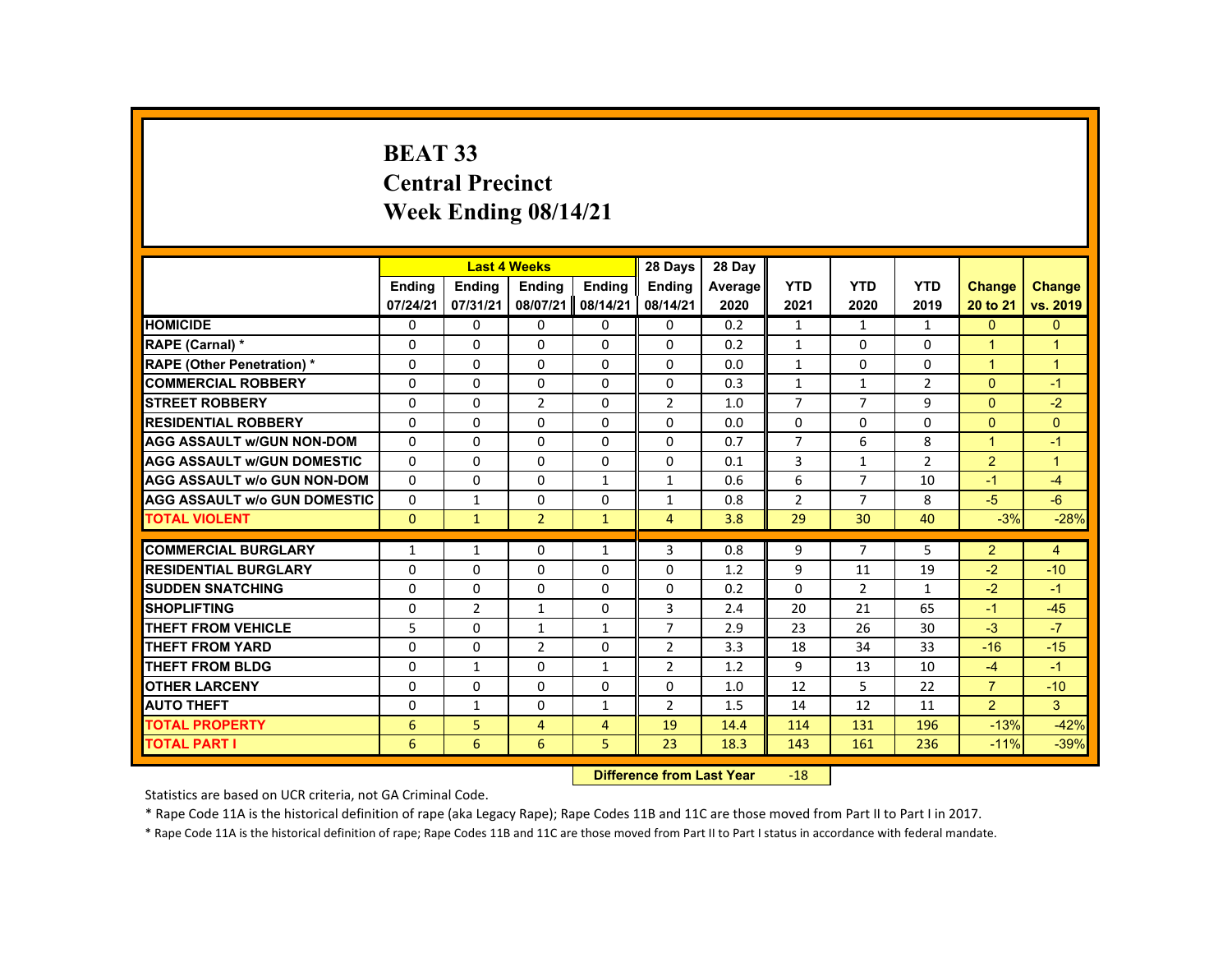# **BEAT 34 Central Precinct Week Ending 08/14/21**

|                                     |                  |                       | <b>Last 4 Weeks</b> |                | 28 Days       | 28 Day  |                |                |                |                |                |
|-------------------------------------|------------------|-----------------------|---------------------|----------------|---------------|---------|----------------|----------------|----------------|----------------|----------------|
|                                     | <b>Ending</b>    | Ending                | <b>Ending</b>       | Ending         | <b>Ending</b> | Average | <b>YTD</b>     | <b>YTD</b>     | <b>YTD</b>     | <b>Change</b>  | <b>Change</b>  |
|                                     | 07/24/21         | 07/31/21              | 08/07/21            | 08/14/21       | 08/14/21      | 2020    | 2021           | 2020           | 2019           | 20 to 21       | vs. 2019       |
| <b>HOMICIDE</b>                     | $\Omega$         | $\Omega$              | $\Omega$            | $\Omega$       | 0             | 0.2     | $\mathbf{1}$   | $\overline{2}$ | 0              | $-1$           | $\mathbf{1}$   |
| RAPE (Carnal) *                     | $\Omega$         | $\Omega$              | $\Omega$            | $\Omega$       | $\Omega$      | 0.4     | $\overline{2}$ | 5              | $\overline{2}$ | $-3$           | $\Omega$       |
| <b>RAPE (Other Penetration) *</b>   | $\Omega$         | $\Omega$              | $\Omega$            | $\Omega$       | $\Omega$      | 0.2     | $\Omega$       | $\mathbf{1}$   | $\mathbf{1}$   | $-1$           | $-1$           |
| <b>COMMERCIAL ROBBERY</b>           | $\Omega$         | $\Omega$              | $\Omega$            | $\Omega$       | $\Omega$      | 0.1     | $\Omega$       | $\Omega$       | $\Omega$       | $\Omega$       | $\Omega$       |
| <b>STREET ROBBERY</b>               | $\Omega$         | $\mathbf{1}$          | $\Omega$            | $\mathbf{1}$   | 2             | 1.1     | 5              | 12             | 8              | $-7$           | $-3$           |
| <b>RESIDENTIAL ROBBERY</b>          | $\Omega$         | $\mathbf{0}$          | $\mathbf{0}$        | 0              | 0             | 0.0     | $\Omega$       | 0              | $\overline{2}$ | $\Omega$       | $-2$           |
| <b>AGG ASSAULT W/GUN NON-DOM</b>    | $\Omega$         | $\Omega$              | $\mathbf{1}$        | $\Omega$       | $\mathbf{1}$  | 1.8     | 13             | 10             | 8              | 3              | 5              |
| <b>AGG ASSAULT W/GUN DOMESTIC</b>   | $\Omega$         | $\mathbf{1}$          | $\Omega$            | 0              | $\mathbf{1}$  | 0.0     | $\mathbf{1}$   | 0              | 4              | $\overline{1}$ | $-3$           |
| <b>AGG ASSAULT w/o GUN NON-DOM</b>  | $\Omega$         | $\Omega$              | $\Omega$            | $\Omega$       | $\Omega$      | 1.1     | 6              | 10             | 6              | $-4$           | $\Omega$       |
| <b>AGG ASSAULT w/o GUN DOMESTIC</b> | $\Omega$         | $\overline{2}$        | 2                   | $\mathbf{1}$   | 5             | 1.4     | 18             | 14             | 14             | $\overline{4}$ | $\overline{4}$ |
| <b>TOTAL VIOLENT</b>                | $\Omega$         | $\overline{4}$        | $\overline{3}$      | $\overline{2}$ | 9             | 6.1     | 46             | 54             | 45             | $-15%$         | 2%             |
|                                     |                  |                       | $\Omega$            | $\Omega$       |               |         |                |                |                |                |                |
| <b>COMMERCIAL BURGLARY</b>          | $\mathbf{1}$     | $\Omega$              |                     |                | $\mathbf{1}$  | 0.5     | 3              | 3              | $\overline{2}$ | $\Omega$       | $\overline{1}$ |
| <b>RESIDENTIAL BURGLARY</b>         | $\overline{2}$   | $\mathbf{1}$          | $\Omega$            | $\Omega$       | 3             | 2.0     | 22             | 19             | 24             | 3              | $-2$           |
| <b>SUDDEN SNATCHING</b>             | $\mathbf{0}$     | $\Omega$              | 1                   | $\mathbf{0}$   | $\mathbf{1}$  | 0.1     | $\overline{2}$ | $\mathbf{1}$   | $\mathbf{1}$   | $\mathbf{1}$   | $\mathbf{1}$   |
| <b>SHOPLIFTING</b>                  | $\Omega$         | $\Omega$              | $\Omega$            | $\Omega$       | $\Omega$      | 0.6     | 3              | 4              | $\overline{7}$ | $-1$           | $-4$           |
| <b>THEFT FROM VEHICLE</b>           | $\mathbf{1}$     | $\Omega$              | $\Omega$            | $\Omega$       | $\mathbf{1}$  | 2.3     | 16             | 20             | 20             | $-4$           | $-4$           |
| <b>THEFT FROM YARD</b>              | $\Omega$         | $\overline{2}$        | $\overline{2}$      | $\mathbf{1}$   | 5             | 1.3     | 16             | 11             | 18             | 5              | $-2$           |
| <b>THEFT FROM BLDG</b>              | 0                | $\mathbf{1}$          | $\Omega$            | $\Omega$       | $\mathbf{1}$  | 1.4     | 12             | 13             | 10             | $-1$           | $\overline{2}$ |
| <b>OTHER LARCENY</b>                | $\Omega$         | $\Omega$              | $\Omega$            | $\Omega$       | 0             | 0.4     | 13             | $\overline{2}$ | $\overline{2}$ | 11             | 11             |
| <b>AUTO THEFT</b>                   | $\Omega$         | $\mathbf{1}$          | $\overline{2}$      | $\Omega$       | 3             | 2.1     | 14             | 14             | 16             | $\Omega$       | $-2$           |
| <b>TOTAL PROPERTY</b>               | $\overline{4}$   | 5 <sup>1</sup>        | 5                   | $\mathbf{1}$   | 15            | 10.7    | 101            | 87             | 100            | 16%            | 1%             |
| <b>TOTAL PART I</b>                 | $\overline{4}$   | 9                     | 8                   | $\overline{3}$ | 24            | 16.8    | 147            | 141            | 145            | 4%             | 1%             |
|                                     | <b>INSECTION</b> | and formed and Manual |                     | $\sim$         |               |         |                |                |                |                |                |

 **Difference from Last Year**r 6

Statistics are based on UCR criteria, not GA Criminal Code.

\* Rape Code 11A is the historical definition of rape (aka Legacy Rape); Rape Codes 11B and 11C are those moved from Part II to Part I in 2017.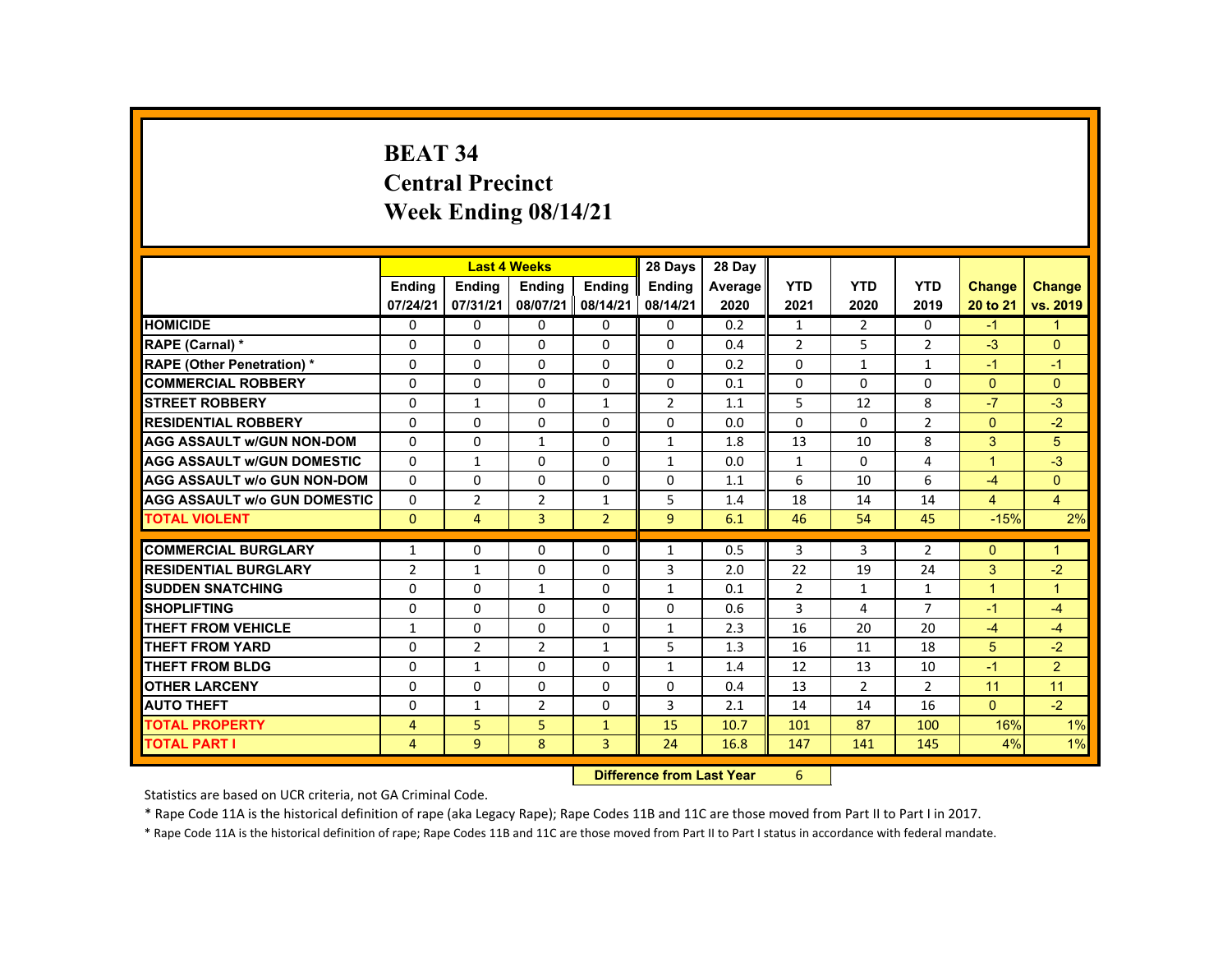# **BEAT 35 Central Precinct Week Ending 08/14/21**

|                                     |               |                | <b>Last 4 Weeks</b> |                | 28 Days                   | 28 Day  |                |                |                |                      |                      |
|-------------------------------------|---------------|----------------|---------------------|----------------|---------------------------|---------|----------------|----------------|----------------|----------------------|----------------------|
|                                     | <b>Endina</b> | <b>Endina</b>  | <b>Endina</b>       | <b>Endina</b>  | <b>Endina</b>             | Average | <b>YTD</b>     | <b>YTD</b>     | <b>YTD</b>     | Change               | <b>Change</b>        |
|                                     | 07/24/21      | 07/31/21       | 08/07/21            | 08/14/21       | 08/14/21                  | 2020    | 2021           | 2020           | 2019           | 20 to 21             | vs. 2019             |
| <b>HOMICIDE</b>                     | $\mathbf{0}$  | 0              | $\Omega$            | 0              | 0                         | 0.5     | $\overline{2}$ | 6              | $\Omega$       | $-4$                 | 2 <sup>1</sup>       |
| <b>RAPE (Carnal) *</b>              | 0             | 0              | 0                   | 0              | 0                         | 0.2     | $\overline{2}$ | $\overline{2}$ | 0              | $\mathbf{0}$         | $\overline{2}$       |
| <b>RAPE (Other Penetration) *</b>   | $\Omega$      | $\Omega$       | $\Omega$            | $\Omega$       | $\Omega$                  | 0.1     | $\Omega$       | $\mathbf{1}$   | $\Omega$       | $-1$                 | $\mathbf{0}$         |
| <b>COMMERCIAL ROBBERY</b>           | $\Omega$      | $\Omega$       | $\Omega$            | $\Omega$       | $\Omega$                  | 0.3     | $\overline{2}$ | 2              | $\Omega$       | $\Omega$             | $\overline{2}$       |
| <b>STREET ROBBERY</b>               | $\Omega$      | $\Omega$       | $\Omega$            | $\Omega$       | $\Omega$                  | 0.5     | 4              | 4              | 8              | $\Omega$             | $-4$                 |
| <b>RESIDENTIAL ROBBERY</b>          | 0             | 0              | 0                   | 0              | 0                         | 0.1     | 0              | $\mathbf{1}$   | 0              | $-1$                 | $\overline{0}$       |
| <b>AGG ASSAULT W/GUN NON-DOM</b>    | $\Omega$      | $\overline{2}$ | $\mathbf{1}$        | $\Omega$       | 3                         | 1.7     | 15             | 11             | 17             | $\overline{4}$       | $-2$                 |
| <b>AGG ASSAULT W/GUN DOMESTIC</b>   | $\Omega$      | $\Omega$       | $\Omega$            | $\Omega$       | $\Omega$                  | 0.2     | $\mathbf{1}$   | 2              | $\mathbf{1}$   | $-1$                 | $\Omega$             |
| <b>AGG ASSAULT w/o GUN NON-DOM</b>  | $\Omega$      | $\Omega$       | $\Omega$            | $\Omega$       | $\Omega$                  | 0.5     | 4              | $\overline{3}$ | 4              | $\overline{1}$       | $\Omega$             |
| <b>AGG ASSAULT w/o GUN DOMESTIC</b> | $\Omega$      | $\Omega$       | $\Omega$            | $\mathbf{1}$   | $\mathbf{1}$              | 1.1     | 11             | $\overline{7}$ | $\overline{7}$ | $\overline{4}$       | $\overline{4}$       |
| <b>TOTAL VIOLENT</b>                | $\Omega$      | $\overline{2}$ | $\mathbf{1}$        | $\mathbf{1}$   | $\overline{4}$            | 5.1     | 41             | 39             | 37             | 5%                   | 11%                  |
| <b>COMMERCIAL BURGLARY</b>          | $\Omega$      | $\Omega$       | $\Omega$            | $\Omega$       | $\Omega$                  | 0.5     | 5              | 6              | 4              | $-1$                 | $\blacktriangleleft$ |
| <b>RESIDENTIAL BURGLARY</b>         | $\Omega$      | $\Omega$       | 0                   | 0              | 0                         | 2.3     | 16             | 17             | 23             | $-1$                 | $-7$                 |
| <b>SUDDEN SNATCHING</b>             | $\Omega$      | $\Omega$       | $\Omega$            | $\Omega$       | $\Omega$                  | 0.0     | $\Omega$       | 0              | $\Omega$       | $\mathbf{0}$         | $\mathbf{0}$         |
| <b>SHOPLIFTING</b>                  | $\Omega$      | $\mathbf{1}$   | $\mathbf{1}$        | $\Omega$       | 2                         | 2.5     | 23             | 18             | 21             | 5                    | $\overline{2}$       |
| <b>THEFT FROM VEHICLE</b>           | $\mathbf{1}$  | 6              | $\overline{2}$      | $\overline{3}$ | 12                        | 3.0     | 36             | 24             | 49             | 12                   | $-13$                |
| <b>THEFT FROM YARD</b>              | 0             | $\Omega$       | $\mathbf{1}$        | $\mathbf{1}$   | $\overline{2}$            | 0.5     | 16             | 3              | 6              | 13                   | 10                   |
| <b>THEFT FROM BLDG</b>              | 0             | $\Omega$       | $\Omega$            | $\Omega$       | $\Omega$                  | 1.2     | $\overline{7}$ | 11             | 13             | $-4$                 | $-6$                 |
| <b>OTHER LARCENY</b>                | $\Omega$      | $\Omega$       | $\Omega$            | $\Omega$       | $\Omega$                  | 0.3     | 4              | 3              | 10             | $\blacktriangleleft$ | $-6$                 |
| <b>AUTO THEFT</b>                   | 0             | $\mathbf{1}$   | $\mathbf{1}$        | $\mathbf{1}$   | 3                         | 2.8     | 17             | 20             | 15             | $-3$                 | 2 <sup>1</sup>       |
| <b>TOTAL PROPERTY</b>               | $\mathbf{1}$  | 8              | 5                   | 5              | 19                        | 13.1    | 124            | 102            | 141            | 22%                  | $-12%$               |
| <b>TOTAL PART I</b>                 | $\mathbf{1}$  | 10             | 6                   | 6              | 23                        | 18.3    | 165            | 141            | 178            | 17%                  | $-7%$                |
|                                     |               |                |                     |                | Difference from Loot Voor |         | 21             |                |                |                      |                      |

 **Difference from Last Year**r 24

Statistics are based on UCR criteria, not GA Criminal Code.

\* Rape Code 11A is the historical definition of rape (aka Legacy Rape); Rape Codes 11B and 11C are those moved from Part II to Part I in 2017.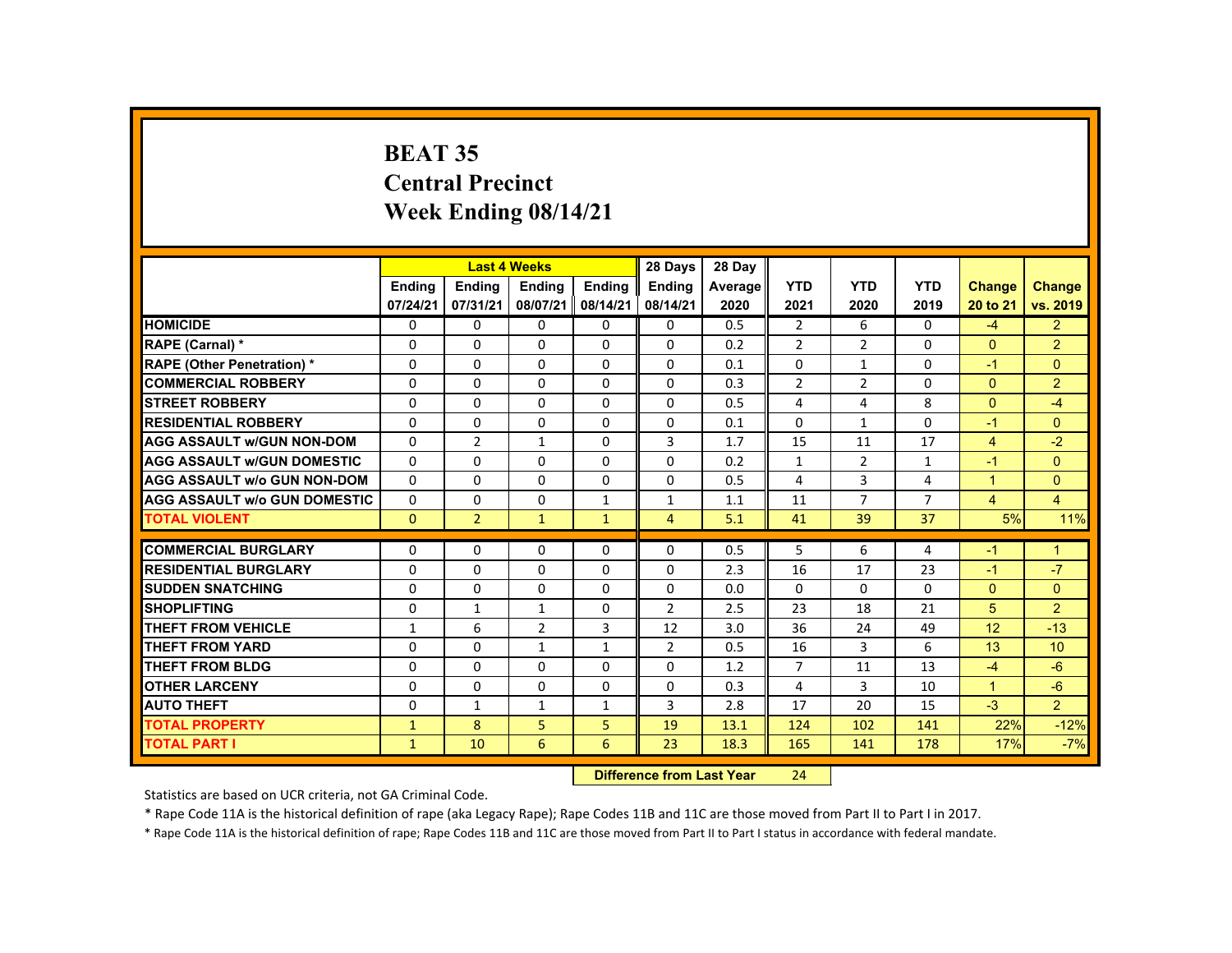### **BEAT 36 Central PrecinctWeek Ending 08/14/21**

|                                     |                | <b>Last 4 Weeks</b> |                |                | 28 Days        | 28 Day  |                |              |                |                      |                |
|-------------------------------------|----------------|---------------------|----------------|----------------|----------------|---------|----------------|--------------|----------------|----------------------|----------------|
|                                     | <b>Ending</b>  | <b>Ending</b>       | <b>Ending</b>  | <b>Ending</b>  | <b>Ending</b>  | Average | <b>YTD</b>     | <b>YTD</b>   | <b>YTD</b>     | <b>Change</b>        | <b>Change</b>  |
|                                     | 07/24/21       | 07/31/21            | 08/07/21       | 08/14/21       | 08/14/21       | 2020    | 2021           | 2020         | 2019           | 20 to 21             | vs. 2019       |
| <b>HOMICIDE</b>                     | 0              | 0                   | 0              | 0              | 0              | 0.2     | $\mathbf{1}$   | $\mathbf{1}$ | 0              | $\mathbf{0}$         | 1              |
| RAPE (Carnal) *                     | $\Omega$       | $\Omega$            | $\Omega$       | $\Omega$       | $\Omega$       | 0.4     | $\Omega$       | 3            | $\mathbf{1}$   | $-3$                 | $-1$           |
| <b>RAPE (Other Penetration) *</b>   | 0              | 0                   | 0              | 0              | 0              | 0.0     | 1              | 0            | 0              | $\mathbf{1}$         | $\mathbf 1$    |
| <b>COMMERCIAL ROBBERY</b>           | 0              | 0                   | 0              | 0              | 0              | 0.0     | $\mathbf{1}$   | 0            | $\mathbf{1}$   | $\overline{1}$       | $\Omega$       |
| <b>STREET ROBBERY</b>               | $\Omega$       | $\Omega$            | $\Omega$       | 0              | $\Omega$       | 0.2     | $\overline{2}$ | 2            | 5              | $\Omega$             | $-3$           |
| <b>RESIDENTIAL ROBBERY</b>          | $\Omega$       | $\Omega$            | $\Omega$       | $\Omega$       | $\Omega$       | 0.3     | $\overline{2}$ | 3            | $\mathbf{1}$   | $-1$                 | $\overline{1}$ |
| <b>AGG ASSAULT w/GUN NON-DOM</b>    | 0              | 0                   | 0              | 0              | 0              | 0.4     | 13             | $\mathbf{1}$ | $\overline{7}$ | 12                   | 6              |
| <b>AGG ASSAULT w/GUN DOMESTIC</b>   | $\Omega$       | $\mathbf{1}$        | 0              | 0              | $\mathbf{1}$   | 0.2     | 0              | $\mathbf{1}$ | $\mathbf{1}$   | $-1$                 | $-1$           |
| <b>AGG ASSAULT w/o GUN NON-DOM</b>  | $\Omega$       | $\Omega$            | $\mathbf{1}$   | $\mathbf{1}$   | $\overline{2}$ | 0.5     | 6              | $\mathbf{1}$ | $\overline{2}$ | 5                    | $\overline{4}$ |
| <b>AGG ASSAULT W/o GUN DOMESTIC</b> | $\Omega$       | $\Omega$            | $\Omega$       | $\Omega$       | $\Omega$       | 1.0     | $\overline{7}$ | 10           | 3              | $-3$                 | $\overline{4}$ |
| <b>TOTAL VIOLENT</b>                | $\mathbf{0}$   | $\mathbf{1}$        | $\mathbf{1}$   | $\mathbf{1}$   | 3              | 3.0     | 33             | 22           | 21             | 50%                  | 57%            |
|                                     |                |                     |                |                |                |         |                |              |                |                      |                |
| <b>COMMERCIAL BURGLARY</b>          | $\mathbf{1}$   | 0                   | 0              | 0              | $\mathbf{1}$   | 0.6     | 10             | 5            | 9              | 5                    | $\mathbf 1$    |
| <b>RESIDENTIAL BURGLARY</b>         | $\overline{2}$ | $\Omega$            | $\Omega$       | $\overline{2}$ | 4              | 1.0     | 9              | 10           | 18             | $-1$                 | $-9$           |
| <b>SUDDEN SNATCHING</b>             | $\Omega$       | $\mathbf{1}$        | $\Omega$       | 0              | $\mathbf{1}$   | 0.2     | $\overline{2}$ | $\mathbf{1}$ | $\mathbf{1}$   | $\blacktriangleleft$ | $\mathbf{1}$   |
| <b>SHOPLIFTING</b>                  | 0              | 0                   | 1              | 0              | 1              | 3.9     | 26             | 33           | 29             | $-7$                 | $-3$           |
| <b>THEFT FROM VEHICLE</b>           | 3              | $\Omega$            | $\Omega$       | $\mathbf{1}$   | 4              | 2.8     | 26             | 25           | 26             | $\overline{1}$       | $\mathbf{0}$   |
| <b>THEFT FROM YARD</b>              | $\Omega$       | $\Omega$            | $\Omega$       | $\Omega$       | $\Omega$       | 1.4     | 8              | 10           | 5              | $-2$                 | 3              |
| <b>THEFT FROM BLDG</b>              | $\mathbf{1}$   | $\mathbf{1}$        | $\Omega$       | $\Omega$       | $\overline{2}$ | 1.5     | 8              | 13           | 15             | $-5$                 | $-7$           |
| <b>OTHER LARCENY</b>                | $\Omega$       | 0                   | $\Omega$       | 0              | 0              | 0.2     | 6              | 3            | 1              | 3                    | 5              |
| <b>AUTO THEFT</b>                   | $\mathbf{1}$   | $\mathbf{1}$        | $\mathbf{1}$   | $\overline{2}$ | 5              | 2.5     | 20             | 19           | 17             | $\mathbf{1}$         | 3              |
| <b>TOTAL PROPERTY</b>               | 8              | 3                   | $\overline{2}$ | 5              | 18             | 14.0    | 115            | 119          | 121            | $-3%$                | $-5%$          |
| <b>TOTAL PART I</b>                 | 8              | $\overline{4}$      | 3              | 6              | 21             | 17.0    | 148            | 141          | 142            | 5%                   | 4%             |
|                                     |                |                     |                |                |                |         |                |              |                |                      |                |

**Difference from Last Year** 7

Statistics are based on UCR criteria, not GA Criminal Code.

\* Rape Code 11A is the historical definition of rape (aka Legacy Rape); Rape Codes 11B and 11C are those moved from Part II to Part I in 2017.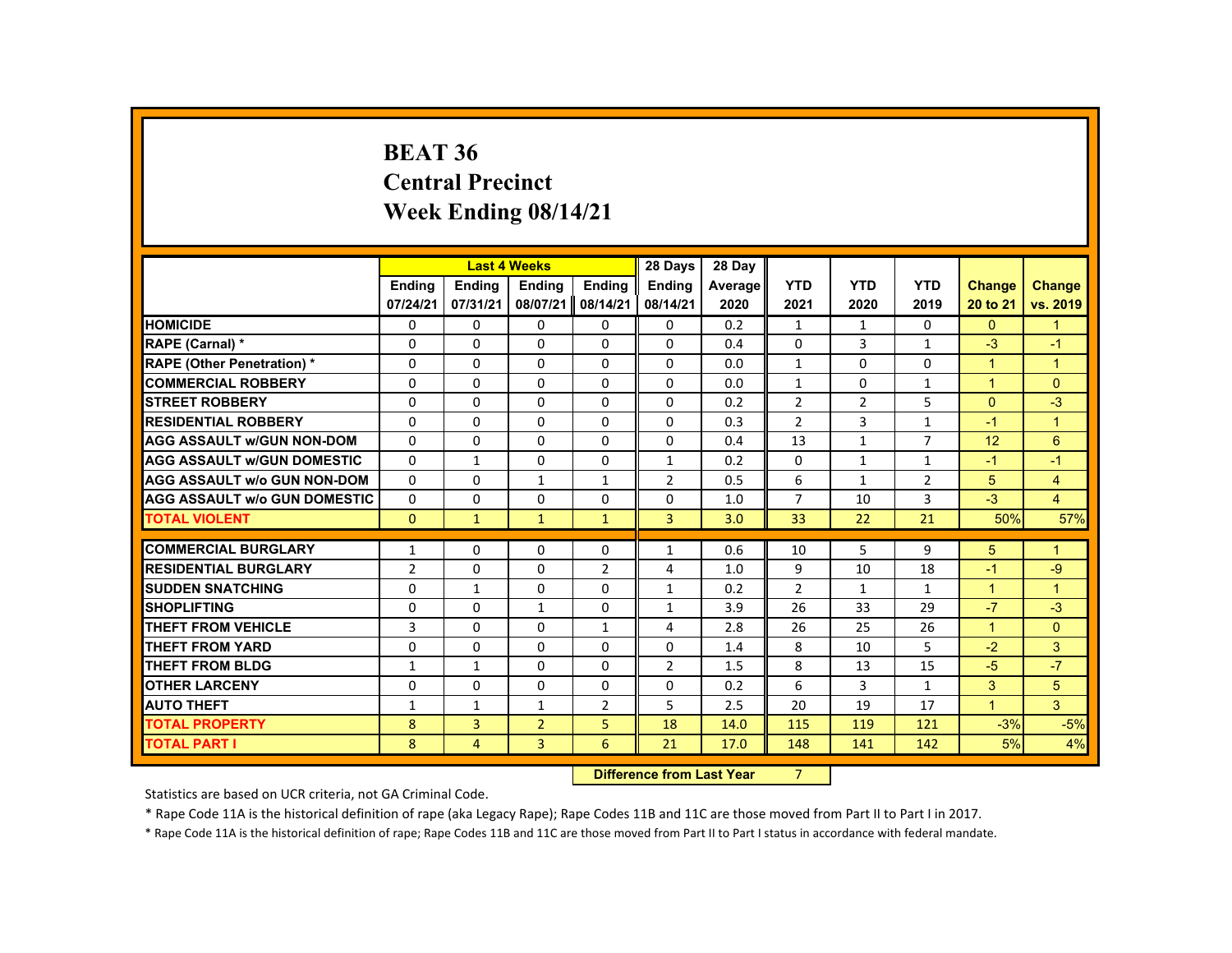# **BEAT 41South Precinct Week Ending 08/14/21**

|                                     |                |               | <b>Last 4 Weeks</b> |                | 28 Days        | 28 Day  |                |                   |                |                      |                |
|-------------------------------------|----------------|---------------|---------------------|----------------|----------------|---------|----------------|-------------------|----------------|----------------------|----------------|
|                                     | <b>Ending</b>  | <b>Ending</b> | <b>Ending</b>       | Ending         | <b>Endina</b>  | Average | <b>YTD</b>     | <b>YTD</b>        | <b>YTD</b>     | <b>Change</b>        | <b>Change</b>  |
|                                     | 07/24/21       | 07/31/21      | 08/07/21            | 08/14/21       | 08/14/21       | 2020    | 2021           | 2020              | 2019           | 20 to 21             | vs. 2019       |
| <b>HOMICIDE</b>                     | $\Omega$       | $\Omega$      | $\Omega$            | $\Omega$       | 0              | 0.0     | $\Omega$       | $\Omega$          | $\mathbf{1}$   | $\Omega$             | $-1$           |
| RAPE (Carnal) *                     | $\Omega$       | $\Omega$      | $\Omega$            | $\Omega$       | 0              | 0.1     | $\Omega$       | $\mathbf{1}$      | 3              | $-1$                 | $-3$           |
| <b>RAPE (Other Penetration) *</b>   | $\Omega$       | $\Omega$      | $\Omega$            | $\Omega$       | $\Omega$       | 0.1     | 3              | $\Omega$          | $\Omega$       | 3                    | 3              |
| <b>COMMERCIAL ROBBERY</b>           | $\Omega$       | $\Omega$      | $\Omega$            | $\Omega$       | $\Omega$       | 0.2     | $\mathbf{1}$   | $\Omega$          | 3              | $\overline{1}$       | $-2$           |
| <b>STREET ROBBERY</b>               | $\Omega$       | $\Omega$      | $\Omega$            | $\Omega$       | $\Omega$       | 0.6     | $\overline{3}$ | 5                 | 8              | $-2$                 | $-5$           |
| <b>RESIDENTIAL ROBBERY</b>          | $\Omega$       | $\Omega$      | $\Omega$            | $\Omega$       | 0              | 0.1     | $\Omega$       | 0                 | $\mathbf{1}$   | $\Omega$             | $-1$           |
| <b>AGG ASSAULT W/GUN NON-DOM</b>    | $\Omega$       | $\Omega$      | $\Omega$            | $\Omega$       | $\Omega$       | 0.5     | 6              | $\overline{3}$    | $\mathbf{1}$   | 3                    | 5              |
| <b>AGG ASSAULT W/GUN DOMESTIC</b>   | $\Omega$       | $\Omega$      | $\Omega$            | $\Omega$       | $\Omega$       | 0.1     | $\Omega$       | $\mathbf{1}$      | $\mathbf{1}$   | $-1$                 | $-1$           |
| <b>AGG ASSAULT w/o GUN NON-DOM</b>  | $\mathbf{0}$   | $\Omega$      | $\Omega$            | $\Omega$       | $\Omega$       | 0.5     | 3              | $\overline{2}$    | $\overline{2}$ | $\mathbf{1}$         | $\mathbf{1}$   |
| <b>AGG ASSAULT w/o GUN DOMESTIC</b> | $\Omega$       | $\Omega$      | $\Omega$            | $\Omega$       | $\Omega$       | 0.6     | $\mathbf{1}$   | $\overline{3}$    | 4              | $-2$                 | $-3$           |
| <b>TOTAL VIOLENT</b>                | $\mathbf{0}$   | $\mathbf{0}$  | $\mathbf{0}$        | $\mathbf{0}$   | $\mathbf{0}$   | 2.6     | 17             | 15                | 24             | 13%                  | $-29%$         |
| <b>COMMERCIAL BURGLARY</b>          | $\Omega$       | $\Omega$      | $\Omega$            | $\Omega$       | 0              | 0.5     | 9              | 6                 | 10             | 3                    | $-1$           |
| <b>RESIDENTIAL BURGLARY</b>         | $\Omega$       | $\Omega$      | $\Omega$            | $\Omega$       | $\Omega$       |         | $\overline{2}$ | $\overline{7}$    | 5              | $-5$                 | $-3$           |
| <b>SUDDEN SNATCHING</b>             |                |               |                     |                |                | 0.9     |                |                   |                |                      |                |
|                                     | 0              | $\Omega$      | $\Omega$            | 0              | 0              | 0.1     | $\mathbf{1}$   | 1<br>$\mathbf{3}$ | $\overline{2}$ | $\mathbf{0}$         | -1             |
| <b>SHOPLIFTING</b>                  | $\Omega$       | $\Omega$      | $\Omega$            | $\Omega$       | $\Omega$       | 0.9     | 17             |                   | 19             | 14                   | $-2$           |
| <b>THEFT FROM VEHICLE</b>           | $\Omega$       | $\mathbf{1}$  | $\Omega$            | $\Omega$       | $\mathbf{1}$   | 3.5     | 19             | 29                | 54             | $-10$                | $-35$          |
| <b>THEFT FROM YARD</b>              | $\mathbf{1}$   | $\Omega$      | $\Omega$            | $\Omega$       | $\mathbf{1}$   | 0.8     | $\overline{7}$ | 8                 | 6              | $-1$                 | $\mathbf{1}$   |
| <b>THEFT FROM BLDG</b>              | $\overline{2}$ | $\Omega$      | $\Omega$            | $\Omega$       | $\overline{2}$ | 2.3     | 10             | 16                | 30             | $-6$                 | $-20$          |
| <b>OTHER LARCENY</b>                | $\mathbf{0}$   | $\Omega$      | $\Omega$            | 0              | 0              | 0.4     | 4              | 3                 | $\overline{2}$ | $\blacktriangleleft$ | 2 <sup>1</sup> |
| <b>AUTO THEFT</b>                   | $\Omega$       | $\Omega$      | $\Omega$            | $\mathbf{1}$   | $\mathbf{1}$   | 1.7     | 9              | 13                | 15             | $-4$                 | $-6$           |
| <b>TOTAL PROPERTY</b>               | 3              | $\mathbf{1}$  | $\Omega$            | $\mathbf{1}$   | 5              | 11.1    | 78             | 86                | 143            | $-9%$                | $-45%$         |
| <b>TOTAL PART I</b>                 | $\overline{3}$ | $\mathbf{1}$  | $\mathbf{0}$        | $\mathbf{1}$   | 5              | 13.7    | 95             | 101               | 167            | $-6%$                | $-43%$         |
|                                     |                |               |                     | <b>Section</b> |                |         |                |                   |                |                      |                |

 **Difference from Last Year**‐6

Statistics are based on UCR criteria, not GA Criminal Code.

\* Rape Code 11A is the historical definition of rape (aka Legacy Rape); Rape Codes 11B and 11C are those moved from Part II to Part I in 2017.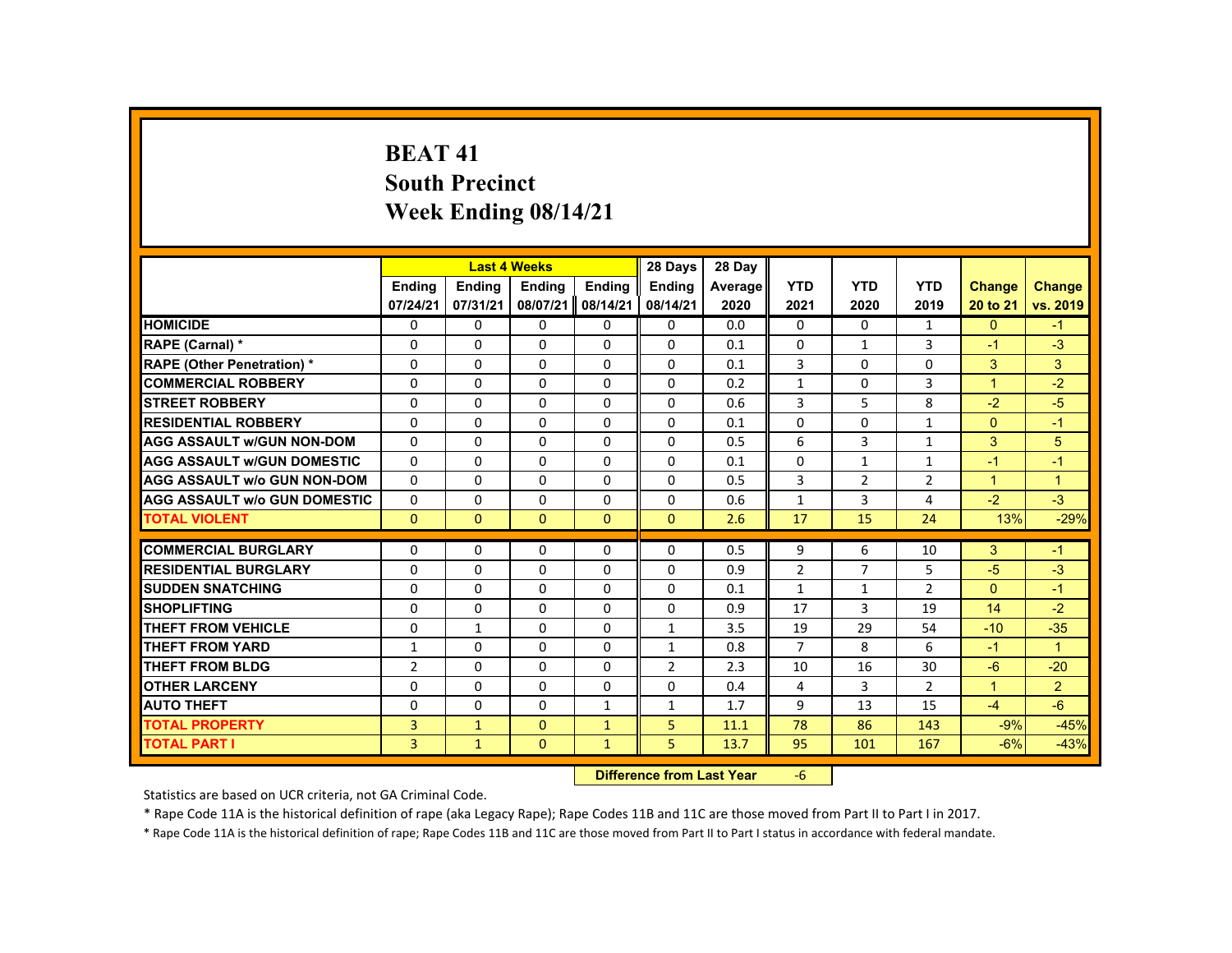# **BEAT 42South Precinct Week Ending 08/14/21**

|                                     |                |                | <b>Last 4 Weeks</b> |                | 28 Days                           | 28 Day  |                  |                |                |                      |                |
|-------------------------------------|----------------|----------------|---------------------|----------------|-----------------------------------|---------|------------------|----------------|----------------|----------------------|----------------|
|                                     | <b>Ending</b>  | <b>Ending</b>  | <b>Endina</b>       | <b>Endina</b>  | <b>Endina</b>                     | Average | <b>YTD</b>       | <b>YTD</b>     | <b>YTD</b>     | Change               | <b>Change</b>  |
|                                     | 07/24/21       | 07/31/21       | 08/07/21            | 08/14/21       | 08/14/21                          | 2020    | 2021             | 2020           | 2019           | 20 to 21             | vs. 2019       |
| <b>HOMICIDE</b>                     | $\mathbf{1}$   | $\mathbf{0}$   | 0                   | 0              | 1                                 | 0.0     | $\mathbf{1}$     | 0              | $\mathbf{0}$   | $\mathbf{1}$         | 1              |
| <b>RAPE (Carnal) *</b>              | $\Omega$       | $\Omega$       | $\Omega$            | $\Omega$       | $\Omega$                          | 0.3     | $\mathbf{1}$     | 3              | $\Omega$       | $-2$                 | $\overline{1}$ |
| <b>RAPE (Other Penetration) *</b>   | 0              | $\Omega$       | $\Omega$            | 0              | 0                                 | 0.2     | $\mathbf 0$      | $\mathbf{1}$   | $\mathbf{1}$   | $-1$                 | $-1$           |
| <b>COMMERCIAL ROBBERY</b>           | $\Omega$       | $\Omega$       | $\Omega$            | $\Omega$       | $\Omega$                          | 0.5     | $\mathbf{1}$     | 6              | $\overline{3}$ | $-5$                 | $-2$           |
| <b>STREET ROBBERY</b>               | $\Omega$       | $\mathbf{1}$   | $\Omega$            | $\Omega$       | $\mathbf{1}$                      | 0.2     | 4                | $\mathbf{1}$   | 4              | 3                    | $\Omega$       |
| <b>RESIDENTIAL ROBBERY</b>          | $\mathbf{0}$   | $\mathbf{1}$   | 0                   | $\Omega$       | 1                                 | 0.2     | $\overline{2}$   | $\overline{2}$ | $\mathbf{1}$   | $\Omega$             | $\mathbf{1}$   |
| <b>AGG ASSAULT W/GUN NON-DOM</b>    | $\Omega$       | $\Omega$       | $\Omega$            | $\Omega$       | $\Omega$                          | 0.3     | 3                | 4              | 3              | $-1$                 | $\Omega$       |
| <b>AGG ASSAULT W/GUN DOMESTIC</b>   | $\Omega$       | $\Omega$       | $\Omega$            | $\Omega$       | $\Omega$                          | 0.0     | $\Omega$         | $\Omega$       | $\mathbf{1}$   | $\Omega$             | $-1$           |
| <b>AGG ASSAULT w/o GUN NON-DOM</b>  | $\Omega$       | $\Omega$       | $\mathbf{1}$        | $\Omega$       | $\mathbf{1}$                      | 0.6     | 5                | 3              | $\overline{3}$ | $\overline{2}$       | $\overline{2}$ |
| <b>AGG ASSAULT W/o GUN DOMESTIC</b> | 0              | $\mathbf{0}$   | 0                   | 0              | 0                                 | 0.2     | 3                | 2              | $\mathbf{1}$   | $\blacktriangleleft$ | $\overline{2}$ |
| <b>TOTAL VIOLENT</b>                | $\mathbf{1}$   | $\overline{2}$ | $\mathbf{1}$        | $\mathbf{0}$   | $\overline{4}$                    | 2.5     | 20               | 22             | 17             | $-9%$                | 18%            |
| <b>COMMERCIAL BURGLARY</b>          | $\Omega$       | $\Omega$       | $\Omega$            | $\Omega$       | $\Omega$                          | 0.7     | 8                | 5              | $\overline{7}$ | 3                    | $\mathbf{1}$   |
| <b>RESIDENTIAL BURGLARY</b>         | 0              | $\mathbf{1}$   | $\Omega$            | $\Omega$       | $\mathbf{1}$                      | 0.2     | 5                | $\mathbf{1}$   | $\overline{7}$ | 4                    | $-2$           |
| <b>SUDDEN SNATCHING</b>             | $\Omega$       | $\Omega$       | $\Omega$            | $\Omega$       | $\Omega$                          | 0.2     | $\mathbf{1}$     | 0              | $\overline{2}$ | $\mathbf{1}$         | $-1$           |
| <b>SHOPLIFTING</b>                  | 9              | $\mathbf{1}$   | $\overline{2}$      | $\mathbf{1}$   | 13                                | 13.3    | 106              | 90             | 170            | 16                   | $-64$          |
| <b>THEFT FROM VEHICLE</b>           | $\mathbf{1}$   | $\Omega$       | $\Omega$            | $\overline{2}$ | 3                                 | 3.8     | 36               | 35             | 34             | $\mathbf{1}$         | $\overline{2}$ |
| <b>THEFT FROM YARD</b>              | $\Omega$       | $\Omega$       | $\Omega$            | $\Omega$       | $\Omega$                          | 1.4     | 10               | 11             | 5              | $-1$                 | 5              |
| THEFT FROM BLDG                     | $\overline{2}$ | $\Omega$       | $\Omega$            | $\mathbf{1}$   | $\overline{3}$                    | 2.1     | 11               | 19             | 17             | $-8$                 | $-6$           |
| <b>OTHER LARCENY</b>                | $\Omega$       | $\Omega$       | $\Omega$            | $\Omega$       | $\Omega$                          | 0.6     | $\overline{7}$   | 4              | 8              | 3                    | $-1$           |
| <b>AUTO THEFT</b>                   | $\Omega$       | $\Omega$       | $\overline{2}$      | $\mathbf{1}$   | 3                                 | 1.8     | 13               | 17             | 9              | $-4$                 | $\overline{4}$ |
| <b>TOTAL PROPERTY</b>               | 12             | $\overline{2}$ | $\overline{4}$      | 5              | 23                                | 24.1    | 197              | 182            | 259            | 8%                   | $-24%$         |
| <b>TOTAL PART I</b>                 | 13             | 4              | 5                   | 5              | 27                                | 26.5    | 217              | 204            | 276            | 6%                   | $-21%$         |
|                                     |                |                |                     |                | <b>Difference from Least Vacc</b> |         | 4.2 <sub>1</sub> |                |                |                      |                |

 **Difference from Last Year**r 13

Statistics are based on UCR criteria, not GA Criminal Code.

\* Rape Code 11A is the historical definition of rape (aka Legacy Rape); Rape Codes 11B and 11C are those moved from Part II to Part I in 2017.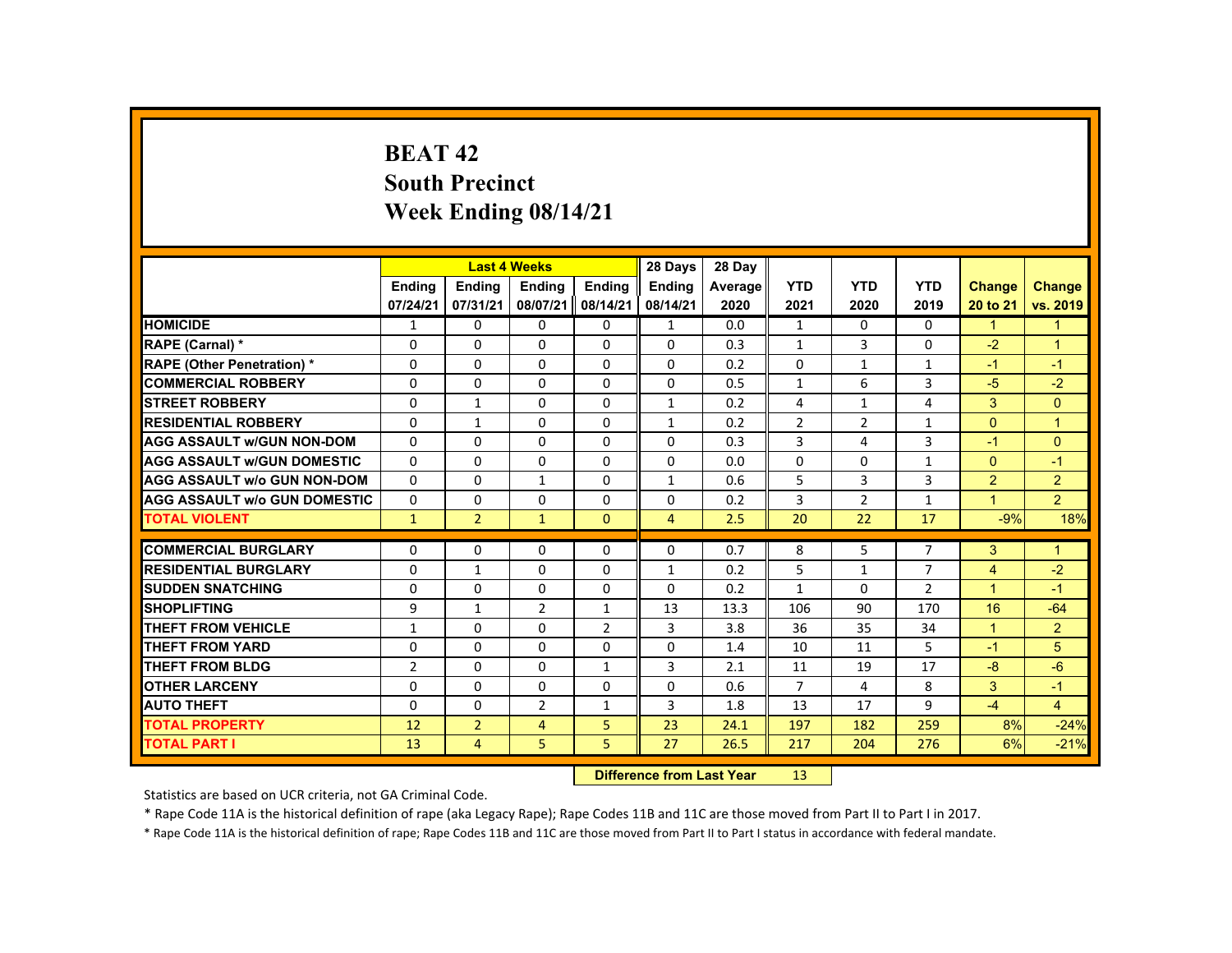# **BEAT 43 South Precinct Week Ending 08/14/21**

|                                     |               |                | <b>Last 4 Weeks</b> |                | 28 Days        | 28 Day                    |                 |                |                |                      |                      |
|-------------------------------------|---------------|----------------|---------------------|----------------|----------------|---------------------------|-----------------|----------------|----------------|----------------------|----------------------|
|                                     | <b>Ending</b> | <b>Ending</b>  | <b>Ending</b>       | <b>Ending</b>  | Ending         | Average                   | <b>YTD</b>      | <b>YTD</b>     | <b>YTD</b>     | <b>Change</b>        | <b>Change</b>        |
|                                     | 07/24/21      | 07/31/21       | 08/07/21            | 08/14/21       | 08/14/21       | 2020                      | 2021            | 2020           | 2019           | 20 to 21             | vs. 2019             |
| <b>HOMICIDE</b>                     | $\Omega$      | $\Omega$       | $\Omega$            | $\Omega$       | 0              | 0.0                       | $\mathbf{1}$    | $\Omega$       | $\mathbf{1}$   | ◆                    | $\Omega$             |
| RAPE (Carnal) *                     | 0             | $\Omega$       | $\Omega$            | $\Omega$       | $\Omega$       | 0.0                       | $\mathbf{1}$    | $\overline{2}$ | $\overline{2}$ | $-1$                 | $-1$                 |
| <b>RAPE (Other Penetration) *</b>   | $\Omega$      | $\Omega$       | $\Omega$            | $\Omega$       | $\Omega$       | 0.0                       | $\Omega$        | 1              | $\Omega$       | $-1$                 | $\Omega$             |
| <b>COMMERCIAL ROBBERY</b>           | $\Omega$      | $\Omega$       | $\Omega$            | $\Omega$       | $\Omega$       | 0.1                       | $\mathbf{1}$    | 6              | $\overline{2}$ | $-5$                 | $-1$                 |
| <b>STREET ROBBERY</b>               | $\Omega$      | $\Omega$       | $\Omega$            | $\Omega$       | $\Omega$       | 0.1                       | 3               | $\overline{2}$ | 4              | $\blacktriangleleft$ | $-1$                 |
| <b>RESIDENTIAL ROBBERY</b>          | $\Omega$      | $\mathbf 0$    | $\mathbf{1}$        | $\Omega$       | $\mathbf{1}$   | 0.0                       | $\overline{2}$  | 0              | 0              | $\overline{2}$       | $\overline{2}$       |
| <b>AGG ASSAULT W/GUN ON-DOM</b>     | $\Omega$      | $\mathbf{1}$   | $\Omega$            | $\mathbf{1}$   | $\overline{2}$ | 0.2                       | 9               | 13             | 8              | $-4$                 | $\blacktriangleleft$ |
| <b>AGG ASSAULT W/GUN DOMESTIC</b>   | $\Omega$      | $\Omega$       | $\Omega$            | $\Omega$       | $\Omega$       | 0.0                       | $\Omega$        | 2              | $\overline{2}$ | $-2$                 | $-2$                 |
| <b>AGG ASSAULT w/o GUN NON-DOM</b>  | $\Omega$      | $\Omega$       | $\Omega$            | $\mathbf{1}$   | $\mathbf{1}$   | 0.1                       | 4               | 4              | $\overline{3}$ | $\Omega$             | $\mathbf{1}$         |
| <b>AGG ASSAULT W/o GUN DOMESTIC</b> | $\Omega$      | $\Omega$       | $\mathbf{1}$        | $\Omega$       | $\mathbf{1}$   | 0.2                       | 9               | 11             | 5              | $-2$                 | $\overline{4}$       |
| <b>TOTAL VIOLENT</b>                | $\Omega$      | $\mathbf{1}$   | $\overline{2}$      | $\overline{2}$ | 5              | 0.7                       | 30              | 41             | 27             | $-27%$               | 11%                  |
| <b>COMMERCIAL BURGLARY</b>          | $\Omega$      | $\Omega$       | $\Omega$            | $\Omega$       | $\Omega$       | 0.1                       | 5               | 6              | 8              | $-1$                 | $-3$                 |
|                                     |               |                |                     |                |                |                           |                 |                |                |                      |                      |
| <b>RESIDENTIAL BURGLARY</b>         | $\Omega$      | $\Omega$       | $\mathbf{1}$        | $\Omega$       | $\mathbf{1}$   | 0.3                       | 4               | 13             | 15             | $-9$                 | $-11$                |
| <b>SUDDEN SNATCHING</b>             | $\Omega$      | $\mathbf{1}$   | $\Omega$            | $\Omega$       | 1              | 0.0                       | $\overline{2}$  | $\mathbf{1}$   | $\mathbf{1}$   | $\mathbf{1}$         | $\blacktriangleleft$ |
| <b>SHOPLIFTING</b>                  | $\Omega$      | $\mathbf{1}$   | $\Omega$            | $\overline{2}$ | 3              | 0.4                       | 34              | 22             | 52             | 12                   | $-18$                |
| <b>THEFT FROM VEHICLE</b>           | $\Omega$      | $\mathbf{1}$   | $\mathbf{1}$        | $\overline{2}$ | 4              | 0.6                       | 30              | 35             | 25             | $-5$                 | 5                    |
| <b>THEFT FROM YARD</b>              | $\mathbf{0}$  | $\mathbf{1}$   | $\overline{2}$      | $\Omega$       | 3              | 0.2                       | 9               | 9              | 9              | $\Omega$             | $\Omega$             |
| <b>THEFT FROM BLDG</b>              | $\mathbf 0$   | $\mathbf{1}$   | $\Omega$            | $\Omega$       | $\mathbf{1}$   | 0.2                       | 11              | $\overline{7}$ | 23             | $\overline{4}$       | $-12$                |
| <b>OTHER LARCENY</b>                | $\mathbf{0}$  | $\Omega$       | $\Omega$            | $\Omega$       | $\Omega$       | 0.1                       | 6               | 5              | 3              | $\blacktriangleleft$ | 3 <sup>1</sup>       |
| <b>AUTO THEFT</b>                   | $\mathbf{1}$  | $\mathbf{1}$   | $\Omega$            | $\overline{3}$ | 5              | 0.3                       | 13              | 17             | 12             | $-4$                 | $\overline{1}$       |
| <b>TOTAL PROPERTY</b>               | $\mathbf{1}$  | 6              | $\overline{4}$      | $\overline{7}$ | 18             | 2.2                       | 114             | 115            | 148            | $-1%$                | $-23%$               |
| <b>TOTAL PART I</b>                 | $\mathbf{1}$  | $\overline{7}$ | 6                   | 9              | 23             | 2.9                       | 144             | 156            | 175            | $-8%$                | $-18%$               |
|                                     |               |                |                     |                |                | Difference from Loot Voor | 12 <sub>1</sub> |                |                |                      |                      |

 **Difference from Last Year**‐12

Statistics are based on UCR criteria, not GA Criminal Code.

\* Rape Code 11A is the historical definition of rape (aka Legacy Rape); Rape Codes 11B and 11C are those moved from Part II to Part I in 2017.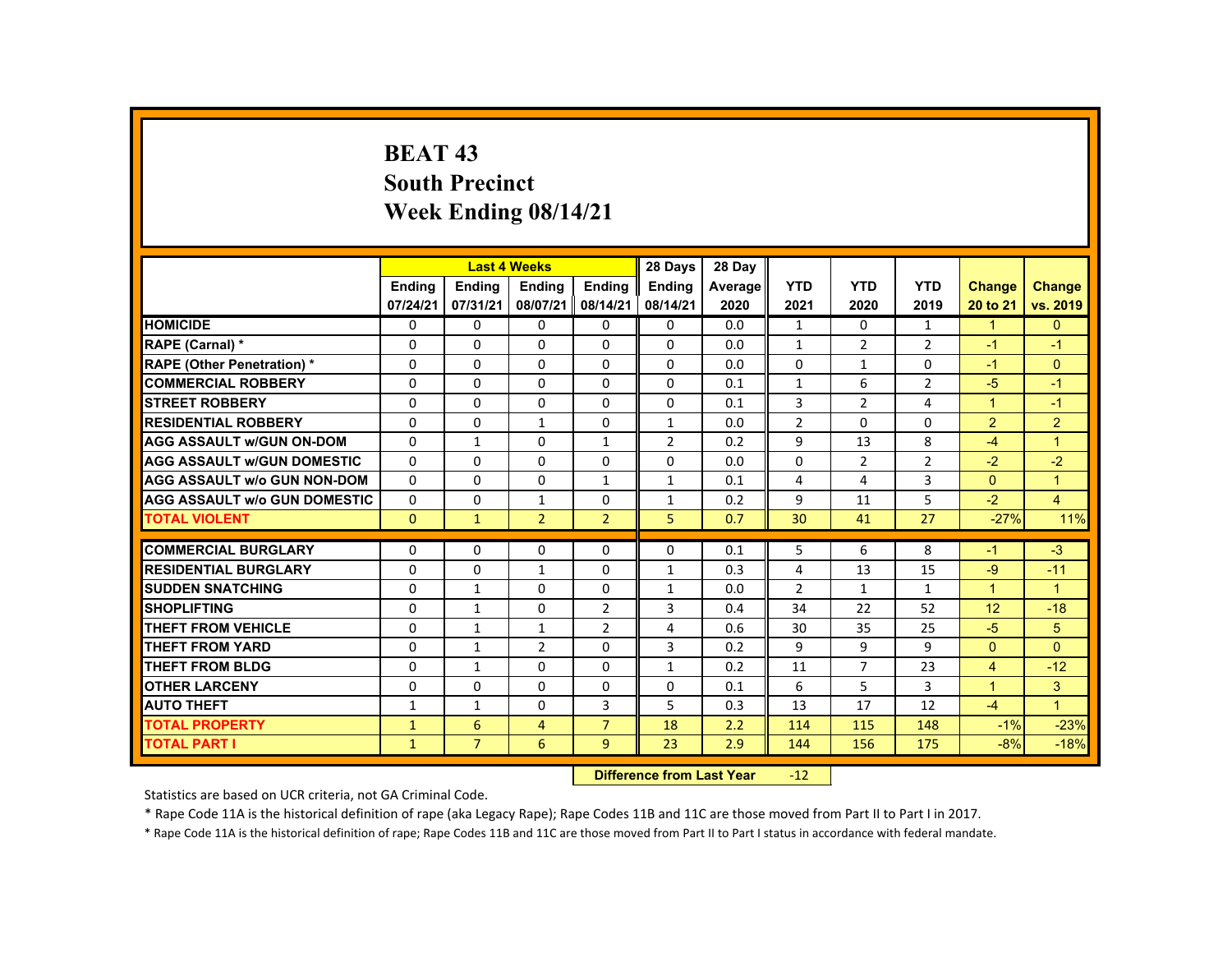## **BEAT 44 South Precinct Week Ending 08/14/21**

|                                     |                |               | <b>Last 4 Weeks</b> |                | 28 Days                   | 28 Day  |                |                |                |                      |                      |
|-------------------------------------|----------------|---------------|---------------------|----------------|---------------------------|---------|----------------|----------------|----------------|----------------------|----------------------|
|                                     | <b>Ending</b>  | <b>Ending</b> | <b>Ending</b>       | <b>Ending</b>  | Ending                    | Average | <b>YTD</b>     | <b>YTD</b>     | <b>YTD</b>     | <b>Change</b>        | <b>Change</b>        |
|                                     | 07/24/21       | 07/31/21      | 08/07/21            | 08/14/21       | 08/14/21                  | 2020    | 2021           | 2020           | 2019           | 20 to 21             | vs. 2019             |
| <b>HOMICIDE</b>                     | $\Omega$       | $\Omega$      | $\Omega$            | $\Omega$       | 0                         | 0.1     | $\overline{2}$ | $\mathbf{1}$   | $\mathbf{1}$   | $\mathbf{1}$         | $\mathbf{1}$         |
| RAPE (Carnal) *                     | 0              | $\Omega$      | $\Omega$            | $\Omega$       | $\Omega$                  | 0.2     | 3              | $\overline{2}$ | $\overline{2}$ | $\blacktriangleleft$ | $\blacktriangleleft$ |
| <b>RAPE (Other Penetration) *</b>   | $\Omega$       | $\Omega$      | $\Omega$            | $\Omega$       | $\Omega$                  | 0.2     | $\Omega$       | $\overline{2}$ | $\Omega$       | $-2$                 | $\Omega$             |
| <b>COMMERCIAL ROBBERY</b>           | $\Omega$       | $\Omega$      | $\Omega$            | $\Omega$       | $\Omega$                  | 0.1     | $\mathbf{1}$   | $\mathbf{1}$   | 0              | $\Omega$             | $\overline{1}$       |
| <b>STREET ROBBERY</b>               | $\Omega$       | $\Omega$      | $\Omega$            | $\Omega$       | $\Omega$                  | 0.5     | $\Omega$       | 4              | 4              | $-4$                 | $-4$                 |
| <b>RESIDENTIAL ROBBERY</b>          | $\mathbf{0}$   | $\Omega$      | $\Omega$            | $\Omega$       | $\Omega$                  | 0.2     | 5              | $\overline{2}$ | 0              | 3                    | 5 <sup>5</sup>       |
| <b>AGG ASSAULT W/GUN NON-DOM</b>    | $\mathbf{1}$   | $\mathbf{1}$  | $\Omega$            | $\Omega$       | $\overline{2}$            | 0.9     | 9              | 9              | 8              | $\Omega$             | $\blacktriangleleft$ |
| <b>AGG ASSAULT W/GUN DOMESTIC</b>   | $\Omega$       | $\Omega$      | $\Omega$            | $\Omega$       | $\Omega$                  | 0.1     | $\Omega$       | $\mathbf{1}$   | $\overline{2}$ | $-1$                 | $-2$                 |
| <b>AGG ASSAULT w/o GUN NON-DOM</b>  | $\Omega$       | $\Omega$      | $\Omega$            | $\Omega$       | $\Omega$                  | 0.5     | 3              | $\overline{3}$ | 5              | $\Omega$             | $-2$                 |
| <b>AGG ASSAULT W/o GUN DOMESTIC</b> | $\mathbf{1}$   | $\Omega$      | $\Omega$            | $\Omega$       | $\mathbf{1}$              | 1.1     | 12             | $\overline{7}$ | 11             | 5                    | $\mathbf{1}$         |
| <b>TOTAL VIOLENT</b>                | $\overline{2}$ | $\mathbf{1}$  | $\Omega$            | $\mathbf{0}$   | 3                         | 3.6     | 35             | 32             | 33             | 9%                   | 6%                   |
| <b>COMMERCIAL BURGLARY</b>          | $\Omega$       | $\Omega$      | $\Omega$            | $\mathbf{1}$   | $\mathbf{1}$              | 0.2     | 5              | $\overline{2}$ | 10             | 3                    | $-5$                 |
| <b>RESIDENTIAL BURGLARY</b>         | $\Omega$       | $\Omega$      | $\Omega$            | $\Omega$       | $\Omega$                  | 2.1     | 3              | 17             | 12             | $-14$                | $-9$                 |
| <b>SUDDEN SNATCHING</b>             | $\Omega$       | $\Omega$      | $\Omega$            | $\Omega$       | $\Omega$                  | 0.0     | $\Omega$       | $\Omega$       | $\overline{2}$ | $\mathbf{0}$         | $-2$                 |
| <b>SHOPLIFTING</b>                  | $\mathbf{1}$   | $\Omega$      | $\mathbf{1}$        | $\mathbf{1}$   | 3                         | 1.8     | 15             | 13             | 22             | 2                    | $-7$                 |
| <b>THEFT FROM VEHICLE</b>           | $\overline{2}$ | $\Omega$      | $\mathbf{1}$        | $\overline{3}$ | 6                         | 3.8     | 29             | 34             | 57             | $-5$                 | $-28$                |
| <b>THEFT FROM YARD</b>              | $\mathbf{1}$   | $\Omega$      | $\Omega$            | $\mathbf{1}$   | $\overline{2}$            | 1.0     | 14             | 9              | 6              | 5                    | 8                    |
| <b>THEFT FROM BLDG</b>              | $\mathbf 0$    | $\Omega$      | $\Omega$            | $\overline{2}$ | $\overline{2}$            | 2.1     | 21             | 14             | 13             | $\overline{7}$       | 8                    |
| <b>OTHER LARCENY</b>                | $\Omega$       | $\Omega$      | $\mathbf{1}$        | $\Omega$       | $\mathbf{1}$              | 0.7     | 9              | 6              | 8              | 3                    | $\blacktriangleleft$ |
| <b>AUTO THEFT</b>                   | $\Omega$       | $\Omega$      | $\mathbf{1}$        | $\Omega$       | $\mathbf{1}$              | 1.7     | 13             | 15             | 19             | $-2$                 | $-6$                 |
| <b>TOTAL PROPERTY</b>               | $\overline{4}$ | $\Omega$      | $\overline{4}$      | 8              | 16                        | 13.2    | 109            | 110            | 149            | $-1%$                | $-27%$               |
| <b>TOTAL PART I</b>                 | 6              | $\mathbf{1}$  | 4                   | 8              | 19                        | 16.8    | 144            | 142            | 182            | 1%                   | $-21%$               |
|                                     |                |               |                     |                | Difference from Loot Voor |         | $\mathcal{L}$  |                |                |                      |                      |

 **Difference from Last Year** 2

Statistics are based on UCR criteria, not GA Criminal Code.

\* Rape Code 11A is the historical definition of rape (aka Legacy Rape); Rape Codes 11B and 11C are those moved from Part II to Part I in 2017.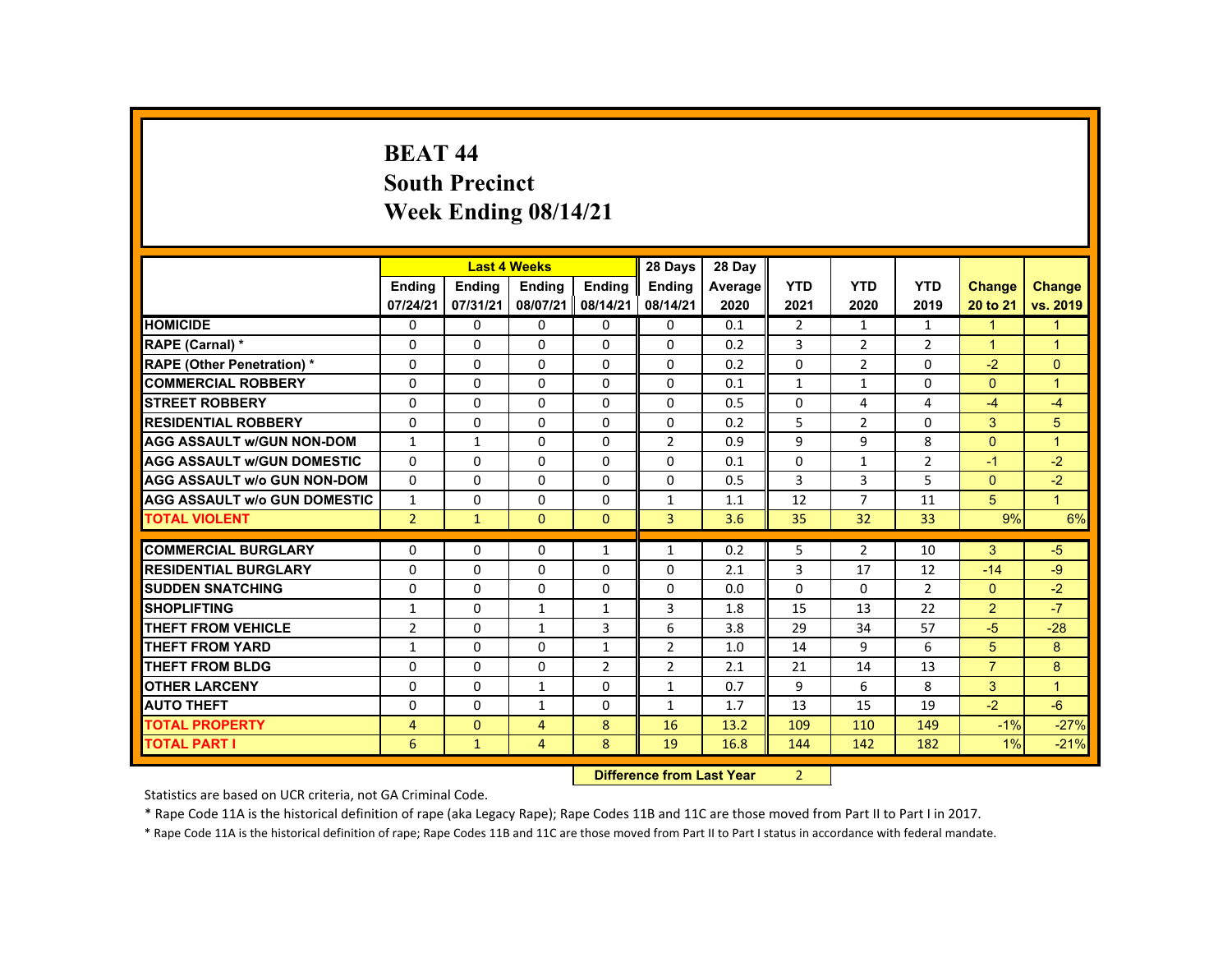# **BEAT 45 South Precinct Week Ending 08/14/21**

|                                     |                |               | <b>Last 4 Weeks</b> |                | 28 Days                   | 28 Day  |                |                |                |                      |                |
|-------------------------------------|----------------|---------------|---------------------|----------------|---------------------------|---------|----------------|----------------|----------------|----------------------|----------------|
|                                     | <b>Ending</b>  | <b>Ending</b> | <b>Ending</b>       | <b>Ending</b>  | Ending                    | Average | <b>YTD</b>     | <b>YTD</b>     | <b>YTD</b>     | <b>Change</b>        | <b>Change</b>  |
|                                     | 07/24/21       | 07/31/21      | 08/07/21            | 08/14/21       | 08/14/21                  | 2020    | 2021           | 2020           | 2019           | 20 to 21             | vs. 2019       |
| <b>HOMICIDE</b>                     | $\Omega$       | $\Omega$      | $\mathbf{0}$        | $\Omega$       | 0                         | 0.1     | 0              | 1              | $\Omega$       | $-1$                 | $\mathbf{0}$   |
| RAPE (Carnal) *                     | $\mathbf{1}$   | $\Omega$      | $\mathbf{1}$        | $\Omega$       | $\overline{2}$            | 0.2     | $\overline{4}$ | 3              | $\Omega$       | $\blacktriangleleft$ | $\overline{4}$ |
| <b>RAPE (Other Penetration) *</b>   | $\Omega$       | $\Omega$      | $\Omega$            | $\Omega$       | $\Omega$                  | 0.1     | $\Omega$       | 1              | $\Omega$       | $-1$                 | $\Omega$       |
| <b>COMMERCIAL ROBBERY</b>           | $\Omega$       | $\Omega$      | $\Omega$            | $\Omega$       | $\Omega$                  | 0.3     | 0              | 3              | 0              | $-3$                 | $\overline{0}$ |
| <b>STREET ROBBERY</b>               | $\Omega$       | $\Omega$      | $\Omega$            | $\Omega$       | $\Omega$                  | 0.2     | 4              | $\overline{3}$ | $\overline{2}$ | $\blacktriangleleft$ | $\overline{2}$ |
| <b>RESIDENTIAL ROBBERY</b>          | $\Omega$       | $\Omega$      | $\Omega$            | 1              | $\mathbf{1}$              | 0.1     | $\mathbf{1}$   | 0              | $\mathbf{1}$   | $\blacktriangleleft$ | $\overline{0}$ |
| <b>AGG ASSAULT W/GUN NON-DOM</b>    | $\Omega$       | $\Omega$      | $\Omega$            | $\Omega$       | $\Omega$                  | 0.6     | $\mathbf{1}$   | 4              | $\overline{3}$ | $-3$                 | $-2$           |
| <b>AGG ASSAULT W/GUN DOMESTIC</b>   | $\Omega$       | $\Omega$      | $\Omega$            | $\Omega$       | $\Omega$                  | 0.2     | $\mathbf{1}$   | 2              | $\mathbf{1}$   | $-1$                 | $\Omega$       |
| <b>AGG ASSAULT w/o GUN NON-DOM</b>  | $\Omega$       | $\Omega$      | $\Omega$            | $\Omega$       | $\Omega$                  | 0.6     | $\overline{7}$ | $\overline{2}$ | $\mathbf{1}$   | 5                    | 6              |
| <b>AGG ASSAULT W/o GUN DOMESTIC</b> | $\overline{2}$ | $\Omega$      | $\Omega$            | $\overline{2}$ | 4                         | 0.5     | 18             | $\overline{2}$ | $\overline{3}$ | 16                   | 15             |
| <b>TOTAL VIOLENT</b>                | $\overline{3}$ | $\mathbf{0}$  | $\mathbf{1}$        | $\overline{3}$ | $\overline{7}$            | 2.9     | 36             | 21             | 11             | 71%                  | 227%           |
| <b>COMMERCIAL BURGLARY</b>          | $\Omega$       | $\Omega$      | $\Omega$            | $\mathbf{1}$   | $\mathbf{1}$              | 0.2     | $\mathbf{1}$   | 2              | $\mathbf{1}$   | $-1$                 | $\mathbf{0}$   |
|                                     |                |               |                     |                |                           |         |                |                |                |                      |                |
| <b>RESIDENTIAL BURGLARY</b>         | $\Omega$       | $\mathbf{1}$  | $\mathbf{1}$        | $\Omega$       | 2                         | 0.8     | 11             | 9              | 8              | 2                    | 3              |
| <b>SUDDEN SNATCHING</b>             | $\Omega$       | $\Omega$      | $\Omega$            | $\Omega$       | $\Omega$                  | 0.1     | $\mathbf{1}$   | $\Omega$       | $\mathbf{1}$   | $\blacktriangleleft$ | $\Omega$       |
| <b>SHOPLIFTING</b>                  | $\mathbf{1}$   | $\Omega$      | $\Omega$            | 4              | 5                         | 2.5     | 48             | 19             | 81             | 29                   | $-33$          |
| <b>THEFT FROM VEHICLE</b>           | $\overline{2}$ | $\Omega$      | $\Omega$            | $\Omega$       | $\overline{2}$            | 3.7     | 33             | 34             | 24             | $-1$                 | 9 <sup>°</sup> |
| <b>THEFT FROM YARD</b>              | $\Omega$       | $\Omega$      | $\Omega$            | $\Omega$       | $\Omega$                  | 1.2     | 6              | 8              | 11             | $-2$                 | $-5$           |
| <b>THEFT FROM BLDG</b>              | 1              | $\Omega$      | $\Omega$            | $\Omega$       | $\mathbf{1}$              | 1.0     | 12             | 8              | 11             | $\overline{4}$       | $\mathbf{1}$   |
| <b>OTHER LARCENY</b>                | $\Omega$       | $\Omega$      | $\Omega$            | $\Omega$       | $\Omega$                  | 0.7     | 11             | $\overline{4}$ | $\overline{2}$ | $\overline{7}$       | $9^{\circ}$    |
| <b>AUTO THEFT</b>                   | $\Omega$       | $\Omega$      | $\Omega$            | $\Omega$       | $\Omega$                  | 1.7     | 9              | 12             | 9              | $-3$                 | $\Omega$       |
| <b>TOTAL PROPERTY</b>               | $\overline{4}$ | $\mathbf{1}$  | $\mathbf{1}$        | 5              | 11                        | 11.9    | 132            | 96             | 148            | 38%                  | $-11%$         |
| <b>TOTAL PART I</b>                 | $\overline{7}$ | $\mathbf{1}$  | $\overline{2}$      | 8              | 18                        | 14.8    | 168            | 117            | 159            | 44%                  | 6%             |
|                                     |                |               |                     |                | Difference from Loot Voor |         | E <sub>1</sub> |                |                |                      |                |

 **Difference from Last Year**r 51

Statistics are based on UCR criteria, not GA Criminal Code.

\* Rape Code 11A is the historical definition of rape (aka Legacy Rape); Rape Codes 11B and 11C are those moved from Part II to Part I in 2017.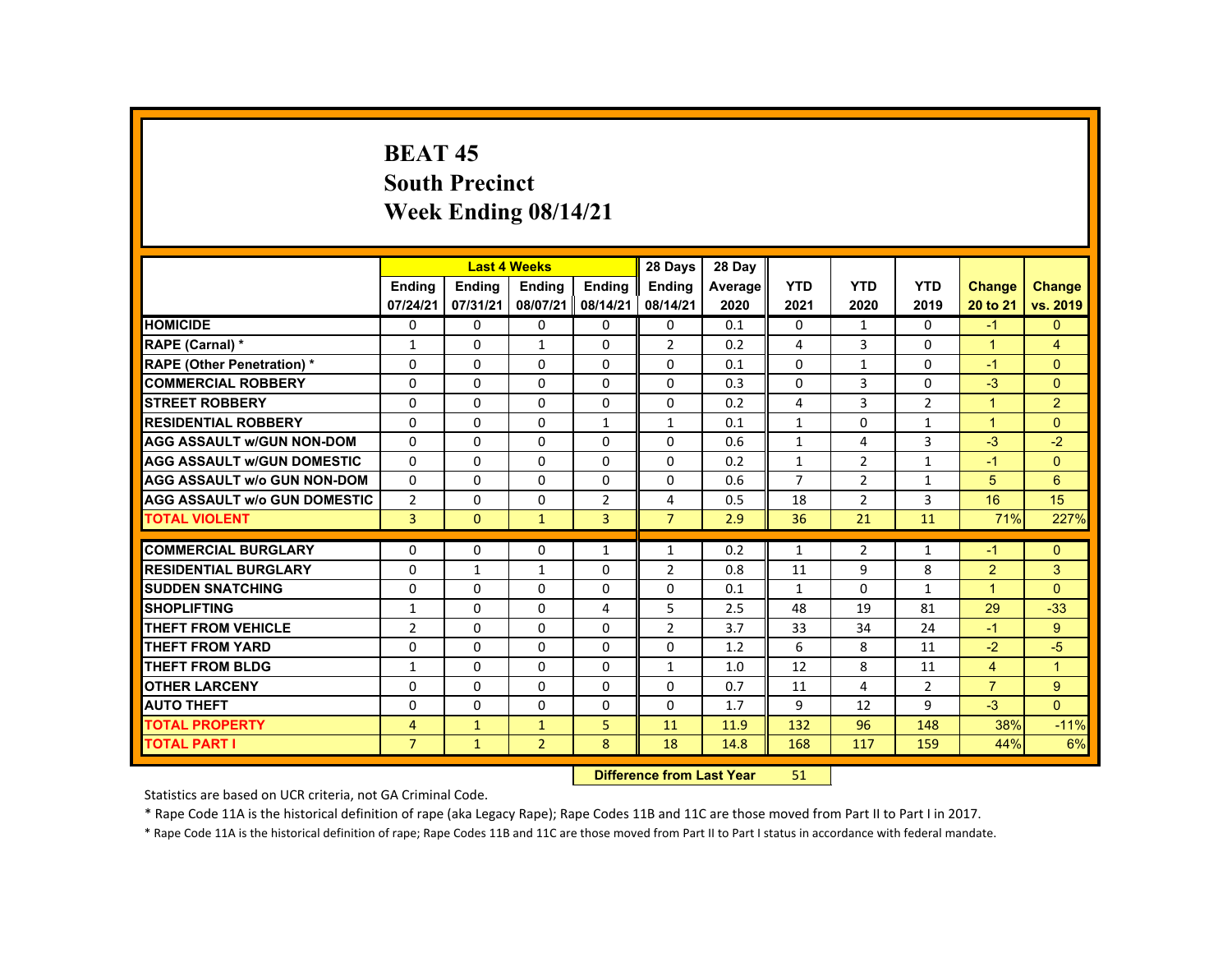# **BEAT 46 South Precinct Week Ending 08/14/21**

|                                     |                |                | <b>Last 4 Weeks</b> |                | 28 Days        | 28 Day  |                |                |                |                |                |
|-------------------------------------|----------------|----------------|---------------------|----------------|----------------|---------|----------------|----------------|----------------|----------------|----------------|
|                                     | <b>Ending</b>  | <b>Ending</b>  | <b>Ending</b>       | <b>Endina</b>  | <b>Endina</b>  | Average | <b>YTD</b>     | <b>YTD</b>     | <b>YTD</b>     | <b>Change</b>  | <b>Change</b>  |
|                                     | 07/24/21       | 07/31/21       | 08/07/21            | 08/14/21       | 08/14/21       | 2020    | 2021           | 2020           | 2019           | 20 to 21       | vs. 2020       |
| <b>HOMICIDE</b>                     | 0              | $\Omega$       | 0                   | $\Omega$       | 0              | 0.0     | $\mathbf{1}$   | 0              | $\overline{2}$ | $\mathbf{1}$   | $-1$           |
| RAPE (Carnal) *                     | 0              | $\mathbf{0}$   | 0                   | $\Omega$       | $\Omega$       | 0.4     | $\mathbf{1}$   | 2              | 1              | $-1$           | $\Omega$       |
| <b>RAPE (Other Penetration) *</b>   | $\Omega$       | $\Omega$       | $\Omega$            | $\Omega$       | $\Omega$       | 0.1     | $\Omega$       | $\Omega$       | $\Omega$       | $\Omega$       | $\Omega$       |
| <b>COMMERCIAL ROBBERY</b>           | $\Omega$       | $\Omega$       | $\Omega$            | $\Omega$       | $\Omega$       | 0.1     | $\mathbf{1}$   | $\mathbf{1}$   | $\overline{2}$ | $\Omega$       | $-1$           |
| <b>STREET ROBBERY</b>               | $\Omega$       | $\Omega$       | $\mathbf{1}$        | $\Omega$       | $\mathbf{1}$   | 0.5     | $\overline{2}$ | 3              | $\overline{2}$ | $-1$           | $\Omega$       |
| <b>RESIDENTIAL ROBBERY</b>          | $\Omega$       | $\mathbf{0}$   | 0                   | 0              | 0              | 0.0     | $\mathbf{1}$   | 0              | 0              | $\mathbf{1}$   | $\mathbf 1$    |
| <b>AGG ASSAULT W/GUN NON-DOM</b>    | $\Omega$       | $\Omega$       | 0                   | 0              | 0              | 0.8     | 5              | 8              | 3              | $-3$           | $\overline{2}$ |
| <b>AGG ASSAULT W/GUN DOMESTIC</b>   | $\Omega$       | $\Omega$       | $\Omega$            | $\Omega$       | $\Omega$       | 0.2     | $\overline{2}$ | $\mathbf{1}$   | $\overline{3}$ | $\mathbf{1}$   | $-1$           |
| <b>AGG ASSAULT W/o GUN NON-DOM</b>  | $\Omega$       | $\Omega$       | $\Omega$            | $\Omega$       | $\Omega$       | 0.5     | 5              | 6              | $\overline{2}$ | $-1$           | 3              |
| <b>AGG ASSAULT W/o GUN DOMESTIC</b> | $\mathbf{1}$   | $\Omega$       | $\Omega$            | $\Omega$       | $\mathbf{1}$   | 0.7     | 14             | $\overline{2}$ | 6              | 12             | 8              |
| <b>TOTAL VIOLENT</b>                | $\mathbf{1}$   | $\mathbf{0}$   | $\mathbf{1}$        | $\mathbf{0}$   | $\overline{2}$ | 3.1     | 32             | 23             | 21             | 39%            | 52%            |
|                                     |                |                |                     |                |                |         |                |                |                |                |                |
| <b>COMMERCIAL BURGLARY</b>          | $\Omega$       | $\Omega$       | $\Omega$            | 0              | 0              | 0.3     | 6              | 4              | $\overline{7}$ | $\overline{2}$ | $-1$           |
| <b>RESIDENTIAL BURGLARY</b>         | $\Omega$       | $\Omega$       | $\Omega$            | $\Omega$       | $\Omega$       | 1.6     | 5              | $\overline{7}$ | 18             | $-2$           | $-13$          |
| <b>SUDDEN SNATCHING</b>             | 0              | $\mathbf{0}$   | 0                   | 0              | 0              | 0.2     | 0              | $\overline{2}$ | $\overline{2}$ | $-2$           | $-2$           |
| <b>SHOPLIFTING</b>                  | 6              | $\mathbf{1}$   | $\mathbf{1}$        | $\mathbf{1}$   | 9              | 5.6     | 72             | 37             | 88             | 35             | $-16$          |
| <b>THEFT FROM VEHICLE</b>           | $\Omega$       | $\overline{2}$ | $\Omega$            | $\Omega$       | $\overline{2}$ | 2.5     | 33             | 23             | 41             | 10             | $-8$           |
| <b>THEFT FROM YARD</b>              | $\Omega$       | $\Omega$       | $\mathbf{1}$        | $\Omega$       | $\mathbf{1}$   | 0.9     | 4              | 9              | 4              | $-5$           | $\Omega$       |
| <b>THEFT FROM BLDG</b>              | $\Omega$       | $\Omega$       | $\Omega$            | $\Omega$       | 0              | 1.5     | 6              | 13             | 15             | $-7$           | $-9$           |
| <b>OTHER LARCENY</b>                | $\Omega$       | $\mathbf{1}$   | $\Omega$            | 0              | $\mathbf{1}$   | 0.4     | 8              | $\overline{2}$ | 6              | 6              | $\overline{2}$ |
| <b>AUTO THEFT</b>                   | $\mathbf{1}$   | $\Omega$       | $\overline{2}$      | $\mathbf{1}$   | 4              | 0.7     | 23             | 5              | 17             | 18             | 6              |
| <b>TOTAL PROPERTY</b>               | $\overline{7}$ | $\overline{4}$ | $\overline{4}$      | $\overline{2}$ | 17             | 13.7    | 157            | 102            | 198            | 54%            | $-21%$         |
| <b>TOTAL PART I</b>                 | 8              | 4              | 5                   | $\overline{2}$ | 19             | 16.8    | 189            | 125            | 219            | 51%            | $-14%$         |
|                                     |                |                |                     |                |                |         |                |                |                |                |                |

 **Difference from Last Year**r 64

Statistics are based on UCR criteria, not GA Criminal Code.

\* Rape Code 11A is the historical definition of rape (aka Legacy Rape); Rape Codes 11B and 11C are those moved from Part II to Part I in 2017.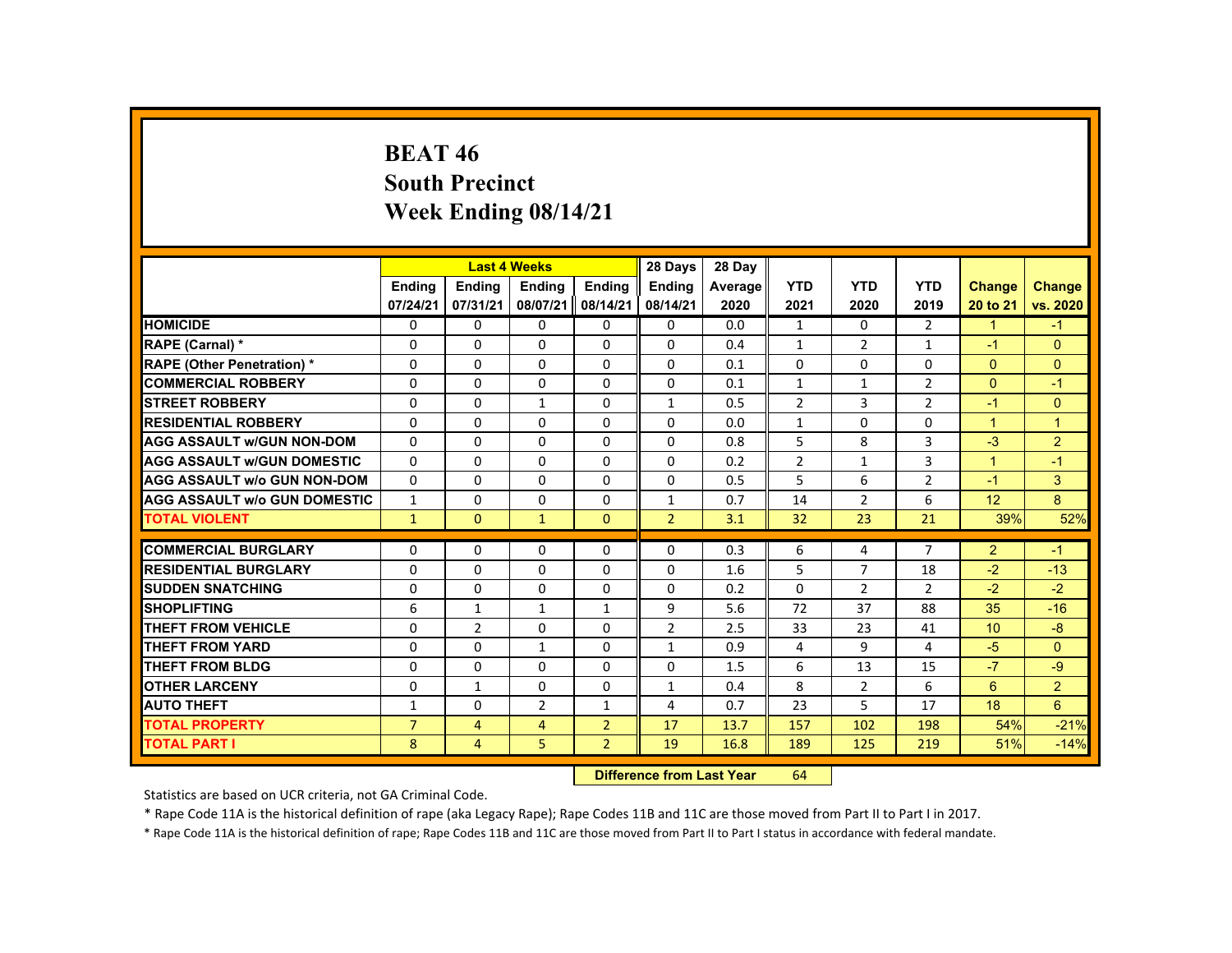# **BEAT 47 South Precinct Week Ending 08/14/21**

|                                     |                |                | <b>Last 4 Weeks</b> |               | 28 Days                           | 28 Day  |                |                |                |                |                |
|-------------------------------------|----------------|----------------|---------------------|---------------|-----------------------------------|---------|----------------|----------------|----------------|----------------|----------------|
|                                     | <b>Endina</b>  | <b>Endina</b>  | <b>Ending</b>       | <b>Endina</b> | <b>Endina</b>                     | Average | <b>YTD</b>     | <b>YTD</b>     | <b>YTD</b>     | Change         | <b>Change</b>  |
|                                     | 07/24/21       | 07/31/21       | 08/07/21            | 08/14/21      | 08/14/21                          | 2020    | 2021           | 2020           | 2019           | 20 to 21       | vs. 2019       |
| <b>HOMICIDE</b>                     | 0              | $\Omega$       | $\Omega$            | $\Omega$      | 0                                 | 0.1     | $\Omega$       | $\mathbf{1}$   | $\Omega$       | $-1$           | $\overline{0}$ |
| <b>RAPE (Carnal) *</b>              | $\Omega$       | $\Omega$       | $\Omega$            | $\Omega$      | 0                                 | 0.0     | 0              | $\Omega$       | $\Omega$       | $\Omega$       | $\mathbf{0}$   |
| <b>RAPE (Other Penetration) *</b>   | $\Omega$       | $\Omega$       | $\Omega$            | $\Omega$      | $\Omega$                          | 0.0     | $\mathbf{1}$   | $\Omega$       | $\Omega$       | $\mathbf{1}$   | $\mathbf{1}$   |
| <b>COMMERCIAL ROBBERY</b>           | $\Omega$       | $\Omega$       | $\Omega$            | $\Omega$      | $\Omega$                          | 0.0     | $\Omega$       | $\Omega$       | $\Omega$       | $\Omega$       | $\mathbf{0}$   |
| <b>STREET ROBBERY</b>               | $\Omega$       | $\Omega$       | $\Omega$            | $\Omega$      | $\Omega$                          | 0.0     | $\Omega$       | $\Omega$       | $\mathbf{1}$   | $\Omega$       | $-1$           |
| <b>RESIDENTIAL ROBBERY</b>          | $\Omega$       | $\mathbf{0}$   | 0                   | 0             | 0                                 | 0.1     | 0              | $\mathbf{1}$   | 0              | $-1$           | $\mathbf{0}$   |
| <b>AGG ASSAULT w/GUN NON-GUN</b>    | $\Omega$       | $\Omega$       | $\Omega$            | $\Omega$      | $\Omega$                          | 0.1     | $\Omega$       | $\Omega$       | $\mathbf{1}$   | $\Omega$       | $-1$           |
| <b>AGG ASSAULT W/GUN DOMESTIC</b>   | $\Omega$       | $\mathbf{1}$   | $\Omega$            | $\Omega$      | $\mathbf{1}$                      | 0.0     | $\mathbf{1}$   | $\Omega$       | $\Omega$       | $\mathbf{1}$   | $\overline{1}$ |
| <b>AGG ASSAULT W/o GUN NON-DOM</b>  | $\Omega$       | $\Omega$       | $\Omega$            | $\Omega$      | $\Omega$                          | 0.0     | $\Omega$       | $\Omega$       | 3              | $\Omega$       | $-3$           |
| <b>AGG ASSAULT W/o GUN DOMESTIC</b> | $\Omega$       | $\Omega$       | $\Omega$            | $\Omega$      | $\Omega$                          | 0.2     | 3              | $\mathbf{1}$   | 3              | $\overline{2}$ | $\Omega$       |
| <b>TOTAL VIOLENT</b>                | $\mathbf{0}$   | $\mathbf{1}$   | $\Omega$            | $\Omega$      | $\mathbf{1}$                      | 0.4     | 5              | $\overline{3}$ | 8              | 67%            | $-38%$         |
| <b>COMMERCIAL BURGLARY</b>          | $\Omega$       | $\Omega$       | $\Omega$            | $\Omega$      | $\Omega$                          | 0.0     | $\Omega$       | $\Omega$       | $\mathbf{1}$   | $\Omega$       | $-1$           |
| <b>RESIDENTIAL BURGLARY</b>         | $\Omega$       | $\Omega$       | $\Omega$            | $\Omega$      | $\Omega$                          | 0.5     | 4              | 3              | $\mathbf{1}$   | $\mathbf{1}$   | 3              |
| <b>SUDDEN SNATCHING</b>             | $\Omega$       | $\Omega$       | $\Omega$            | $\Omega$      | $\Omega$                          | 0.0     | $\Omega$       | $\Omega$       | $\Omega$       | $\Omega$       | $\Omega$       |
| <b>SHOPLIFTING</b>                  | $\Omega$       | $\Omega$       | $\Omega$            | $\Omega$      | $\Omega$                          | 0.0     | $\mathbf{1}$   | $\Omega$       | $\Omega$       | $\mathbf{1}$   | $\overline{1}$ |
| <b>THEFT FROM VEHICLE</b>           | $\overline{2}$ | $\Omega$       | $\Omega$            | $\Omega$      | $\overline{2}$                    | 1.0     | $\overline{7}$ | 8              | 12             | $-1$           | $-5$           |
| <b>THEFT FROM YARD</b>              | $\Omega$       | $\mathbf{1}$   | $\Omega$            | $\Omega$      | $\mathbf{1}$                      | 0.5     | 4              | 6              | $\overline{7}$ | $-2$           | $-3$           |
| <b>THEFT FROM BLDG</b>              | $\Omega$       | $\Omega$       | $\Omega$            | $\Omega$      | $\Omega$                          | 0.2     | 5              | $\overline{2}$ | 4              | 3              | $\overline{1}$ |
| <b>OTHER LARCENY</b>                | $\Omega$       | $\Omega$       | $\Omega$            | $\Omega$      | $\Omega$                          | 0.2     | 3              | $\mathbf{1}$   | 6              | $\overline{2}$ | $-3$           |
| <b>AUTO THEFT</b>                   | $\Omega$       | $\Omega$       | $\Omega$            | $\Omega$      | $\Omega$                          | 0.6     | $\mathbf{1}$   | 5              | 5              | $-4$           | $-4$           |
| <b>TOTAL PROPERTY</b>               | $\overline{2}$ | $\mathbf{1}$   | $\Omega$            | $\Omega$      | $\overline{3}$                    | 3.1     | 25             | 25             | 36             | 0%             | $-31%$         |
| <b>TOTAL PART I</b>                 | $\overline{2}$ | $\overline{2}$ | $\mathbf{0}$        | $\mathbf{0}$  | $\overline{4}$                    | 3.5     | 30             | 28             | 44             | 7%             | $-32%$         |
|                                     |                |                |                     |               | <b>Difference from Least Vanc</b> |         | $\sim$         |                |                |                |                |

 **Difference from Last Year**r 2

Statistics are based on UCR criteria, not GA Criminal Code.

\* Rape Code 11A is the historical definition of rape (aka Legacy Rape); Rape Codes 11B and 11C are those moved from Part II to Part I in 2017.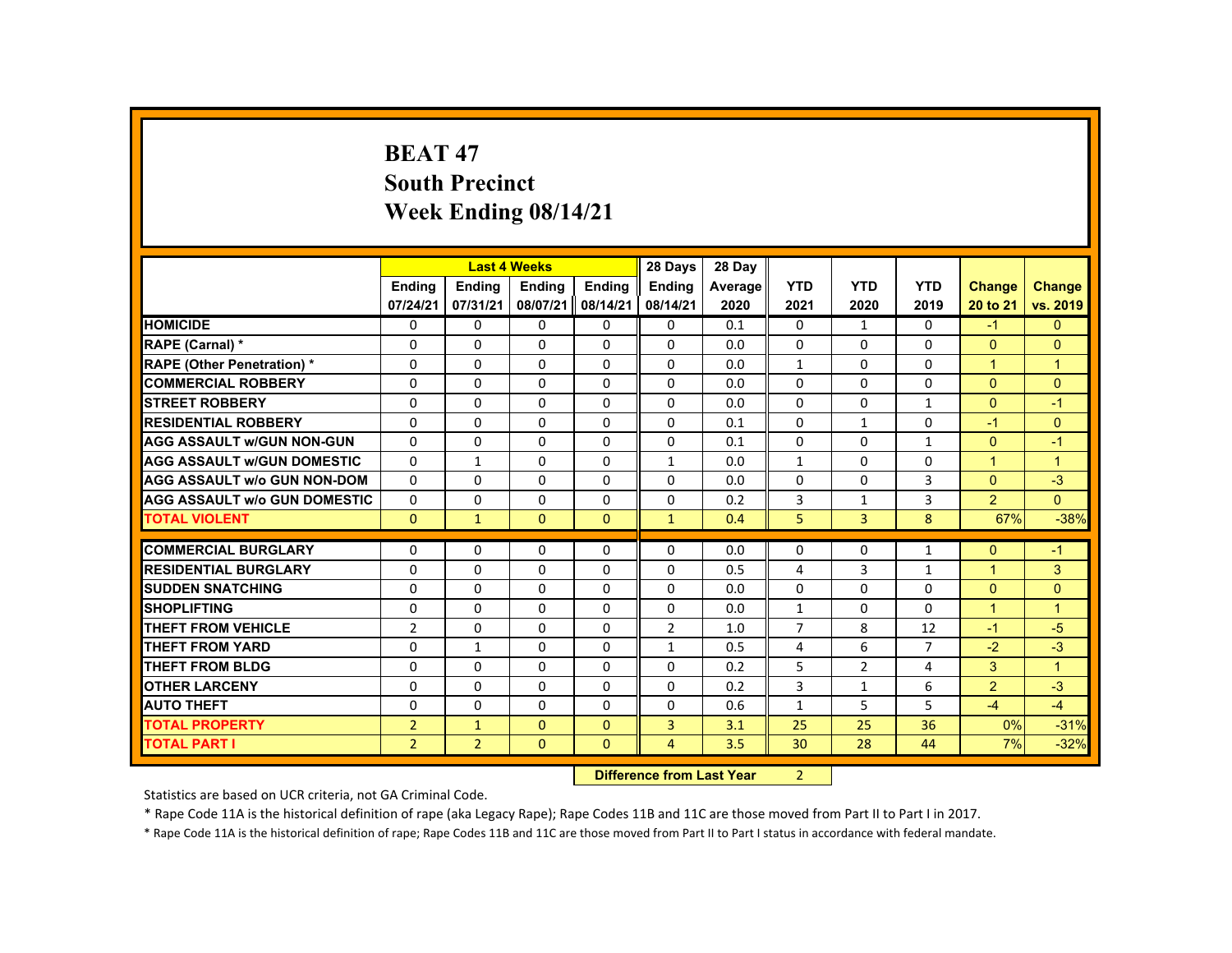# **BEAT 51 East Precinct Week Ending 08/14/21**

|                                     |                | <b>Last 4 Weeks</b> |                                  |                | 28 Days        | 28 Day  |                |                |                |                      |                |
|-------------------------------------|----------------|---------------------|----------------------------------|----------------|----------------|---------|----------------|----------------|----------------|----------------------|----------------|
|                                     | <b>Endina</b>  | Ending              | <b>Ending</b>                    | <b>Endina</b>  | <b>Endina</b>  | Average | <b>YTD</b>     | <b>YTD</b>     | <b>YTD</b>     | <b>Change</b>        | <b>Change</b>  |
|                                     | 07/24/21       | 07/31/21            | 08/07/21                         | 08/14/21       | 08/14/21       | 2020    | 2021           | 2020           | 2019           | 20 to 21             | vs. 2019       |
| <b>HOMICIDE</b>                     | $\Omega$       | $\Omega$            | $\Omega$                         | $\Omega$       | $\Omega$       | 0.2     | 3              | $\overline{2}$ | $\mathbf{1}$   | $\blacktriangleleft$ | 2 <sup>1</sup> |
| RAPE (Carnal) *                     | $\Omega$       | $\Omega$            | $\Omega$                         | $\Omega$       | $\Omega$       | 0.1     | $\overline{3}$ | $\Omega$       | $\mathbf{1}$   | 3                    | $\overline{2}$ |
| <b>RAPE (Other Penetration) *</b>   | $\Omega$       | $\Omega$            | $\Omega$                         | $\Omega$       | $\Omega$       | 0.1     | $\overline{2}$ | $\mathbf{1}$   | $\Omega$       | $\blacktriangleleft$ | $\overline{2}$ |
| <b>COMMERCIAL ROBBERY</b>           | $\Omega$       | $\Omega$            | $\Omega$                         | $\Omega$       | $\Omega$       | 0.0     | $\mathbf{1}$   | $\Omega$       | $\Omega$       | $\overline{1}$       | $\overline{1}$ |
| <b>STREET ROBBERY</b>               | $\Omega$       | $\Omega$            | $\Omega$                         | $\Omega$       | $\Omega$       | 0.3     | 6              | $\overline{3}$ | 9              | 3                    | $-3$           |
| <b>RESIDENTIAL ROBBERY</b>          | $\Omega$       | $\Omega$            | $\Omega$                         | 0              | 0              | 0.1     | 5              | $\mathbf{1}$   | $\mathbf{1}$   | $\overline{4}$       | $\overline{4}$ |
| <b>AGG ASSAULT w/GUN NON-DOM</b>    | $\mathbf{1}$   | $\mathbf{1}$        | $\Omega$                         | $\Omega$       | $\overline{2}$ | 2.1     | 9              | 13             | 12             | $-4$                 | $-3$           |
| <b>AGG ASSAULT w/GUN DOMESTIC</b>   | $\Omega$       | $\Omega$            | $\Omega$                         | $\Omega$       | $\Omega$       | 0.2     | $\Omega$       | 2              | $\overline{2}$ | $-2$                 | $-2$           |
| <b>AGG ASSAULT w/o GUN NON-DOM</b>  | $\mathbf{1}$   | $\Omega$            | $\Omega$                         | $\overline{2}$ | $\overline{3}$ | 1.5     | 13             | 11             | 13             | $\overline{2}$       | $\Omega$       |
| <b>AGG ASSAULT w/o GUN DOMESTIC</b> | $\mathbf{0}$   | 0                   | 0                                | 0              | 0              | 1.5     | $\overline{7}$ | 13             | 10             | $-6$                 | $-3$           |
| <b>TOTAL VIOLENT</b>                | $\overline{2}$ | $\mathbf{1}$        | $\Omega$                         | $\overline{2}$ | 5              | 6.0     | 49             | 46             | 49             | 7%                   | 0%             |
| <b>COMMERCIAL BURGLARY</b>          | 0              | 0                   | 0                                | 0              | 0              | 0.3     | 1              | 3              | $\overline{2}$ | $-2$                 | $-1$           |
| <b>RESIDENTIAL BURGLARY</b>         | $\overline{2}$ | $\Omega$            | $\Omega$                         | $\Omega$       | $\overline{2}$ | 1.5     | 16             | 13             | 26             | 3                    | $-10$          |
| <b>SUDDEN SNATCHING</b>             | 0              | $\Omega$            | $\Omega$                         | 0              | 0              | 0.1     | $\mathbf{1}$   | $\mathbf{1}$   | 0              | $\Omega$             | $\mathbf{1}$   |
| <b>SHOPLIFTING</b>                  | $\mathbf{1}$   | $\Omega$            | $\Omega$                         | $\Omega$       | $\mathbf{1}$   | 1.2     | 8              | 12             | 17             | $-4$                 | $-9$           |
| <b>THEFT FROM VEHICLE</b>           | $\Omega$       | $\mathbf{1}$        | $\Omega$                         | $\Omega$       | $\mathbf{1}$   | 2.2     | 22             | 18             | 18             | $\overline{4}$       | $\overline{4}$ |
| <b>THEFT FROM YARD</b>              | $\Omega$       | $\Omega$            | $\mathbf{1}$                     | $\mathbf{1}$   | $\overline{2}$ | 1.2     | 10             | 13             | 10             | $-3$                 | $\Omega$       |
| <b>THEFT FROM BLDG</b>              | $\Omega$       | $\Omega$            | $\mathbf{1}$                     | $\mathbf{1}$   | $\overline{2}$ | 1.8     | 13             | 17             | 10             | $-4$                 | 3              |
| <b>OTHER LARCENY</b>                | $\Omega$       | $\Omega$            | $\Omega$                         | $\Omega$       | $\Omega$       | 0.6     | $\overline{7}$ | $\overline{7}$ | 13             | $\mathbf{0}$         | $-6$           |
| <b>AUTO THEFT</b>                   | $\mathbf{1}$   | $\overline{2}$      | $\Omega$                         | 0              | 3              | 1.5     | 10             | 9              | 22             | $\blacklozenge$      | $-12$          |
| <b>TOTAL PROPERTY</b>               | 4              | 3                   | $\overline{2}$                   | $\overline{2}$ | 11             | 10.4    | 88             | 93             | 118            | $-5%$                | $-25%$         |
| <b>TOTAL PART I</b>                 | 6              | $\overline{4}$      | $\overline{2}$                   | 4              | 16             | 16.4    | 137            | 139            | 167            | $-1%$                | $-18%$         |
|                                     |                |                     | <b>Difference from Last Year</b> |                | $-2$           |         |                |                |                |                      |                |

Statistics are based on UCR criteria, not GA Criminal Code.

\* Rape Code 11A is the historical definition of rape (aka Legacy Rape); Rape Codes 11B and 11C are those moved from Part II to Part I in 2017.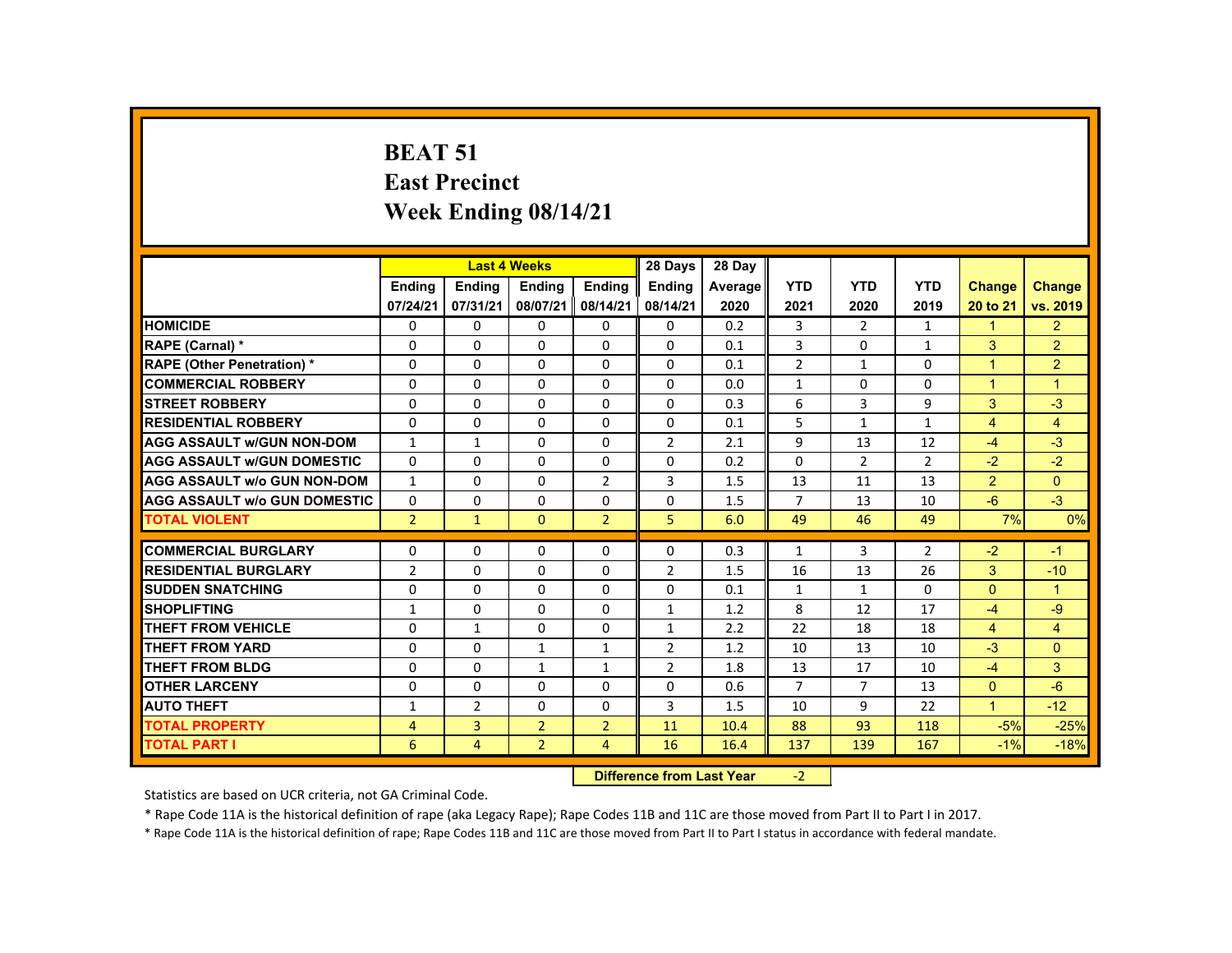# **BEAT 52 East Precinct Week Ending 08/14/21**

|                                     |                  |                         | <b>Last 4 Weeks</b> |                | 28 Days       | 28 Day  |                |                |                |                      |                |
|-------------------------------------|------------------|-------------------------|---------------------|----------------|---------------|---------|----------------|----------------|----------------|----------------------|----------------|
|                                     | <b>Endina</b>    | <b>Endina</b>           | <b>Endina</b>       | <b>Endina</b>  | <b>Endina</b> | Average | <b>YTD</b>     | <b>YTD</b>     | <b>YTD</b>     | <b>Change</b>        | <b>Change</b>  |
|                                     | 07/24/21         | 07/31/21                | 08/07/21            | 08/14/21       | 08/14/21      | 2020    | 2021           | 2020           | 2019           | 20 to 21             | vs. 2019       |
| <b>HOMICIDE</b>                     | $\mathbf{0}$     | 0                       | $\Omega$            | 0              | 0             | 0.0     | 0              | $\Omega$       | $\Omega$       | $\Omega$             | $\Omega$       |
| RAPE (Carnal) *                     | 0                | $\Omega$                | $\Omega$            | $\Omega$       | $\Omega$      | 0.0     | $\mathbf{1}$   | $\Omega$       | 4              | $\blacktriangleleft$ | $-3$           |
| <b>RAPE (Other Penetration) *</b>   | $\Omega$         | $\Omega$                | $\Omega$            | $\Omega$       | $\Omega$      | 0.0     | $\Omega$       | $\Omega$       | $\Omega$       | $\Omega$             | $\Omega$       |
| <b>COMMERCIAL ROBBERY</b>           | $\Omega$         | $\Omega$                | $\Omega$            | $\Omega$       | $\Omega$      | 0.0     | $\Omega$       | $\Omega$       | $\mathbf{1}$   | $\Omega$             | $-1$           |
| <b>STREET ROBBERY</b>               | $\Omega$         | $\Omega$                | $\Omega$            | $\Omega$       | $\Omega$      | 0.1     | 3              | 3              | $\overline{7}$ | $\Omega$             | $-4$           |
| <b>RESIDENTIAL ROBBERY</b>          | 0                | 0                       | $\Omega$            | $\Omega$       | $\Omega$      | 0.0     | $\Omega$       | $\Omega$       | $\overline{2}$ | $\Omega$             | $-2$           |
| <b>AGG ASSAULT w/GUN NON-DOM</b>    | $\Omega$         | $\Omega$                | $\Omega$            | $\mathbf{1}$   | $\mathbf{1}$  | 0.1     | 10             | $\overline{7}$ | 8              | 3                    | $\overline{2}$ |
| <b>AGG ASSAULT W/GUN DOMESTIC</b>   | $\Omega$         | $\Omega$                | $\Omega$            | 0              | $\Omega$      | 0.0     | $\mathbf{1}$   | 4              | $\overline{2}$ | $-3$                 | $-1$           |
| <b>AGG ASSAULT w/o GUN NON-DOM</b>  | $\Omega$         | $\Omega$                | $\Omega$            | $\Omega$       | $\Omega$      | 0.1     | $\overline{2}$ | 11             | 8              | $-9$                 | $-6$           |
| <b>AGG ASSAULT w/o GUN DOMESTIC</b> | $\Omega$         | $\Omega$                | $\Omega$            | $\Omega$       | $\Omega$      | 0.2     | 6              | 10             | $\overline{7}$ | $-4$                 | $-1$           |
| <b>TOTAL VIOLENT</b>                | $\mathbf{0}$     | $\Omega$                | $\Omega$            | $\mathbf{1}$   | $\mathbf{1}$  | 0.6     | 23             | 35             | 39             | $-34%$               | $-41%$         |
|                                     |                  |                         |                     |                | $\Omega$      |         |                |                | $\Omega$       |                      |                |
| <b>COMMERCIAL BURGLARY</b>          | $\Omega$         | $\Omega$                | $\Omega$            | $\Omega$       |               | 0.0     | $\mathbf{1}$   | $\overline{2}$ |                | $-1$                 | $\mathbf{1}$   |
| <b>RESIDENTIAL BURGLARY</b>         | $\Omega$         | $\overline{2}$          | 3                   | $\mathbf{1}$   | 6             | 0.4     | 20             | 17             | 37             | 3                    | $-17$          |
| <b>SUDDEN SNATCHING</b>             | 0                | 0                       | $\Omega$            | 0              | 0             | 0.0     | $\Omega$       | $\overline{2}$ | $\overline{2}$ | $-2$                 | $-2$           |
| <b>SHOPLIFTING</b>                  | $\Omega$         | $\Omega$                | $\Omega$            | $\Omega$       | $\Omega$      | 0.1     | 3              | $\overline{7}$ | 5              | $-4$                 | $-2$           |
| <b>THEFT FROM VEHICLE</b>           | $\overline{2}$   | 4                       | $\Omega$            | $\Omega$       | 6             | 0.7     | 25             | 40             | 39             | $-15$                | $-14$          |
| <b>THEFT FROM YARD</b>              | $\Omega$         | $\overline{2}$          | $\overline{2}$      | $\Omega$       | 4             | 0.3     | 16             | 20             | 23             | $-4$                 | $-7$           |
| <b>THEFT FROM BLDG</b>              | $\Omega$         | 0                       | $\mathbf{1}$        | 0              | $\mathbf{1}$  | 0.2     | 10             | 14             | 27             | $-4$                 | $-17$          |
| <b>OTHER LARCENY</b>                | 0                | 0                       | $\mathbf{1}$        | 0              | $\mathbf{1}$  | 0.3     | 14             | 9              | 5              | 5                    | $9^{\circ}$    |
| <b>AUTO THEFT</b>                   | $\Omega$         | $\Omega$                | $\Omega$            | $\Omega$       | $\Omega$      | 0.2     | 11             | 10             | 18             | $\overline{1}$       | $-7$           |
| <b>TOTAL PROPERTY</b>               | $\overline{2}$   | 8                       | $\overline{7}$      | $\mathbf{1}$   | 18            | 2.2     | 100            | 121            | 156            | $-17%$               | $-36%$         |
| <b>TOTAL PART I</b>                 | $\overline{2}$   | 8                       | $\overline{7}$      | $\overline{2}$ | 19            | 2.9     | 123            | 156            | 195            | $-21%$               | $-37%$         |
|                                     | <b>INSECTION</b> | an a dheann 1 an 140ain |                     | $\sim$         |               |         |                |                |                |                      |                |

 **Difference from Last Year**‐33

Statistics are based on UCR criteria, not GA Criminal Code.

\* Rape Code 11A is the historical definition of rape (aka Legacy Rape); Rape Codes 11B and 11C are those moved from Part II to Part I in 2017.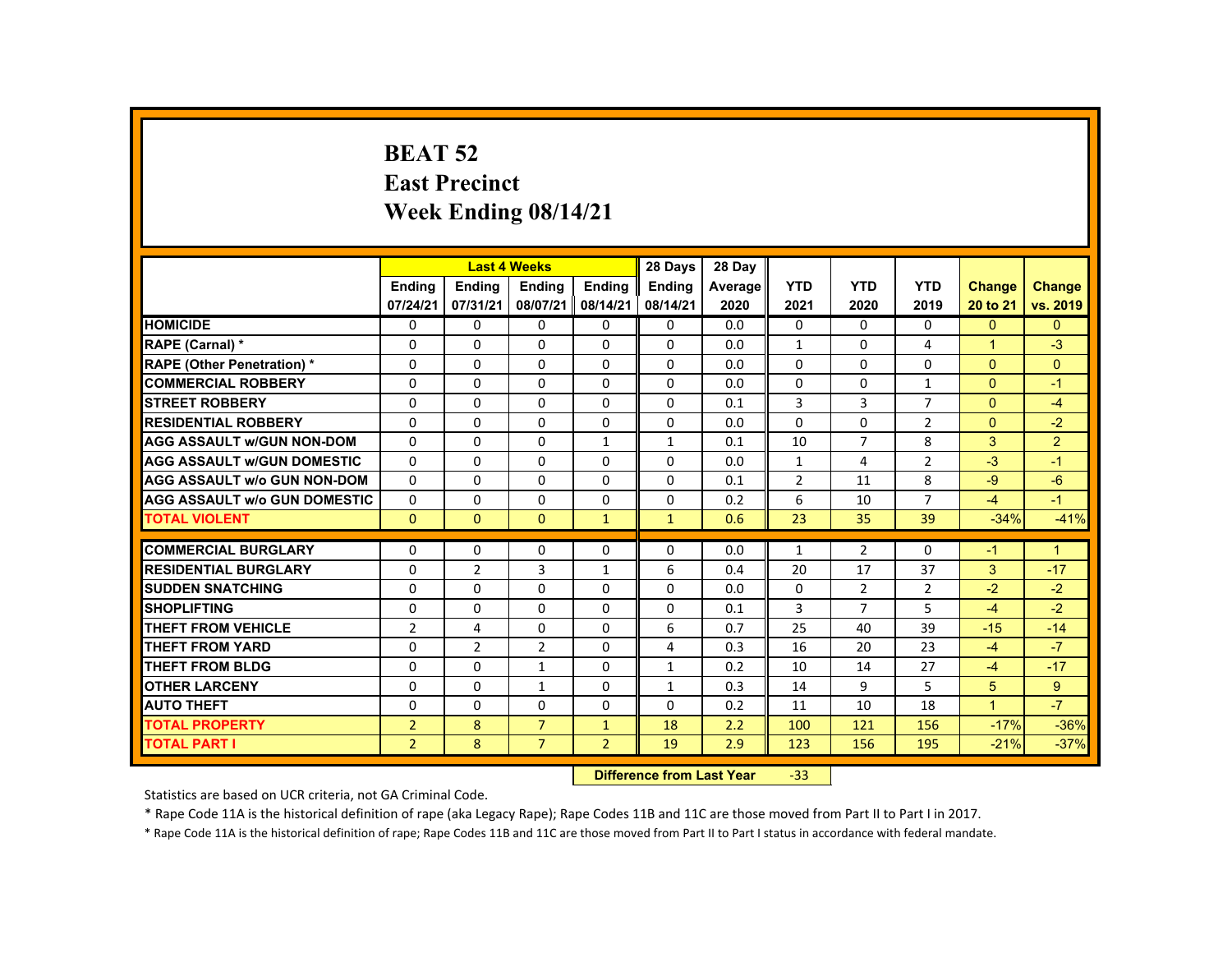# **BEAT 53 East Precinct Week Ending 08/14/21**

|                                     |                |               | <b>Last 4 Weeks</b> |                | 28 Days                   | 28 Day  |                |                |                |                |                      |
|-------------------------------------|----------------|---------------|---------------------|----------------|---------------------------|---------|----------------|----------------|----------------|----------------|----------------------|
|                                     | <b>Ending</b>  | <b>Ending</b> | <b>Ending</b>       | <b>Ending</b>  | <b>Endina</b>             | Average | <b>YTD</b>     | <b>YTD</b>     | <b>YTD</b>     | <b>Change</b>  | <b>Change</b>        |
|                                     | 07/24/21       | 07/31/21      | 08/07/21            | 08/14/21       | 08/14/21                  | 2020    | 2021           | 2020           | 2019           | 20 to 21       | vs. 2019             |
| <b>HOMICIDE</b>                     | $\Omega$       | $\Omega$      | $\Omega$            | $\Omega$       | 0                         | 0.1     | $\mathbf{1}$   | $\Omega$       | $\Omega$       | $\mathbf{1}$   | $\mathbf{1}$         |
| RAPE (Carnal) *                     | $\Omega$       | $\Omega$      | $\Omega$            | $\mathbf{0}$   | $\Omega$                  | 0.0     | 3              | 0              | $\Omega$       | $\mathbf{3}$   | 3                    |
| <b>RAPE (Other Penetration) *</b>   | $\mathbf{0}$   | $\Omega$      | $\Omega$            | $\Omega$       | $\Omega$                  | 0.2     | $\Omega$       | 1              | $\Omega$       | $-1$           | $\Omega$             |
| <b>COMMERCIAL ROBBERY</b>           | $\mathbf{0}$   | $\Omega$      | $\Omega$            | $\Omega$       | 0                         | 0.0     | 0              | $\Omega$       | 0              | $\Omega$       | $\overline{0}$       |
| <b>STREET ROBBERY</b>               | $\Omega$       | $\Omega$      | $\Omega$            | $\mathbf{1}$   | $\mathbf{1}$              | 0.6     | 4              | 5              | 6              | $-1$           | $-2$                 |
| <b>RESIDENTIAL ROBBERY</b>          | 0              | $\mathbf{0}$  | $\mathbf{0}$        | 0              | 0                         | 0.1     | $\mathbf{1}$   | 1              | 0              | $\mathbf{0}$   | $\mathbf{1}$         |
| <b>AGG ASSAULT W/GUN NON-DOM</b>    | $\mathbf{0}$   | $\Omega$      | $\Omega$            | $\Omega$       | $\Omega$                  | 1.2     | $\overline{7}$ | 10             | 6              | $-3$           | $\blacktriangleleft$ |
| <b>AGG ASSAULT W/GUN DOMESTIC</b>   | $\Omega$       | $\Omega$      | $\Omega$            | $\Omega$       | $\Omega$                  | 0.4     | $\mathbf{1}$   | 4              | $\overline{2}$ | $-3$           | $-1$                 |
| <b>AGG ASSAULT w/o GUN NON-DOM</b>  | $\Omega$       | $\Omega$      | $\Omega$            | $\Omega$       | $\Omega$                  | 1.2     | 8              | 8              | 5              | $\overline{0}$ | 3                    |
| <b>AGG ASSAULT W/o GUN DOMESTIC</b> | $\mathbf{1}$   | $\mathbf{0}$  | $\overline{2}$      | $\mathbf{0}$   | 3                         | 1.5     | 15             | 12             | 16             | 3              | $-1$                 |
| <b>TOTAL VIOLENT</b>                | $\mathbf{1}$   | $\mathbf{0}$  | $\overline{2}$      | $\mathbf{1}$   | $\overline{4}$            | 5.2     | 40             | 41             | 35             | $-2%$          | 14%                  |
| <b>COMMERCIAL BURGLARY</b>          | $\mathbf{0}$   | $\Omega$      | $\Omega$            | $\Omega$       | $\Omega$                  | 0.2     | $\mathbf{1}$   | $\overline{2}$ | $\overline{2}$ | $-1$           | $-1$                 |
| <b>RESIDENTIAL BURGLARY</b>         | 3              | $\mathbf{1}$  | $\mathbf{1}$        | $\mathbf{1}$   | 6                         | 3.0     | 30             | 16             | 31             | 14             | $-1$                 |
| <b>SUDDEN SNATCHING</b>             | $\Omega$       | $\Omega$      | $\Omega$            | $\Omega$       | $\Omega$                  | 0.0     | $\Omega$       | $\Omega$       | $\mathbf{1}$   | $\mathbf{0}$   | $-1$                 |
| <b>SHOPLIFTING</b>                  | $\mathbf{1}$   | $\Omega$      | $\Omega$            | $\Omega$       | $\mathbf{1}$              | 0.2     | $\overline{2}$ | $\mathbf{1}$   | $\overline{2}$ | $\mathbf{1}$   | $\Omega$             |
| <b>THEFT FROM VEHICLE</b>           | $\overline{2}$ | 3             | $\Omega$            | $\Omega$       | 5                         | 3.6     | 32             | 23             | 32             | 9              | $\Omega$             |
| <b>THEFT FROM YARD</b>              | $\Omega$       | $\Omega$      | $\mathbf{1}$        | $\mathbf{0}$   | $\mathbf{1}$              | 1.0     | 8              | 10             | 6              | $-2$           | $\overline{2}$       |
| <b>THEFT FROM BLDG</b>              | $\Omega$       | $\mathbf{0}$  | $\mathbf{0}$        | $\mathbf{0}$   | 0                         | 2.4     | 12             | 20             | 23             | $-8$           | $-11$                |
| <b>OTHER LARCENY</b>                | $\mathbf{0}$   | $\Omega$      | $\Omega$            | $\Omega$       | $\Omega$                  | 0.5     | $\overline{2}$ | 3              | 10             | $-1$           | $-8$                 |
| <b>AUTO THEFT</b>                   | $\overline{2}$ | $\mathbf{1}$  | 3                   | $\Omega$       | 6                         | 1.6     | 22             | 11             | 12             | 11             | 10                   |
| <b>TOTAL PROPERTY</b>               | 8              | 5             | 5                   | $\mathbf{1}$   | 19                        | 12.4    | 109            | 86             | 119            | 27%            | $-8%$                |
| <b>TOTAL PART I</b>                 | 9              | 5             | $\overline{7}$      | $\overline{2}$ | 23                        | 17.6    | 149            | 127            | 154            | 17%            | $-3%$                |
|                                     |                |               |                     |                | Difference from Loot Voor |         | ີ              |                |                |                |                      |

 **Difference from Last Year**22

Statistics are based on UCR criteria, not GA Criminal Code.

\* Rape Code 11A is the historical definition of rape (aka Legacy Rape); Rape Codes 11B and 11C are those moved from Part II to Part I in 2017.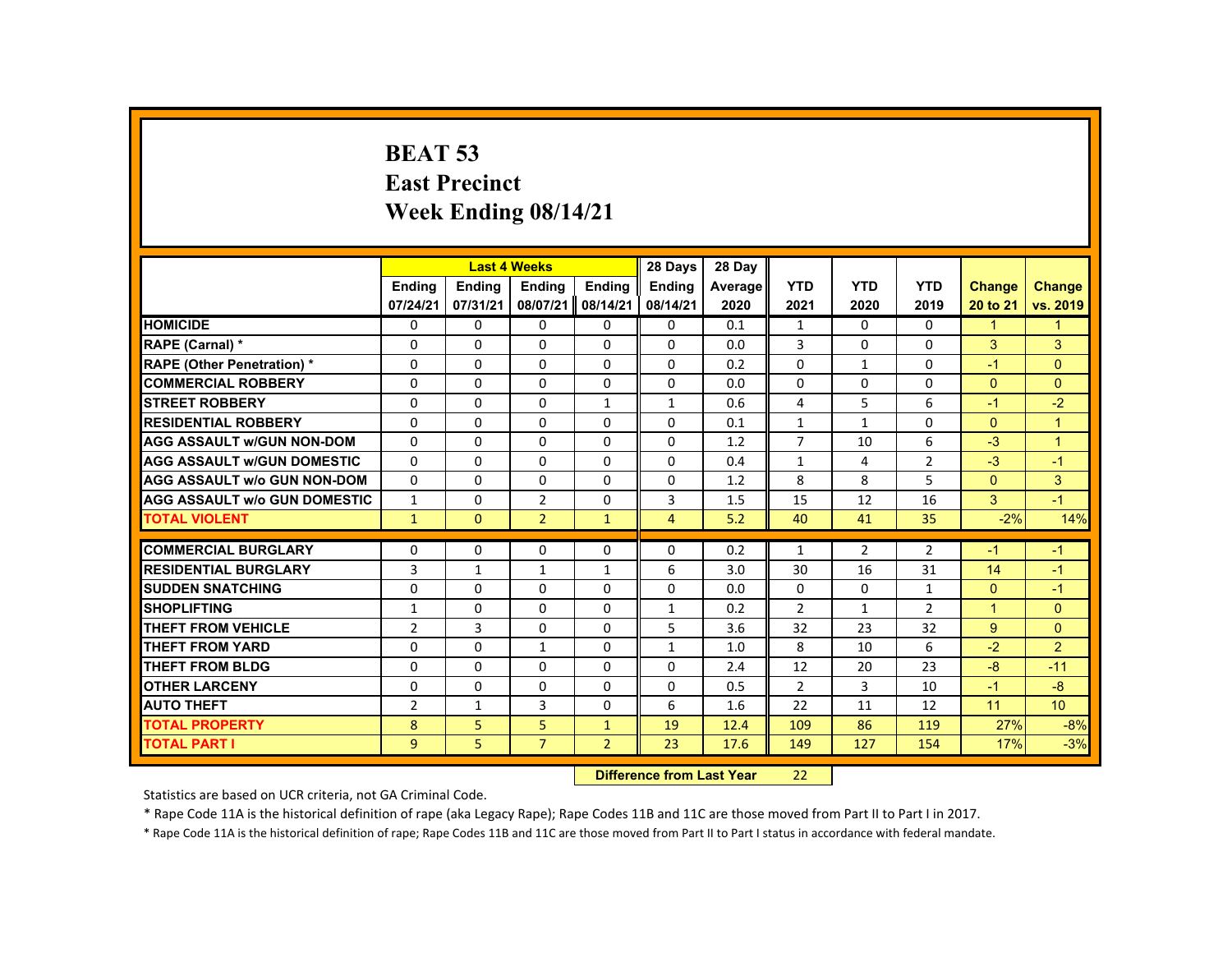### **BEAT 54 East Precinct Week Ending 08/14/21**

|                                     |                                   |                | <b>Last 4 Weeks</b> |                | 28 Days        | 28 Day  |                |              |                |                      |                      |
|-------------------------------------|-----------------------------------|----------------|---------------------|----------------|----------------|---------|----------------|--------------|----------------|----------------------|----------------------|
|                                     | <b>Ending</b>                     | <b>Endina</b>  | <b>Ending</b>       | <b>Ending</b>  | Ending         | Average | <b>YTD</b>     | <b>YTD</b>   | <b>YTD</b>     | <b>Change</b>        | <b>Change</b>        |
|                                     | 07/24/21                          | 07/31/21       | 08/07/21            | 08/14/21       | 08/14/21       | 2020    | 2021           | 2020         | 2019           | 20 to 21             | vs. 2019             |
| <b>HOMICIDE</b>                     | $\Omega$                          | $\Omega$       | $\Omega$            | $\Omega$       | 0              | 0.0     | 0              | $\Omega$     | $\Omega$       | $\Omega$             | $\mathbf{0}$         |
| RAPE (Carnal) *                     | 0                                 | $\Omega$       | $\Omega$            | $\Omega$       | $\Omega$       | 0.0     | $\overline{2}$ | 0            | $\mathbf{1}$   | $\overline{2}$       | $\mathbf 1$          |
| <b>RAPE (Other Penetration) *</b>   | $\Omega$                          | $\Omega$       | $\Omega$            | $\Omega$       | $\Omega$       | 0.2     | $\Omega$       | $\mathbf{1}$ | $\mathbf{1}$   | $-1$                 | $-1$                 |
| <b>COMMERCIAL ROBBERY</b>           | $\mathbf{1}$                      | $\Omega$       | $\Omega$            | $\Omega$       | $\mathbf{1}$   | 0.5     | 3              | 6            | $\mathbf{1}$   | $-3$                 | $\overline{2}$       |
| <b>STREET ROBBERY</b>               | $\Omega$                          | $\Omega$       | $\Omega$            | $\Omega$       | $\Omega$       | 0.5     | $\mathbf{1}$   | $\mathbf{1}$ | 4              | $\Omega$             | $-3$                 |
| <b>RESIDENTIAL ROBBERY</b>          | $\mathbf{0}$                      | $\Omega$       | $\Omega$            | 0              | $\Omega$       | 0.0     | $\overline{2}$ | 0            | $\Omega$       | 2                    | $\overline{2}$       |
| <b>AGG ASSAULT W/GUN NON-DOM</b>    | $\mathbf{0}$                      | $\mathbf{1}$   | $\Omega$            | $\Omega$       | $\mathbf{1}$   | 1.5     | 13             | 9            | 15             | $\overline{4}$       | $-2$                 |
| <b>AGG ASSAULT W/GUN DOMESTIC</b>   | $\Omega$                          | $\Omega$       | $\Omega$            | $\Omega$       | $\Omega$       | 0.2     | $\Omega$       | $\mathbf{1}$ | $\mathbf{1}$   | $-1$                 | $-1$                 |
| <b>AGG ASSAULT w/o GUN NON-DOM</b>  | $\Omega$                          | $\Omega$       | $\Omega$            | $\Omega$       | $\Omega$       | 0.8     | 5              | 4            | 8              | $\blacktriangleleft$ | $-3$                 |
| <b>AGG ASSAULT W/o GUN DOMESTIC</b> | $\Omega$                          | $\Omega$       | $\Omega$            | $\Omega$       | $\Omega$       | 0.2     | $\overline{7}$ | 6            | 9              | $\blacktriangleleft$ | $-2$                 |
| <b>TOTAL VIOLENT</b>                | $\mathbf{1}$                      | $\mathbf{1}$   | $\mathbf{0}$        | $\mathbf{0}$   | $\overline{2}$ | 3.8     | 33             | 28           | 40             | 18%                  | $-18%$               |
|                                     |                                   |                |                     |                |                |         |                |              |                |                      |                      |
| <b>COMMERCIAL BURGLARY</b>          | $\Omega$                          | $\mathbf{1}$   | $\mathbf{0}$        | 0              | $\mathbf{1}$   | 0.1     | $\mathbf{1}$   | 1            | 3              | $\mathbf{0}$         | $-2$                 |
| <b>RESIDENTIAL BURGLARY</b>         | $\Omega$                          | $\mathbf{1}$   | $\mathbf{1}$        | $\mathbf{1}$   | 3              | 2.5     | 11             | 19           | 23             | $-8$                 | $-12$                |
| <b>SUDDEN SNATCHING</b>             | $\mathbf{0}$                      | $\Omega$       | $\mathbf{0}$        | $\mathbf{0}$   | $\Omega$       | 0.2     | $\Omega$       | 0            | $\overline{2}$ | $\mathbf{0}$         | $-2$                 |
| <b>SHOPLIFTING</b>                  | $\overline{2}$                    | $\Omega$       | $\Omega$            | $\Omega$       | 2              | 4.1     | 29             | 32           | 21             | $-3$                 | 8                    |
| <b>THEFT FROM VEHICLE</b>           | $\mathbf{0}$                      | $\Omega$       | $\Omega$            | $\Omega$       | $\Omega$       | 3.5     | 16             | 23           | 44             | $-7$                 | $-28$                |
| <b>THEFT FROM YARD</b>              | $\mathbf{1}$                      | $\overline{2}$ | $\Omega$            | $\mathbf{1}$   | 4              | 2.0     | 15             | 10           | 14             | 5                    | $\mathbf{1}$         |
| <b>THEFT FROM BLDG</b>              | 0                                 | $\mathbf{1}$   | $\mathbf{1}$        | 0              | $\overline{2}$ | 1.6     | 13             | 14           | 12             | $-1$                 | $\blacktriangleleft$ |
| <b>OTHER LARCENY</b>                | $\Omega$                          | $\Omega$       | $\Omega$            | $\Omega$       | $\Omega$       | 1.1     | 5              | 6            | 3              | $-1$                 | $\overline{2}$       |
| <b>AUTO THEFT</b>                   | $\Omega$                          | $\Omega$       | $\mathbf{1}$        | $\Omega$       | $\mathbf{1}$   | 1.9     | 16             | 14           | 21             | 2                    | $-5$                 |
| <b>TOTAL PROPERTY</b>               | 3                                 | 5              | 3                   | $\overline{2}$ | 13             | 16.9    | 106            | 119          | 143            | $-11%$               | $-26%$               |
| <b>TOTAL PART I</b>                 | 4                                 | 6              | 3                   | $\overline{2}$ | 15             | 20.7    | 139            | 147          | 183            | $-5%$                | $-24%$               |
|                                     | <b>Difference from Least Vage</b> |                |                     |                |                |         |                |              |                |                      |                      |

 **Difference from Last Year**‐8

Statistics are based on UCR criteria, not GA Criminal Code.

\* Rape Code 11A is the historical definition of rape (aka Legacy Rape); Rape Codes 11B and 11C are those moved from Part II to Part I in 2017.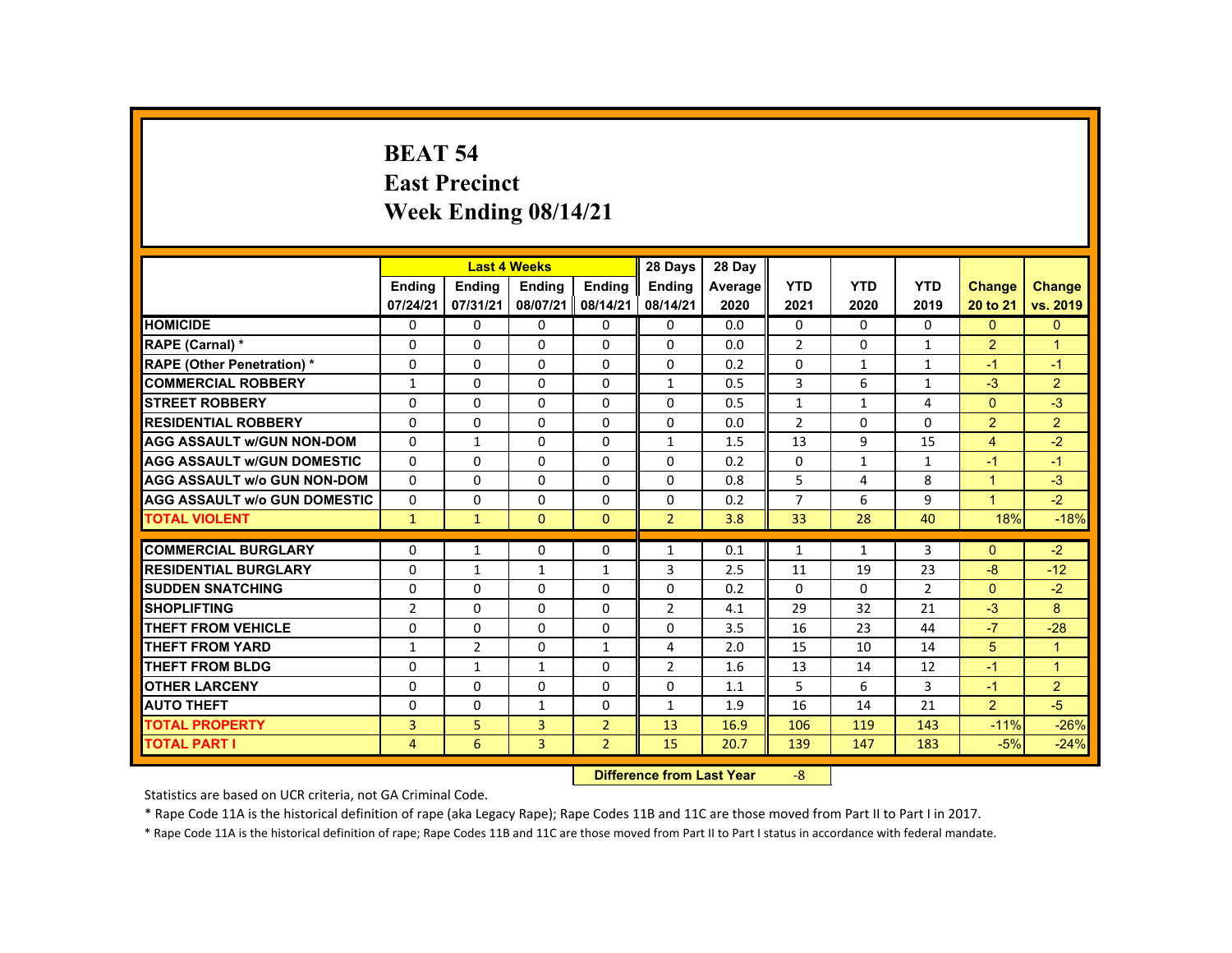# **BEAT 55 East Precinct Week Ending 08/14/21**

|                                               |                  |                                                                                                                                                                                                                                | <b>Last 4 Weeks</b> |               | 28 Days        | 28 Day     |                |                |                |                |                |
|-----------------------------------------------|------------------|--------------------------------------------------------------------------------------------------------------------------------------------------------------------------------------------------------------------------------|---------------------|---------------|----------------|------------|----------------|----------------|----------------|----------------|----------------|
|                                               | <b>Endina</b>    | <b>Endina</b>                                                                                                                                                                                                                  | <b>Ending</b>       | <b>Ending</b> | Ending         | Average    | <b>YTD</b>     | <b>YTD</b>     | <b>YTD</b>     | <b>Change</b>  | <b>Change</b>  |
|                                               | 07/24/21         | 07/31/21                                                                                                                                                                                                                       | 08/07/21            | 08/14/21      | 08/14/21       | 2020       | 2021           | 2020           | 2019           | 20 to 21       | vs. 2019       |
| <b>HOMICIDE</b>                               | 0                | $\mathbf{0}$                                                                                                                                                                                                                   | $\Omega$            | $\Omega$      | $\mathbf{0}$   | 0.2        | $\mathbf{1}$   | $\mathbf{1}$   | $\mathbf{0}$   | $\mathbf{0}$   | $\mathbf{1}$   |
| RAPE (Carnal) *                               | 0                | $\mathbf{0}$                                                                                                                                                                                                                   | 0                   | $\Omega$      | $\Omega$       | 0.0        | $\Omega$       | 0              | 3              | $\Omega$       | $-3$           |
| <b>RAPE (Other Penetration) *</b>             | $\Omega$         | $\mathbf{0}$                                                                                                                                                                                                                   | $\Omega$            | $\Omega$      | $\Omega$       | 0.0        | $\Omega$       | $\mathbf{1}$   | $\Omega$       | $-1$           | $\Omega$       |
| <b>COMMERCIAL ROBBERY</b>                     | $\Omega$         | $\Omega$                                                                                                                                                                                                                       | $\mathbf{1}$        | $\Omega$      | $\mathbf{1}$   | 0.2        | 3              | $\Omega$       | $\Omega$       | 3              | 3              |
| <b>STREET ROBBERY</b>                         | $\Omega$         | $\Omega$                                                                                                                                                                                                                       | $\Omega$            | $\Omega$      | $\Omega$       | 0.2        | $\Omega$       | 4              | $\overline{3}$ | $-4$           | $-3$           |
| <b>RESIDENTIAL ROBBERY</b>                    | $\Omega$         | $\mathbf{0}$                                                                                                                                                                                                                   | 0                   | 0             | 0              | 0.1        | $\mathbf{1}$   | $\mathbf{1}$   | $\mathbf{1}$   | $\mathbf{0}$   | $\mathbf{0}$   |
| <b>AGG ASSAULT w/GUN NON- DOM</b>             | $\Omega$         | $\Omega$                                                                                                                                                                                                                       | $\Omega$            | $\Omega$      | $\Omega$       | 0.5        | 3              | $\overline{2}$ | 3              | $\mathbf{1}$   | $\Omega$       |
| <b>AGG ASSAULT W/GUN DOMESTIC</b>             | $\Omega$         | $\Omega$                                                                                                                                                                                                                       | $\Omega$            | $\Omega$      | $\Omega$       | 0.1        | $\Omega$       | $\Omega$       | $\overline{4}$ | $\Omega$       | $-4$           |
| <b>AGG ASSAULT w/o GUN NON-DOM</b>            | $\Omega$         | $\Omega$                                                                                                                                                                                                                       | $\Omega$            | $\Omega$      | $\Omega$       | 0.2        | $\overline{2}$ | $\overline{2}$ | 4              | $\Omega$       | $-2$           |
| <b>AGG ASSAULT W/o GUN DOMESTIC</b>           | $\Omega$         | $\Omega$                                                                                                                                                                                                                       | $\Omega$            | $\mathbf{1}$  | $\mathbf{1}$   | 0.5        | 3              | 4              | 4              | $-1$           | $-1$           |
| <b>TOTAL VIOLENT</b>                          | $\Omega$         | $\mathbf{0}$                                                                                                                                                                                                                   | $\mathbf{1}$        | $\mathbf{1}$  | $\overline{2}$ | 2.0        | 13             | 15             | 22             | $-13%$         | $-41%$         |
| <b>COMMERCIAL BURGLARY</b>                    | $\Omega$         | $\Omega$                                                                                                                                                                                                                       | $\Omega$            | $\Omega$      | $\Omega$       | 0.2        | 3              | 3              | 5              | $\Omega$       | $-2$           |
| <b>RESIDENTIAL BURGLARY</b>                   | $\Omega$         | $\Omega$                                                                                                                                                                                                                       |                     | $\Omega$      |                |            | 11             |                |                | $\mathbf{1}$   |                |
|                                               |                  |                                                                                                                                                                                                                                | $\mathbf{1}$        |               | $\mathbf{1}$   | 0.6        |                | 10             | 13             |                | $-2$           |
| <b>SUDDEN SNATCHING</b><br><b>SHOPLIFTING</b> | 0                | $\mathbf{0}$                                                                                                                                                                                                                   | 0                   | 0<br>10       | 0<br>12        | 0.0<br>9.7 | 0<br>127       | 0<br>89        | $\overline{2}$ | $\Omega$<br>38 | $-2$<br>$-14$  |
|                                               | $\mathbf{1}$     | $\Omega$                                                                                                                                                                                                                       | $\mathbf{1}$        |               |                |            |                |                | 141            |                |                |
| <b>THEFT FROM VEHICLE</b>                     | 4                | 3                                                                                                                                                                                                                              | $\overline{7}$      | $\mathbf{1}$  | 15             | 2.5        | 43             | 27             | 41             | 16             | $\overline{2}$ |
| <b>THEFT FROM YARD</b>                        | $\Omega$         | $\mathbf{1}$                                                                                                                                                                                                                   | $\mathbf{1}$        | $\Omega$      | $\overline{2}$ | 1.1        | $\overline{7}$ | 11             | 16             | $-4$           | $-9$           |
| <b>THEFT FROM BLDG</b>                        | $\Omega$         | $\Omega$                                                                                                                                                                                                                       | $\Omega$            | $\Omega$      | $\Omega$       | 1.1        | 4              | 14             | 11             | $-10$          | $-7$           |
| <b>OTHER LARCENY</b>                          | $\Omega$         | $\mathbf{0}$                                                                                                                                                                                                                   | $\Omega$            | $\Omega$      | $\Omega$       | 0.2        | 3              | 6              | 2              | $-3$           | $\overline{1}$ |
| <b>AUTO THEFT</b>                             | 0                | $\Omega$                                                                                                                                                                                                                       | $\overline{2}$      | $\mathbf{1}$  | 3              | 1.1        | 22             | 9              | 8              | 13             | 14             |
| <b>TOTAL PROPERTY</b>                         | 5                | $\overline{4}$                                                                                                                                                                                                                 | 12                  | 12            | 33             | 16.5       | 220            | 169            | 239            | 30%            | $-8%$          |
| <b>TOTAL PART I</b>                           | 5                | $\overline{4}$                                                                                                                                                                                                                 | 13                  | 13            | 35             | 18.5       | 233            | 184            | 261            | 27%            | $-11%$         |
|                                               | <b>CALLED AT</b> | and the company of the second states of the second states of the second states of the second states of the second states of the second states of the second states of the second states of the second states of the second sta |                     | $\sim$        |                |            |                |                |                |                |                |

 **Difference from Last Year**r 49

Statistics are based on UCR criteria, not GA Criminal Code.

\* Rape Code 11A is the historical definition of rape (aka Legacy Rape); Rape Codes 11B and 11C are those moved from Part II to Part I in 2017.